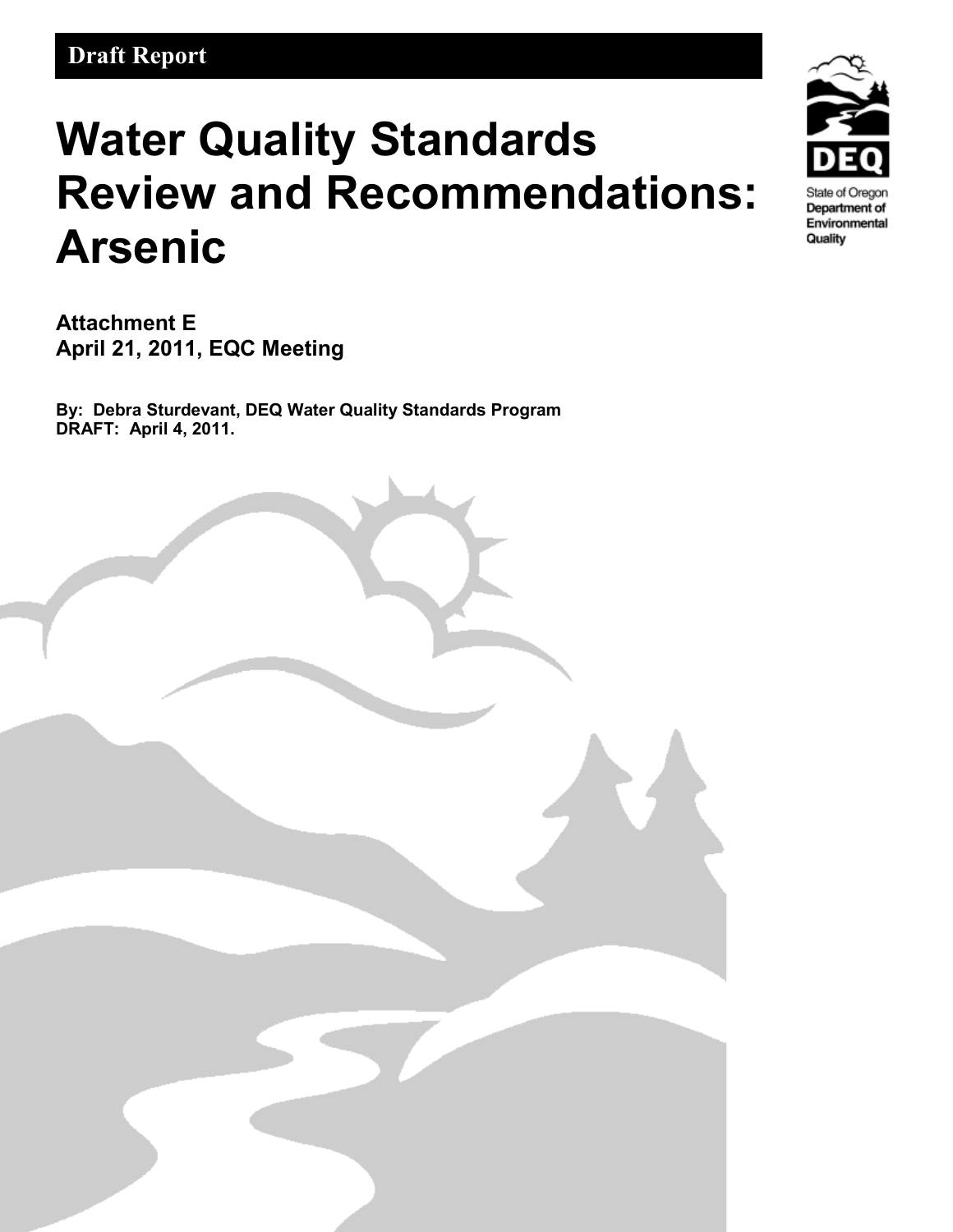This report prepared by:

Oregon Department of Environmental Quality 811 SW  $6^{th}$  Avenue Portland, OR 97204 1-800-452-4011 www.oregon.gov/deq

> Contact: Debra Sturdevant (503) 229-6691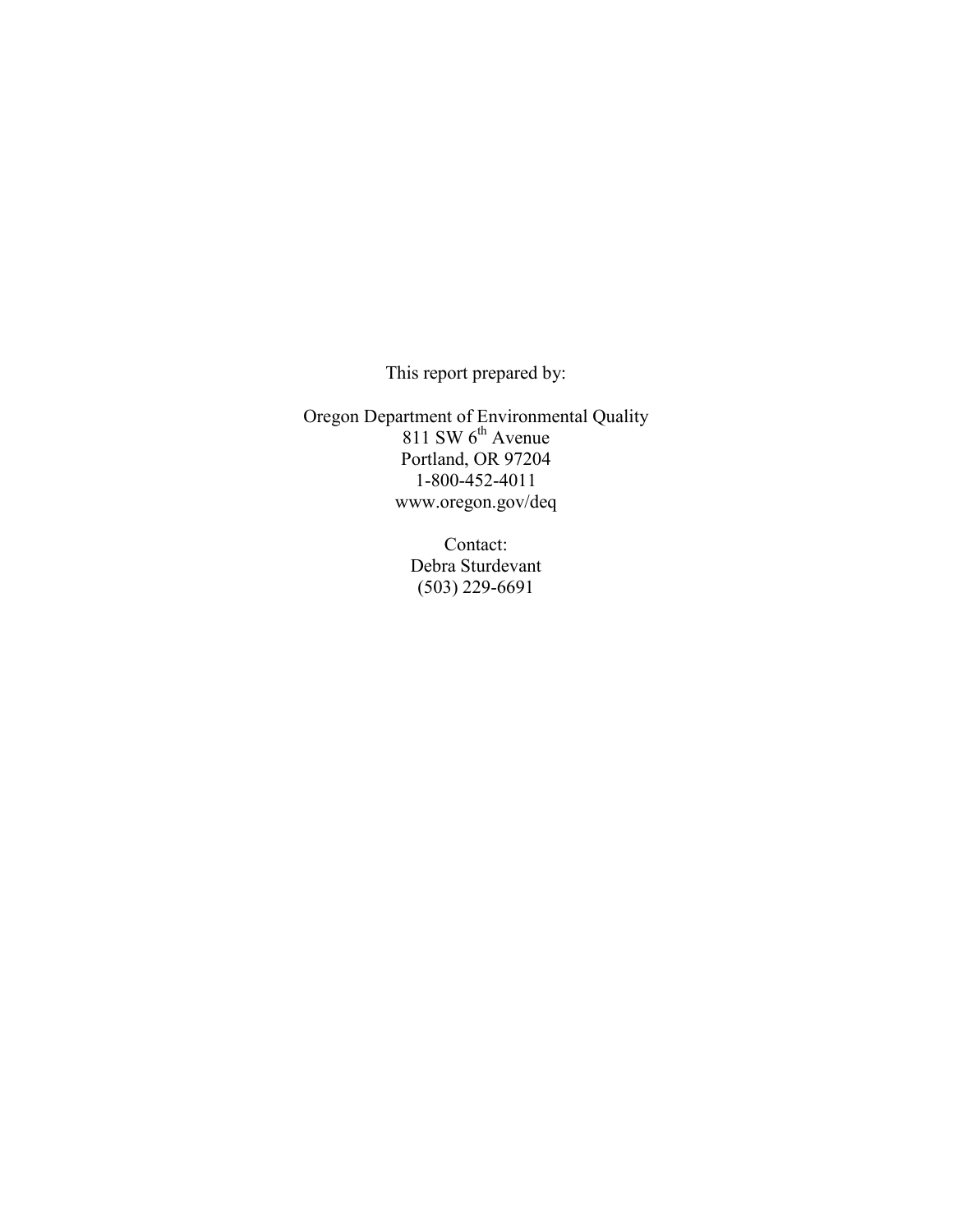# **Table of Contents**

| Section 2.6. Options Considered for Revising the Arsenic Criteria  18 |
|-----------------------------------------------------------------------|
|                                                                       |
|                                                                       |
|                                                                       |
|                                                                       |
|                                                                       |
|                                                                       |



Quality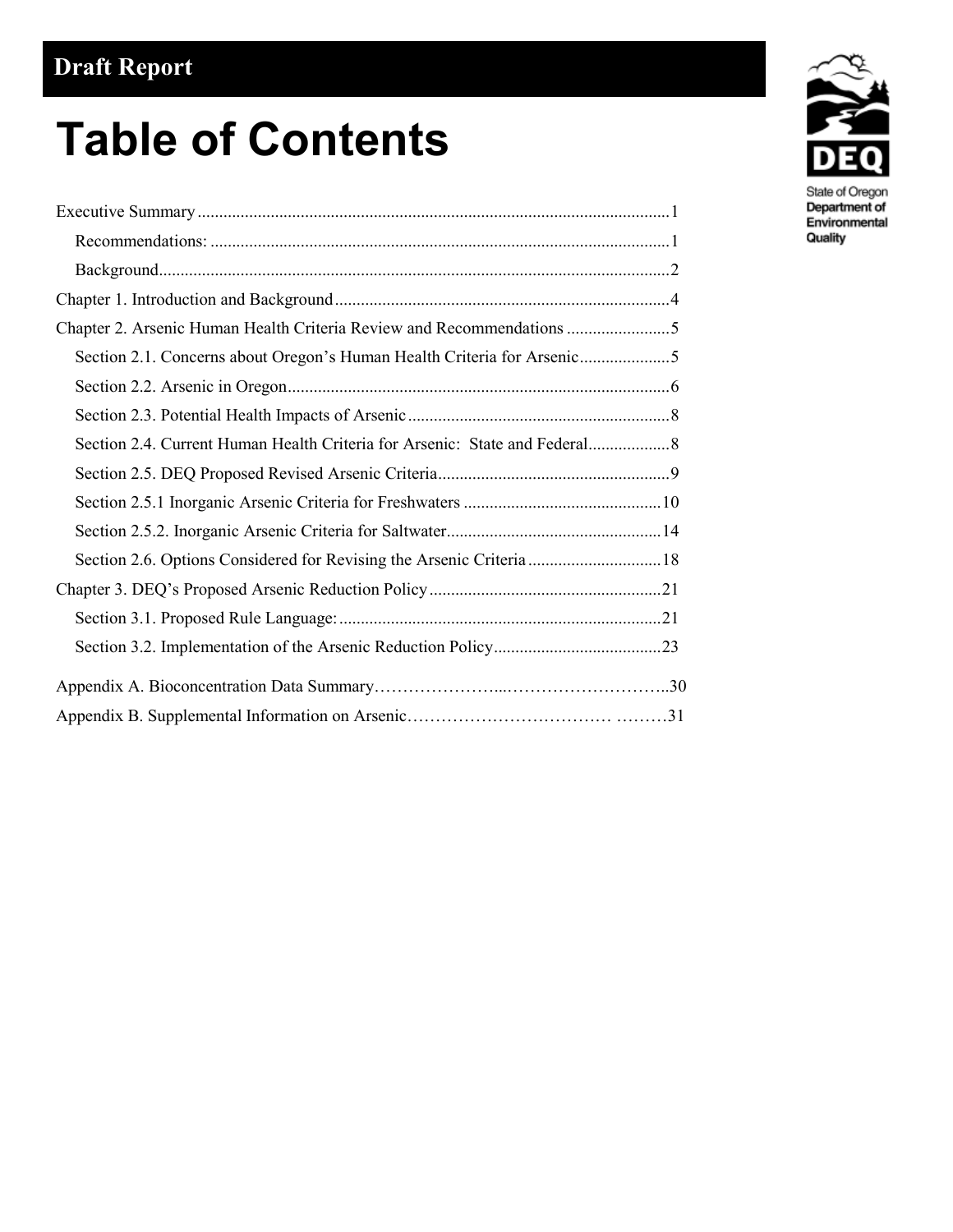# <span id="page-3-0"></span>**Executive Summary**

The Department of Environmental Quality (DEQ) is proposing to revise Oregon's human health water quality criteria for arsenic as shown in Table 1 below. This issue paper contains discussion of the proposed criteria, the scientific basis and rationale for the proposed revisions and the process DEQ used to review these criteria.

| Table 1. Proposed Human Health Water Quality Criteria<br>for Inorganic Arsenic (µg/l) |                     |                      |                     |                      |
|---------------------------------------------------------------------------------------|---------------------|----------------------|---------------------|----------------------|
| Water $+$ Fish Ingestion<br><b>Fish Consumption Only</b><br>Water body type           |                     |                      |                     |                      |
|                                                                                       | Current<br>Criteria | Proposed<br>Criteria | Current<br>Criteria | Proposed<br>Criteria |
| Freshwater                                                                            | 0.0022              | 21                   | 0.0175              | 2.1                  |
| Saltwater                                                                             | <b>NA</b>           | <b>NA</b>            | 0.0175              | 1.0                  |

#### **Notes:**

1) Current criteria are from Table 20 (OAR 340-041-0033).

2) All proposed criteria are based on a fish consumption rate of 175 g/d.

#### <span id="page-3-1"></span>**Recommendations:**

1. Establish separate human health "fish consumption" criteria for freshwater and saltwater because marine shellfish (oysters) have much higher bioconcentration rates for arsenic than freshwater finfish.

2. Revise the freshwater criterion for "water  $+$  fish ingestion" to 2.1  $\mu$ g/l as inorganic arsenic.

- This criterion is calculated using a bioconcentration factor (BCF) of 14 L/kg, which is the geometric mean of the available freshwater fish bioconcentration data.
- The bioconcentration factor is based on three studies; two for trout and one for bluegill. DEQ used all three studies in selecting the bioconcentration factor because the fish consumption rate also includes a combination of species.
- These bioconcentration studies were conducted at relatively low water concentrations of arsenic (below  $50\mu\text{g/l}$ ). DEQ did not use studies conducted at higher concentrations (i.e. greater than 50 up to 1000µg/l), since the results are not reflective of arsenic concentrations in Oregon surface waters, which range from less than 0.5 to 16 µg/l.
- This criterion represents a 1 in 10,000 (i.e.  $1 \times 10^{-4}$ ) risk level and is within the acceptable risk ranges established by the federal Environmental Protection Agency.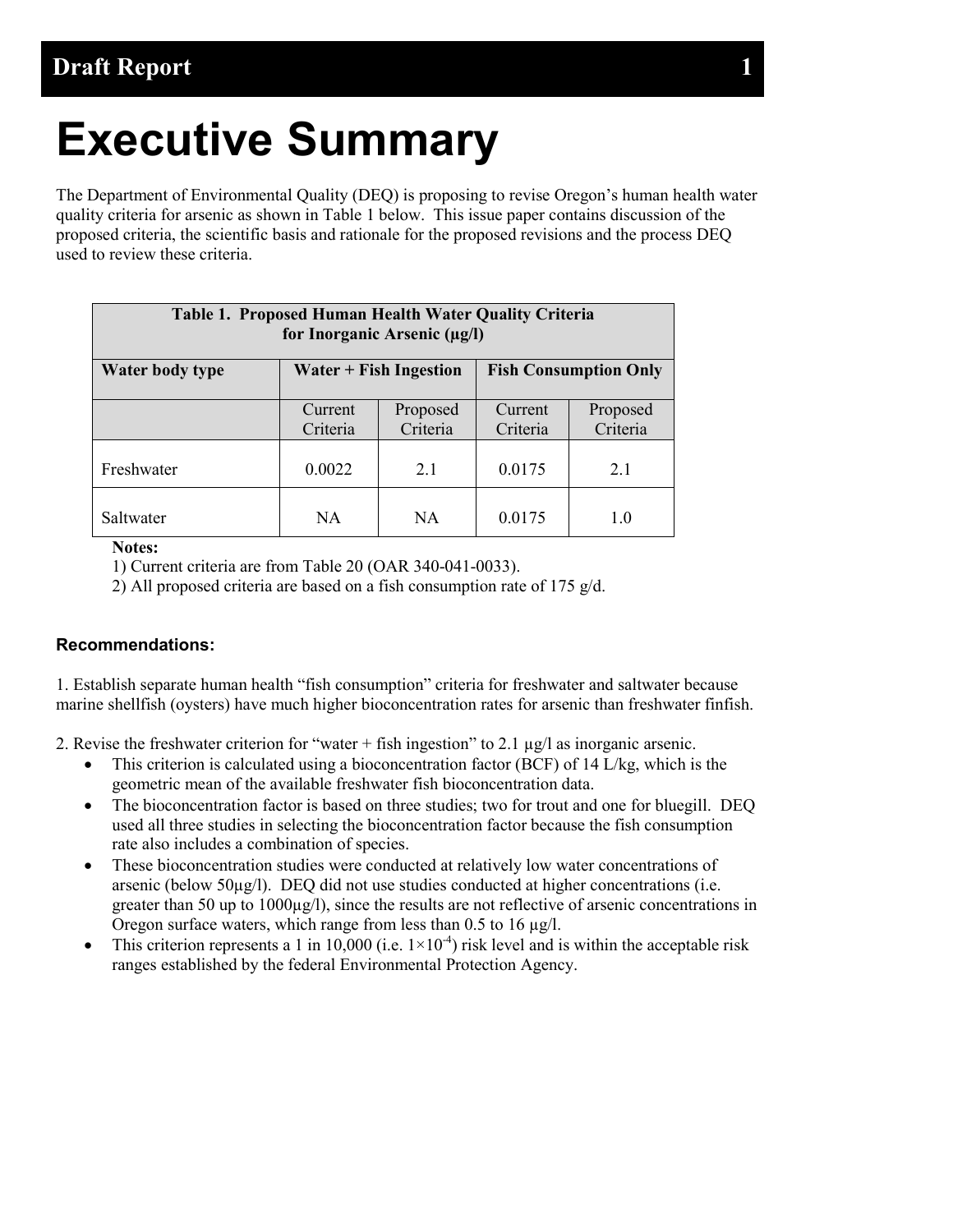- 3. Revise the freshwater criterion for "fish consumption only" to 2.1 µg/l as inorganic arsenic.
	- DEQ recommends using the same value for "fish consumption only" and "water  $+$  fish consumption" as a statewide criterion.
	- DEQ evaluated a "fish consumption only" criterion using a bioconcentration factor of 14 L/kg and a risk level of 10<sup>-5</sup>, which resulted in a value of 1.9  $\mu$ g/l. Using this value would result in a criterion to protect eating fish that is more conservative than the criterion to protect both eating fish and drinking water.
	- A "fish consumption only" criterion of 2.1  $\mu$ g/l is consistent with the "water + fish" ingestion criterion" and is protective at a risk rate only slightly greater than  $10^{-5}$ , which is within the acceptable risk range established by EPA.
	- DEQ also recommends establishing site specific criteria based on natural conditions in the future for waterbodies where information demonstrates that the arsenic concentration in the water body due to natural sources is greater than 2.1 µg/l.

4. Adopt a "fish consumption only" saltwater criterion of 1µg/l as inorganic arsenic.

- This criterion represents a 1 to 1.3 in 100,000 (i.e. 1 to  $1.3 \times 10^{-5}$ ) risk level, which is within the acceptable risk ranges established by EPA.
- The separate arsenic saltwater criterion incorporates the marine shellfish bioconcentration factor data.
- Use multiple lines of evidence to establish a saltwater criterion. One approach uses the geometric mean of the available freshwater and saltwater bioconcentration factor data to calculate a saltwater criterion, recognizing that the amount of data representing the variety of saltwater species are very limited. Because this approach is based on assumptions regarding the applicability of the freshwater bioconcentration factor data to saltwater finfish species, DEQ also conducted an analysis based on the higher oyster bioconcentration factor combined with a lower inorganic arsenic proportion factor. Finally, DEQ also evaluated these results against natural ocean arsenic concentrations cited in the scientific literature, which are approximately 1.7 to 2  $\mu$ g/l total arsenic and 1µg/l inorganic arsenic.
- The 'water + fish ingestion" criterion does not apply to saltwater because saltwater is not used for drinking water (domestic water) supply.

### <span id="page-4-0"></span>**Background**

DEQ derived the proposed arsenic criteria using EPA's calculation method. However, DEQ adapted the calculation for Oregon by using locally appropriate values rather than national default values for specific variables. All the proposed criteria are based on a fish consumption rate of 175 grams per day. The risk level used for each proposed criterion varies as follows: the water + fish ingestion criterion is based on a cancer risk level of  $10<sup>4</sup>$ , the freshwater fish consumption only criterion, which is the same value, represents a risk level slightly higher than  $10^{-5}$ , and the saltwater fish consumption only criterion is based on a risk level of  $10^{-5}$ . In addition, the proposed arsenic criteria use bioconcentration factors of 14 and 26 for the freshwater and saltwater criteria, respectively, and a 10 percent inorganic arsenic factor. An alternate calculation for saltwater is also conducted using a bioconcentration factor of 350 and an inorganic proportion of 1 percent. Further explanation of these variables and the criteria calculations is provided in section 5 of this paper.

DEQ proposes adopting locally derived criteria rather than EPA's nationally recommended criteria values because the natural background levels of arsenic in many Oregon waters are much higher than the national criteria. Naturally-occurring arsenic in Oregon comes from geologic sources and levels are often higher in ground water than in surface waters. DEQ's proposed criteria for inorganic arsenic are consistent with EPA recommendations. While inorganic arsenic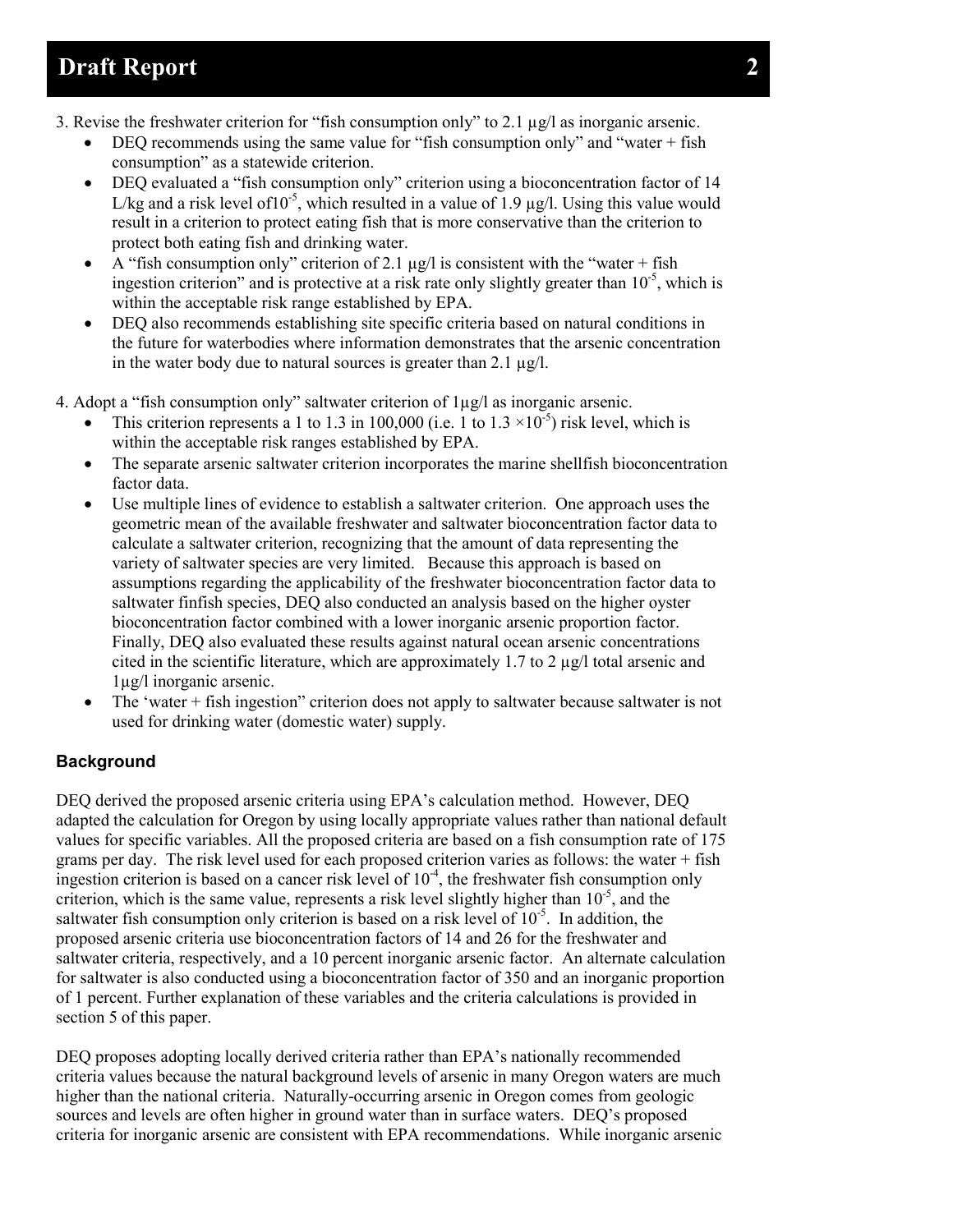is the form of arsenic that is toxic to humans, it does not bio-accumulate in fish tissue as readily as total arsenic. While DEQ's proposed water  $+$  fish ingestion value is significantly higher than EPA's recommended criteria under the Clean Water Act (CWA), it is lower than the maximum contaminant level established by EPA as protective of finished drinking water under the Safe Drinking Water Act.

DEQ concludes that the proposed criteria represent an appropriate balance of human health protection and recognition that many Oregon waters contain arsenic from natural geologic sources, commonly at levels of 1-3  $\mu$ g/l, and in some water bodies significantly higher. These natural levels do not represent new or added health risk to the environment. Setting criteria that would trigger widespread identification of Oregon waters as impaired for arsenic, the subsequent development of total maximum daily loads and other Clean Water Act implementation activities would incur large costs for actions that would rarely result in reducing arsenic levels in the water or in fish. Similarly, establishing an arsenic criteria for saltwater below the natural levels of unpolluted coastal and ocean waters would suggest that it is not safe to eat fish from those waters, which is not a conclusion supported by the scientific literature.

DEQ proposes to include an arsenic reduction policy in the state's water quality regulations. This rule establishes a policy to reduce human sources of arsenic that are likely to impact a public drinking water supply and includes requirements for industrial permittees to evaluate data and develop arsenic reduction plans. This provision would apply in instances where the ambient arsenic level is below the numeric criteria in order to minimize the amount of arsenic added to surface waters from human sources.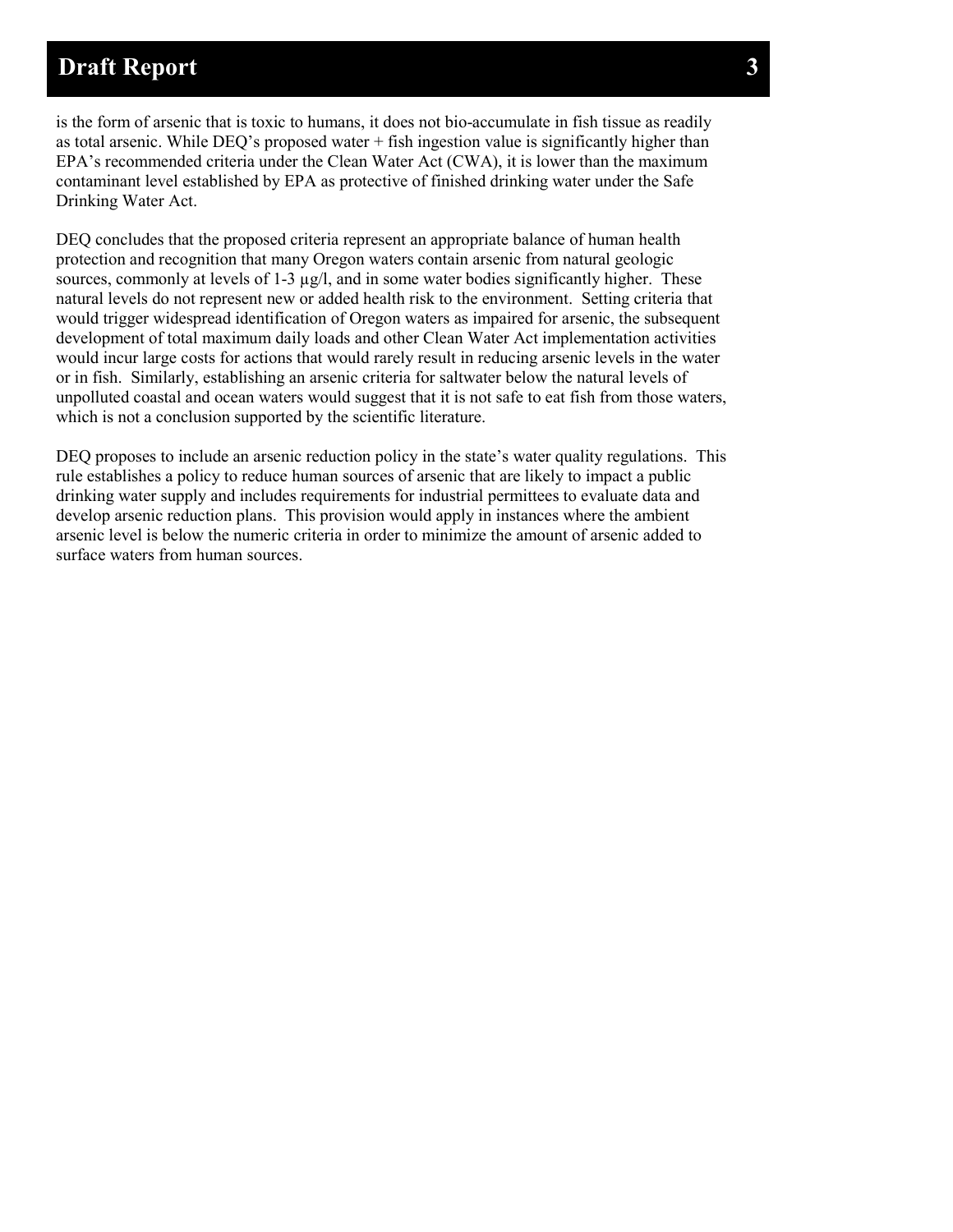# <span id="page-6-0"></span>**Chapter 1. Introduction and Background**

The Oregon Department of Environmental Quality (DEQ) reviewed the science behind the human health water quality criteria for some of the naturally occurring earth metals in response to concerns expressed to the Oregon Environmental Quality Commission (EQC) at their October 2008 meeting. Arsenic, iron and manganese are the three metals that DEQ selected to review in more detail. These three earth metals are naturally occurring and are found in Oregon waters at natural background levels greater than the current human health criteria. There are 107 water body segments listed as impaired for these three metals on the 2004/06 303(d) list. In addition, stakeholders point out that the arsenic criteria under the Clean Water Act are much more stringent than the maximum contaminant level for drinking water established under the Safe Drinking Water Act.

At the October 2008 meeting, the EQC directed DEQ to revise Oregon's human health criteria for toxic pollutants based on the recommended increased fish consumption rate of 175 grams per day. DEQ is in the process of conducting that rulemaking. DEQ adopted revisions to the iron and manganese criteria in December 2010 and is now proposing revisions to the arsenic criteria in advance of the full human health criteria rulemaking for several reasons. First, the timeframe for the larger package targets EQC adoption in mid-2011 and the revised criteria associated with that rulemaking will not likely be effective until late 2011 at the earliest, possibly not until mid-2012 or later. Second, the scientific review and early stakeholder review of these revisions are complete and the proposal is ready for adoption. Third, the changes are significant for several NPDES permits that will be renewed over the next year to 18 months. And lastly, 22 stream segments are listed for arsenic. If the proposed revisions are adopted by the EQC in late 2010 or early 2011, they should be effective for use in the 2012 water quality assessment. This will help DEQ to target its resources and those of dischargers to address priority environmental improvements.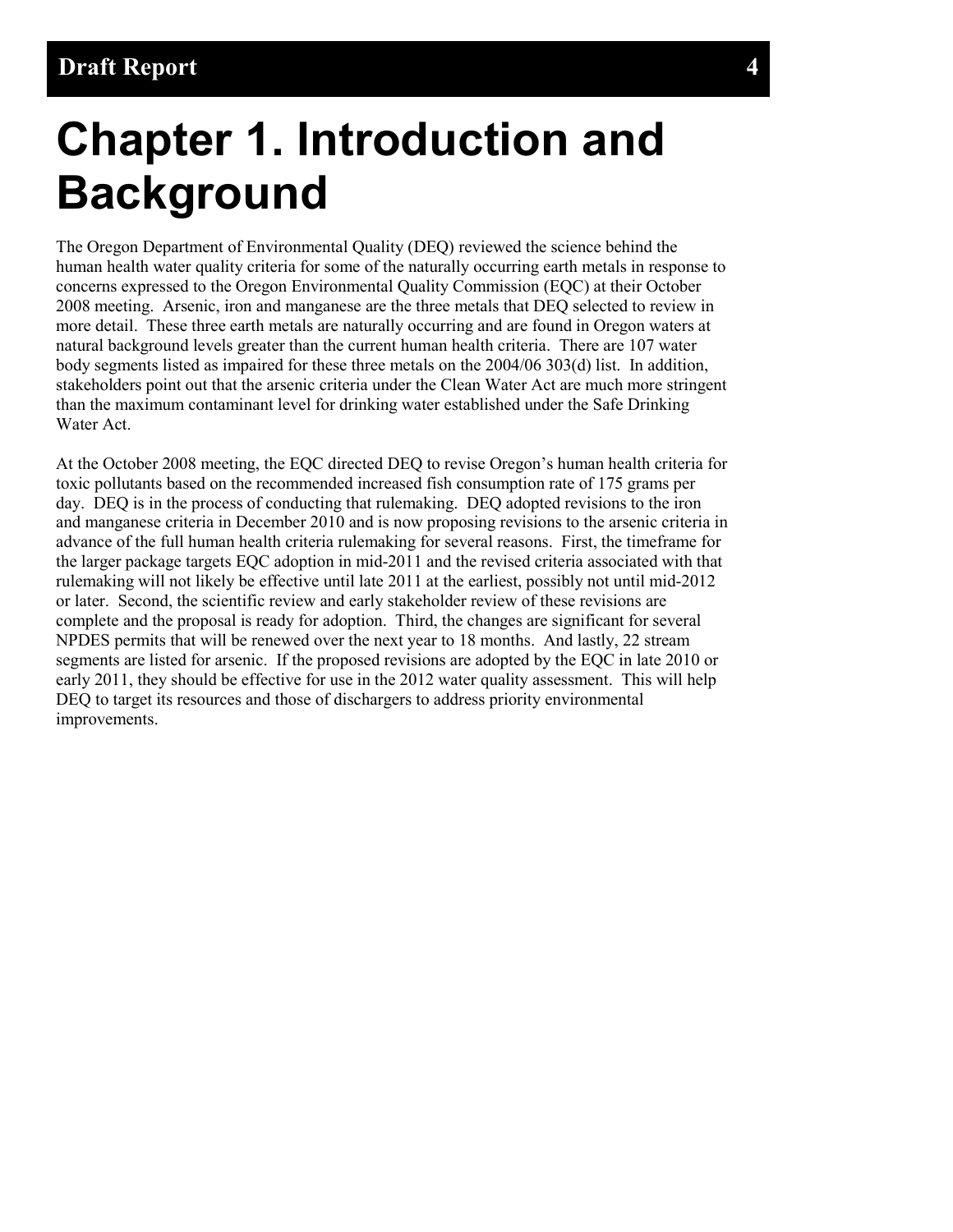# <span id="page-7-0"></span>**Chapter 2. Arsenic Human Health Criteria Review and Recommendations**

### <span id="page-7-1"></span>**Section 2.1. Concerns about Oregon's Human Health Criteria for Arsenic**

DEQ reviewed the science behind the human health water quality criteria for arsenic in response to several concerns, which were expressed to the Oregon Environmental Quality Commission at the October 2008 meeting. First, arsenic is a naturally occurring earth metal found in Oregon waters at natural background levels much greater than the current human health criteria. Second, the human health water quality criteria for arsenic that currently apply in surface waters under the Clean Water Act are much lower than the maximum contaminant level (MCL) developed under the Safe Drinking Water Act for finished drinking water delivered to people's homes.

DEQ's current arsenic criteria are shown in Table 3 and described below. Having arsenic criteria that are well below widespread natural background levels of the pollutant presents several problems for the state and for cities and industries that discharge to waters of the state. First, this situation has resulted in 303(d) listings of water bodies as impaired (currently 22 segments) and DEQ expects many more will be identified as more data are collected, even though the arsenic levels are predominantly due to natural geologic sources. DEQ must then address the listings by developing a total maximum daily load (TMDL) or providing an explanation or plan for situations where the source of arsenic is natural and cannot be controlled. This is not a meaningful use of public resources.

Another result of a water body being listed as "impaired" or having a background pollutant concentration above the water quality criterion is that there is no assimilative capacity or mixing available to cities and industries that discharge to the water body. Therefore, the facility must meet the water quality criterion at the "end-of-pipe," prior to discharging into the river. DEQ expects that under the current arsenic criteria or new criteria based on changing only the fish consumption rate, many municipal wastewater treatment plants and a number of industrial facilities would not be able to meet their resultant permit limits. In some cases, a facility would not be able to discharge the same amount of arsenic they brought into the facility from the river via their intake water. Even if the facility adds no arsenic to its wastewater, if it concentrates the arsenic, which occurs, for example, when the water is used for non-contact cooling, the facility would not be able to achieve the effluent quality necessary to meet the receiving water's arsenic criteria.

While DEQ's standards contain a "natural condition" provision, EPA has stated that this type of provision should not apply to human health criteria. The criteria need to protect the uses, which are fishing (i.e. fish consumption) and domestic water supply. For aquatic life, natural conditions are reasoned to support native aquatic species which have acclimated or adapted to the natural conditions. This same reasoning does not necessarily hold true for humans at the risk levels and life span targeted for human health protection. Therefore, if DEQ proposes to set human health criteria based on natural background levels, DEQ must demonstrate that those levels are protective of human health.

Another concern that has been expressed to DEQ is the fact that the current arsenic criteria and any revised criteria that would based only on an increased fish consumption rate are significantly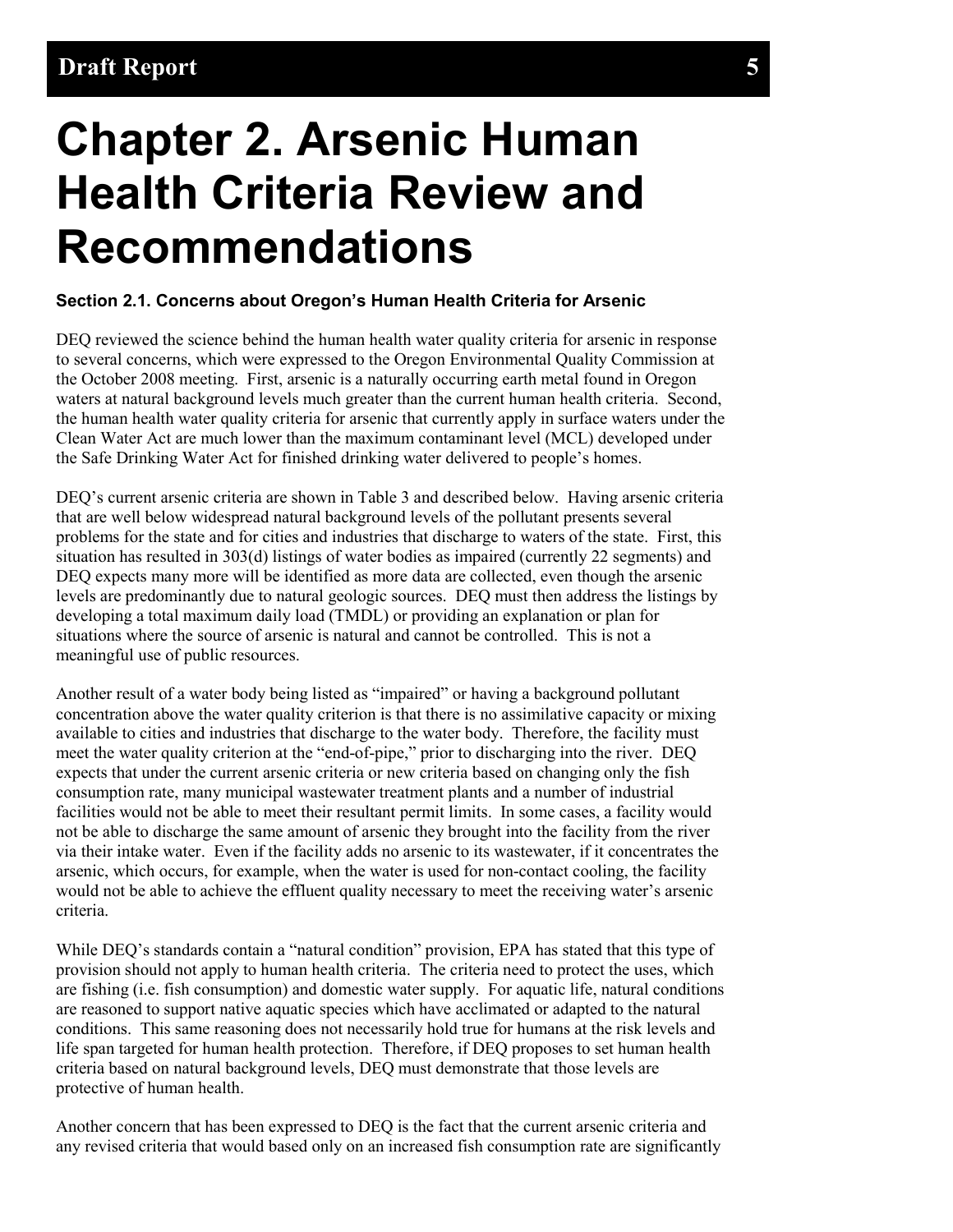lower than the maximum contaminant level (MCL). The MCL is the regulatory limit set under the Safe Drinking Water Act to protect public drinking water supplies and applies to finished drinking water delivered to people's homes.

For these reasons, DEQ pursued development of revised arsenic criteria with the objective of protecting human health along with the ability to use waters with natural levels of arsenic for domestic water supply where those arsenic levels do not present an unacceptable human health risk. DEQ also recognized the considerable costs associated with meeting requirements based on the current criteria.

### <span id="page-8-0"></span>**Section 2.2. Arsenic in Oregon**

**Background Levels.** Based on the available data, most Oregon waters have natural background levels of arsenic in the range of less than 1 microgram per liter  $(\mu g/l)$  up to 3  $\mu g/l$ . There are limited data available on arsenic concentrations in surface waters, partly because until recently DEQ used 5.0  $\mu$ g/l as the laboratory method quantitation limit. Therefore, much of the data collected by DEQ or permittees report "non-detectable" levels of arsenic. In 2008, DEQ reduced the quantitation limit for arsenic to  $0.5 \mu$ g/l.

DEQ data from approximately 1979-1981 indicate that much higher arsenic levels (greater than 5-10 µg/l) may be present in some south central and southeastern Oregon basins. More recent data also show a range of arsenic levels of less than  $1 \mu g/l$  to greater than  $10 \mu g/l$  in upper Klamath basin streams. It is not known whether these levels represent solely natural geologic sources or are elevated due to anthropogenic activity. Some of the samples, which were taken from spring fed creeks and locations upstream of human activity, clearly measured natural levels.

**Natural Sources.** There are natural geologic sources of arsenic in Oregon. The City of Portland has found arsenic levels in the Bull Run reservoir, a primary source of Portland's drinking water that is upstream of human activity in a protected watershed, ranging from less than  $1 \mu g/l$  (their minimum reporting level) up to 3 µg/l. Data from other Oregon streams show arsenic levels in this range as well, including the Crooked River upstream of Prineville, the Little Deschutes River and some streams in the upper Klamath basin. A spring in the upper Klamath basin had an arsenic concentration of 16  $\mu$ g/l (Newton Consultants Inc., for City of Klamath Falls, 2008). Samples from the upper Santiam basin were mostly below the 0.5 µg/l detection level.

A 1998 U.S. Geological Survey report on arsenic concentrations in ground water of the Willamette Basin found concentrations ranging from less than 1 to 2,000  $\mu$ g/l. The report concludes:

- 1. Regional patterns of arsenic occurrence in the Willamette Basin indicate that the sources of arsenic in ground water are not human related. Arsenic-containing metal oxides, volcanic glass in volcanic rocks of rhyolitic to intermediate composition, and clays are likely sources.
- 2. High arsenic concentrations (concentrations exceeding the current MCL established by EPA) appear to be associated with particular associations of rock in some areas and with alluvial deposits in others (i.e. the Tualatin basin). (paraphrased)
- 3. For alluvial ground water of the Tualatin Basin, (1) presence of competing anions and (2) occurrence of reducing conditions may be important controlling factors in arsenic adsorption/desorption reactions. Dissolution of iron oxides, with subsequent release of adsorbed and (or) co-precipitated arsenic, also may play an important role in arsenic mobility in ground water of the Tualatin Basin.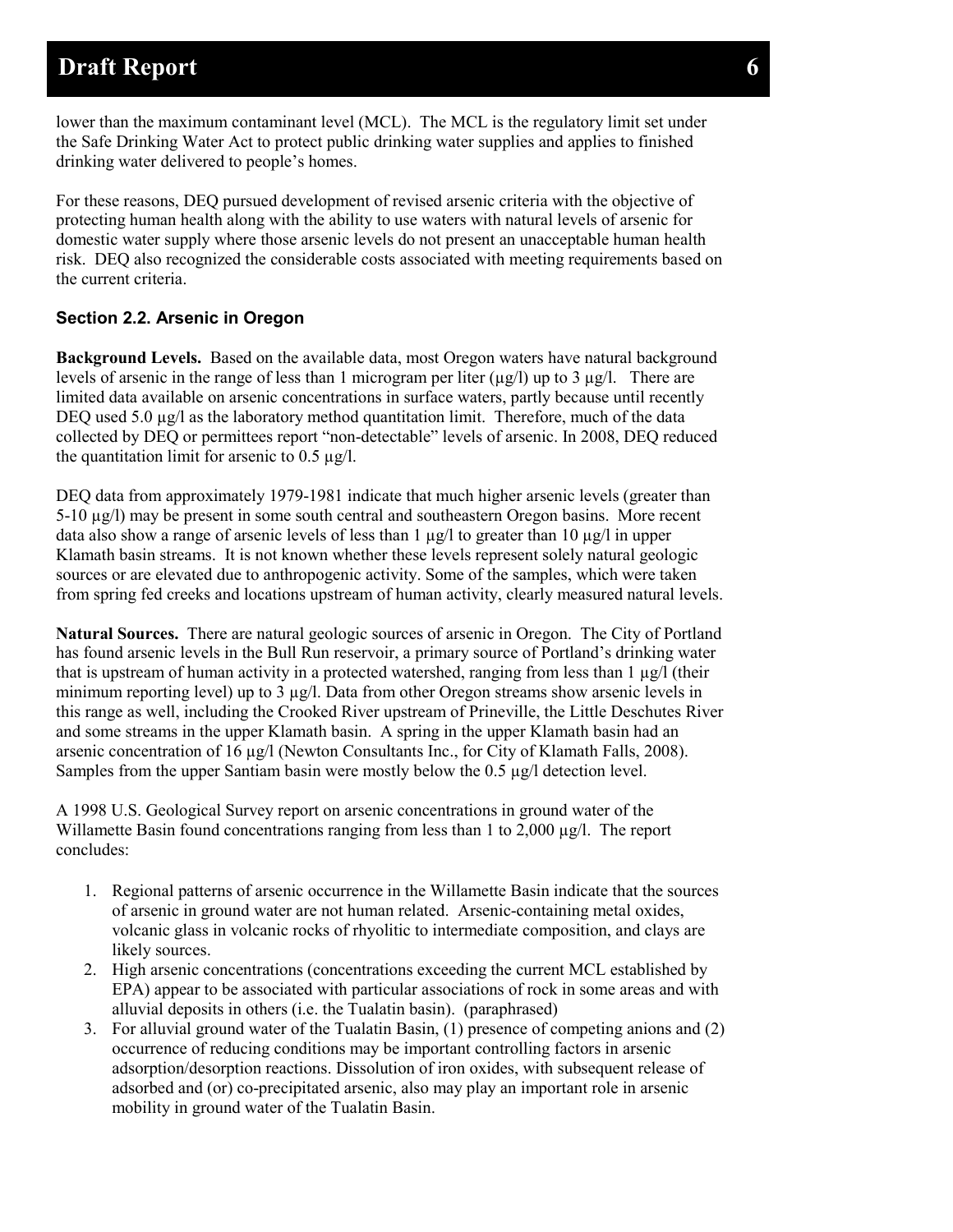A 1998 arsenic study by the Washington Department of Ecology (Ecology), that included data collection from the Columbia River, reported:

the recent data suggest that total recoverable arsenic concentrations in local rivers and streams are typically in the range of  $0.2 - 1.0 \mu g/L$ , while concentrations greater than 2 to 5 µg/L may indicate contamination from anthropogenic sources. Arsenic levels in most 303(d) listed waterbodies are not clearly different from waterbodies that have no apparent sources, and some are comparable to rainwater. (Results and Recommendations from Monitoring Arsenic Levels in 303(d) Listed Rivers in Washington, WDOE, 2002)

**Human Sources.** A document titled *Toxicological Profile for Arsenic* (ATSDR, 2007) describes the various means by which people have affected the fate and transport of arsenic in the environment, including the following:

- When ores that contain copper or lead are heated in smelters, "most of the arsenic goes up the stack and enters the air as a fine dust. Smelters may collect this dust and take out the arsenic as a compound called arsenic trioxide (As2O3)."
- Presently, about 90% of all arsenic produced is used as a preservative for wood to make it resistant to rotting and decay. The preservative is copper chromated arsenate (CCA) and the treated wood is referred to as "pressure-treated." In 2003, U.S. manufacturers of wood preservatives containing arsenic began a voluntary transition from CCA to other wood preservatives that do not contain arsenic in wood products for certain residential uses, such as play structures, picnic tables, decks, fencing, and boardwalks. This phase out was completed on December 31, 2003; however, wood treated prior to this date could still be used and existing structures made with CCAtreated wood would not be affected. CCA-treated wood products continue to be used in industrial applications. It is not known whether, or to what extent, CCA-treated wood products may contribute to exposure of people to arsenic.
- In the past, inorganic arsenic compounds were predominantly used as pesticides, primarily on cotton fields and in orchards. Inorganic arsenic compounds can no longer be used in agriculture. However, organic arsenic compounds, namely cacodylic acid, disodium methylarsenate (DSMA), and monosodium methylarsenate (MSMA), are still used as pesticides, principally on cotton. Some organic arsenic compounds are used as additives in animal feed.
- Small quantities of elemental arsenic are added to other metals to form metal mixtures or alloys with improved properties. The greatest use of arsenic in alloys is in lead-acid batteries for automobiles.
- Another important use of arsenic compounds is in semiconductors and light-emitting diodes. (ATSDR, 2007)

**Arsenic Impaired Waters.** The streams shown in the table below are currently 303(d) listed for exceeding arsenic criteria. There are 107 water body segments listed for arsenic, which is 43% of the 249 stream segments on the 2004/06 303d list for a toxic pollutant.

| <b>Basin</b>            | River      | <b>River Miles</b> | Year   |
|-------------------------|------------|--------------------|--------|
|                         |            |                    | listed |
| Multi                   | Columbia   | $0-142$            | 1998   |
| Willamette              | Willamette | $175 - 186$        | 2002   |
| <b>Upper Willamette</b> | A-3 drain  |                    | 2002   |
| <b>Upper Willamette</b> | Amazon Cr. | $0 - 23$           | 2002   |
| <b>Upper Willamette</b> | Willow Cr. | $0 - 3$            | 2002   |
| North Umpqua            | N. Umpqua  | $35 - 52$          | 2002   |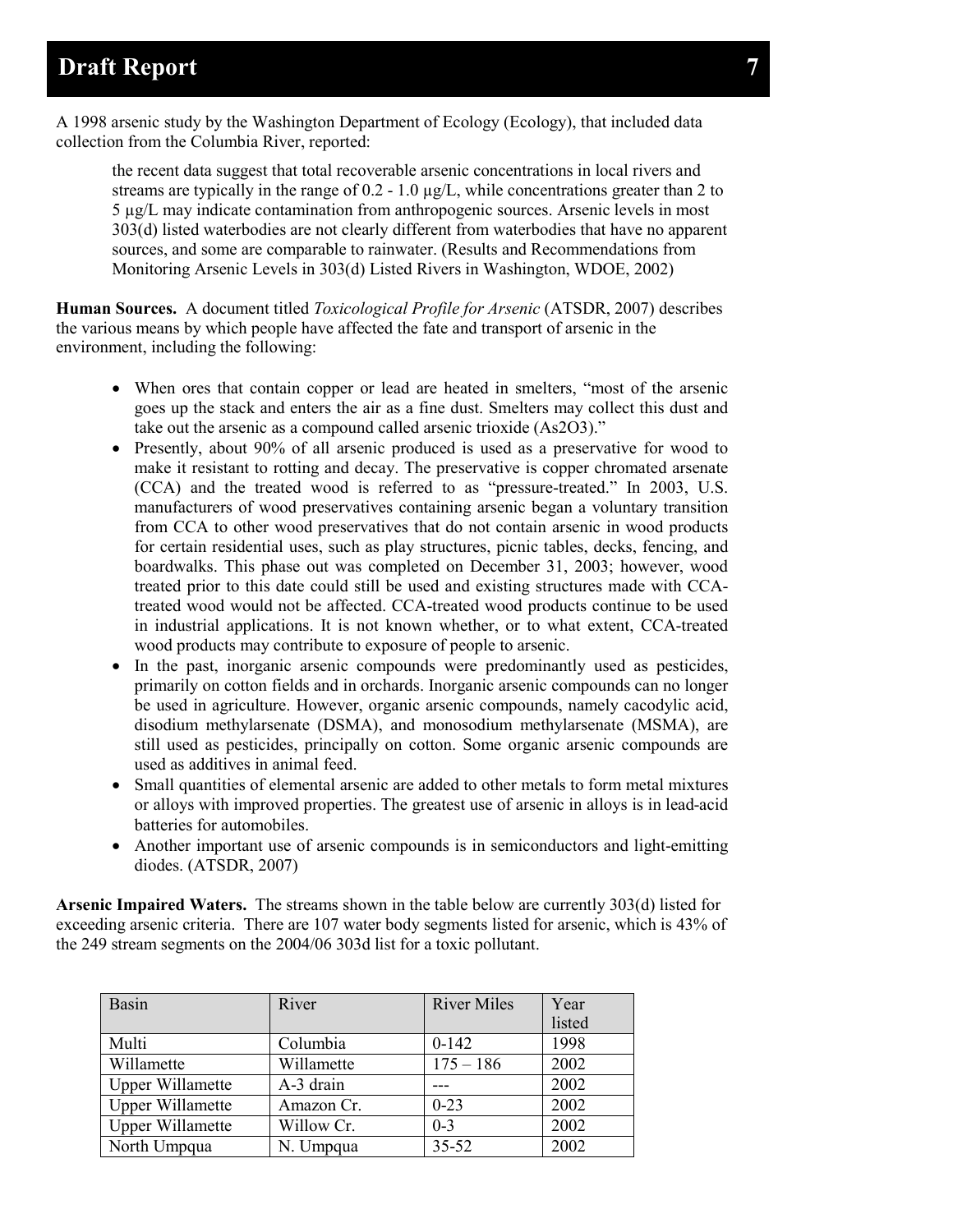| North Umpqua    | Sutherlin Cr.  | $0 - 16$ | 2002 |
|-----------------|----------------|----------|------|
| North Umpqua    | Unnamed Cr.    |          | 2002 |
| South Umpqua    | Middle Cr.     | $0-13$   | 2004 |
| South Umpqua    | S. Umpqua R.   | $0 - 16$ | 2002 |
| Warner Lakes    | Twentymile Cr. | $0-29$   | 2002 |
| Owyhee          | Owyhee River   | 71-200   | 2004 |
| Jordan          | Jordan Cr      | $0 - 95$ | 2004 |
| Mid Col-Hood    | Lenz Cr        | $0-1.5$  | 2004 |
| Mid Col-Hood    | Neal Cr.       | $0-6$    | 2004 |
| Molalla-Pudding | Zollner Cr     | $0 - 8$  | 2004 |
|                 |                |          |      |

#### <span id="page-10-0"></span>**Section 2.3. Potential Health Impacts of Arsenic**

Arsenic is a known carcinogen that may cause cancer in skin or internal organs such as the liver, kidneys, lungs and bladder. Other potential health impacts from arsenic include cardiovascular, kidney, central nervous system and hyper pigmentation or keratosis effects (USEPA, 2000). Factors for how to represent these effects in the criteria equations are included in EPA's Integrated Risk Information system (IRIS) database. The EPA recommended arsenic criteria are based on a cancer endpoint and are based on inorganic arsenic.

### <span id="page-10-1"></span>**Section 2.4. Current Human Health Criteria for Arsenic: State and Federal**

| Table 3. Current Arsenic Criteria                 |                       |                  |
|---------------------------------------------------|-----------------------|------------------|
|                                                   | Water and fish        | Fish consumption |
|                                                   | ingestion $(\mu g/L)$ | only $(\mu g/L)$ |
| Currently effective Oregon criteria<br>(Table 20) | 0.0022                | 0.0175           |
| Criteria adopted by Oregon in 2004                | $0.018*$              | $0.14*$          |
| Current EPA criteria                              | $0.018*$              | $0.14*$          |

The current Oregon and EPA arsenic criteria are shown in the table below.

\* Inorganic arsenic

Oregon's currently effective criteria (OAR 340-041-0033, Table 20) are based on EPA's 1986 recommended criteria and are based on a fish consumption rate of 6.5 g/d. Table 20 does not specify whether the human health criteria are for inorganic arsenic or total arsenic. The toxicity data EPA used to calculate the 1986 recommended criteria were for inorganic arsenic.

EPA's current arsenic criteria for human health and the criteria adopted by the EQC in 2004 are based on a fish consumption rate of 6.5  $g/d$  and a cancer slope factor of 1.75, and are specifically identified as criteria for inorganic arsenic. In 1992, EPA promulgated these arsenic criteria in the National Toxics Rule (USEPA, 1992). Although EPA has since changed the cancer slope factor in its IRIS database to 1.5 (4/10/1998) and changed its recommended fish consumption rate to 17.5 (EPA, 2000), it has not revised the nationally recommended arsenic criteria accordingly. EPA is currently reviewing the cancer slope factor and has released an increased IRIS value for comment.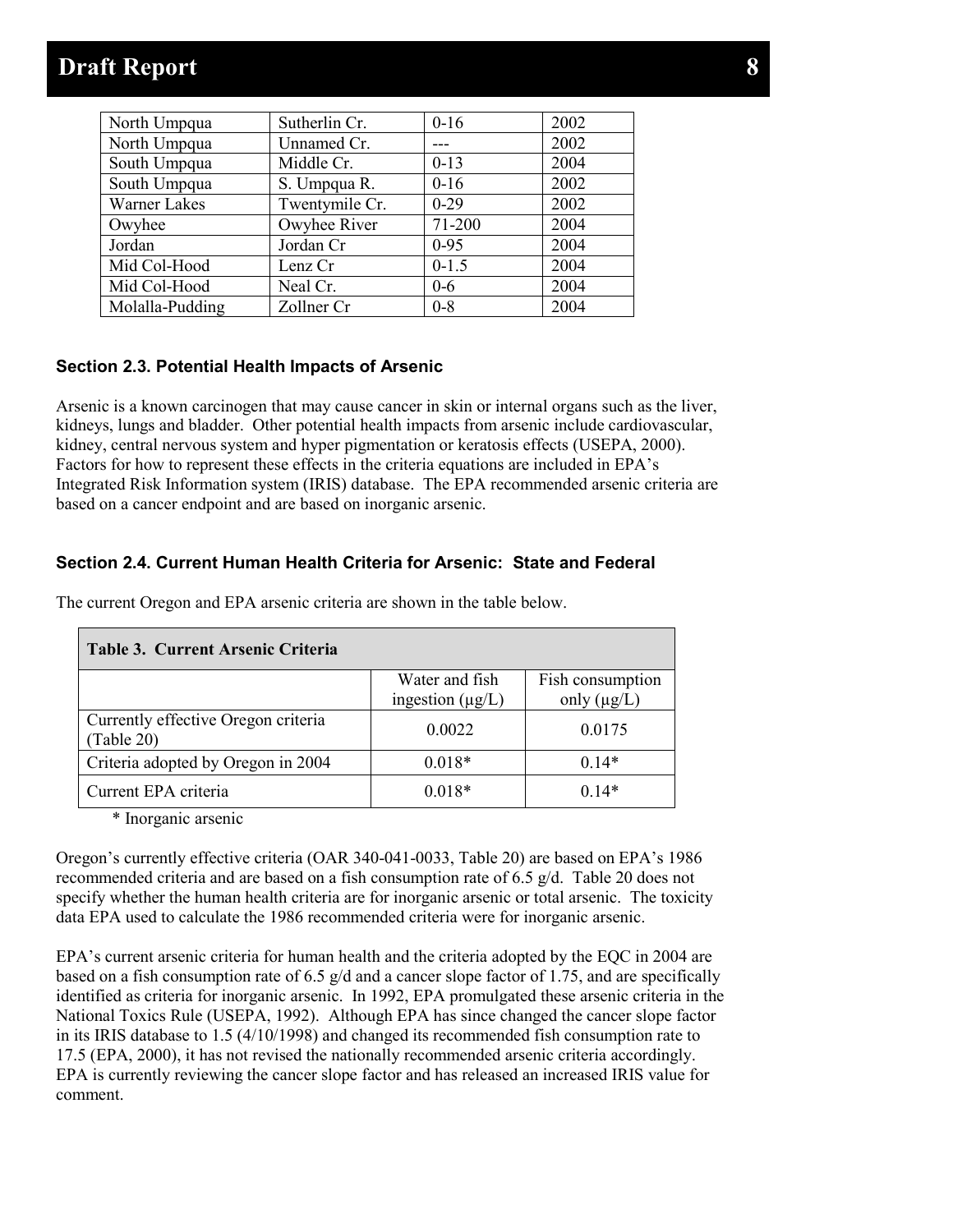EPA did not promulgate human health criteria for arsenic in the California Toxics Rule (CTR) in 2000, stating that "a number of issues and uncertainties existed at the time of the CTR proposal concerning the health effects of arsenic." Neither did EPA include arsenic criteria in its promulgation of criteria for the Great Lakes states in 1995.

Other states have human health arsenic criteria ranging from a low of the current federal criteria to a high of 50 µg/l. Almost half of the states have criteria of 10 or 50 µg/l based on the current or previous Safe Drinking Water Act maximum contaminant level (MCL). About 10 states do not have a "water & organism" arsenic criterion and several do not have a "fish consumption only" criterion. A few states have recalculated their arsenic criteria using EPA equations but altering some of the variables in those equations. The variables states have revised include the bioconcentration factor (BCF), the EPA cancer slope factor (using the current IRIS value of 1.5), the fish consumption rate, and/or the risk level (using  $10^{-5}$  rather than  $10^{-6}$ ). In addition, some states have applied an inorganic proportion to the calculation since the criteria apply to inorganic arsenic.

**How the Federal Arsenic Criteria Were Calculated.** The following two equations and accompanying table describe the variables that were used to calculate EPA's current national human health criteria for arsenic.

Water + fish ingestion Criterion ( $\mu$ g/L) = 1000 x  $RF \times BW$ <br>q1\*[DW + (BCF x FCR)]

Org Only Criterion ( $\mu$ g/L) = 1000 x  $\frac{\phantom{1}}{1}$  RF x BW q1\*[BCF x FCR]

| <b>Table 4. Variables for Calculating Arsenic Criteria</b> |                                            |                                              |                                                        |                                                              |
|------------------------------------------------------------|--------------------------------------------|----------------------------------------------|--------------------------------------------------------|--------------------------------------------------------------|
| <b>Symbol</b>                                              | <b>Description</b>                         | <b>Value Used for</b><br>Federal<br>Criteria | Value Used for<br><b>Oregon Freshwater</b><br>Criteria | <b>Value Used for</b><br><b>Oregon Saltwater</b><br>Criteria |
| $RF =$                                                     | risk level factor<br>(dimensionless)       | $1x10^{-6}$                                  | fish only $1.1x10^{-5}$<br>water + fish $1x10^{-4}$    | fish only $1x10^{-5}$                                        |
| $BW =$                                                     | body weight (kg)                           | 70                                           | 70                                                     | 70                                                           |
| $q1* =$                                                    | cancer potency factor<br>$(mg/kg/day) - 1$ | 1.75                                         | $1.5^{\text{a}}$                                       | $1.5^{\mathrm{a}}$                                           |
| $DW =$                                                     | Drinking water<br>consumption $(L/day)$    | $\overline{2}$                               | 2                                                      | $\overline{2}$                                               |
| $BCF =$                                                    | bioconcentration factor<br>(L/kg)          | 44                                           | 14                                                     | 26                                                           |
| $FCR =$                                                    | fish consumption rate<br>(kg/day)          | 0.0065                                       | 0.175                                                  | 0.175                                                        |
| $IF =$                                                     | Inorganic proportion factor                | No factor                                    | 10%                                                    | 10%                                                          |

<sup>a</sup> The current cancer potency factor published by EPA in their IRIS data base.

#### <span id="page-11-0"></span>**Section 2.5. DEQ Proposed Revised Arsenic Criteria**

DEQ proposes to adopt separate criteria for Oregon freshwater and saltwater due to the apparent differences in bioconcentration and arsenic species and transformations in the marine environment. DEQ proposes to revise the arsenic criteria for freshwater using EPA's calculation method, substituting values in the criteria equation that have been updated or are more appropriate for Oregon. The proposed criteria are shown in Table 5. DEQ concludes that the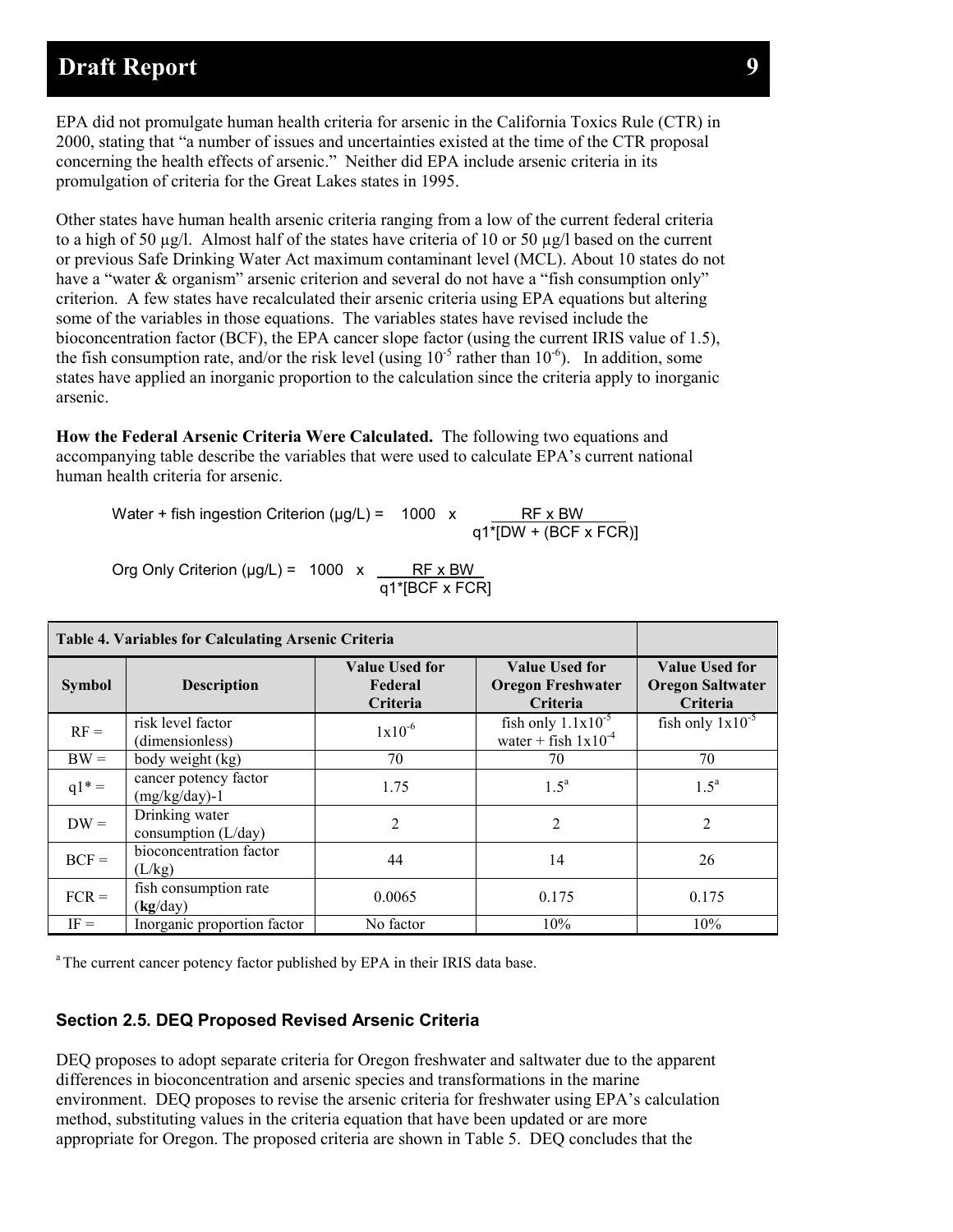proposed criteria protect human health while recognizing that Oregon has widespread natural background levels of arsenic higher than EPA's recommended criteria. DEQ's Toxics Standards Review Rulemaking Workgroup, a group of stakeholders that provided input to DEQ on this rulemaking, supported revising the arsenic criteria based on Oregon appropriate variables and a higher risk level because of the natural background levels of arsenic found in Oregon waters.

| Table 5. Proposed Arsenic Criteria (as inorganic arsenic) |                                                                                |                                                                                |                                                                              |
|-----------------------------------------------------------|--------------------------------------------------------------------------------|--------------------------------------------------------------------------------|------------------------------------------------------------------------------|
|                                                           | $Water + fish$<br>ingestion                                                    | <b>Fish consumption only:</b><br>freshwater                                    | <b>Fish consumption only:</b><br>saltwater                                   |
| Proposed<br>Criterion                                     | $2.1 \mu g/l$                                                                  | $2.1 \mu g/l$                                                                  | $1.0 \mu g/l$                                                                |
| Values used<br>to calculate<br>criteria                   | $FCR = 175$<br>$BCF=14$<br>$IF = 10\%$<br>$CSF=1.5$<br>Risk level= $1x10^{-4}$ | $FCR=175$<br>$BCF=14$<br>$IF = 10\%$<br>$CSF=1.5$<br>Risk level= $1.1x10^{-5}$ | $FCR=175$<br>$BCF=26$<br>$IF = 10\%$<br>$CSF=1.5$<br>Risk level= $1x10^{-5}$ |

The Oregon specific variables, shown in Tables 4 and 5 above and discussed in more detail below, include the fish consumption rate (FCR), the bioconcentration factor (BCF), a percent inorganic arsenic factor (IF) and the risk level. In addition, DEQ uses the current IRIS cancer slope factor of 1.5.

### <span id="page-12-0"></span>Section 2.5.1 Inorganic Arsenic Criteria for Freshwaters

The proposed inorganic arsenic criteria, shown in Table 5, are based on a fish consumption rate of 175 grams/day, a bioconcentration factor of 14, an inorganic proportion of 10% and a risk level of about one in 100,000 ( $1 \times 1^{-5}$ ). DEQ's rational and supporting information for these variables is discussed here.

**Fish Consumption Rate.** DEO calculated the proposed criteria using 175 g/d as the fish consumption rate (DEQ, 2008a). The current federal arsenic criteria are based on a consumption rate of 6.5 g/d. Using this higher rate is responsive to EPA's disapproval of Oregon's 2004 human health criteria which was based on their conclusion that criteria based on 17.5 g/d is not sufficient to protect fish consumers in Oregon.

In advance of EPA's action and based on earlier concerns expressed by EPA on this issue, DEQ looked at multiple studies of fish consumption rates with the assistance of experts in toxicology and public health (the Human Health Focus Group), focusing on five studies conducted in Oregon and Washington as well as the national survey used by EPA. The rate of 175  $g/d$  represents the  $90<sup>th</sup>$  to  $95<sup>th</sup>$  percentile of Oregon fish consumers as indicated by these studies (DEQ, 2008b). This value represents the total amount of fish consumed, regardless of species or origin, because it was found that different populations, depending on access and culture, will eat different species of fish. As a result, DEQ, with the support of the Confederated Tribes of the Umatilla Indian Reservation and EPA Region 10, selected 175  $g/day$  as an appropriate value to use for the calculation of human health criteria.

**Risk Level.** When EPA develops recommended human health criteria for carcinogens, it uses a cancer risk level of 10<sup>-6</sup>, one in one million additional incidents of cancer, which it characterizes as an appropriate level of risk for the general population. However, EPA guidance allows that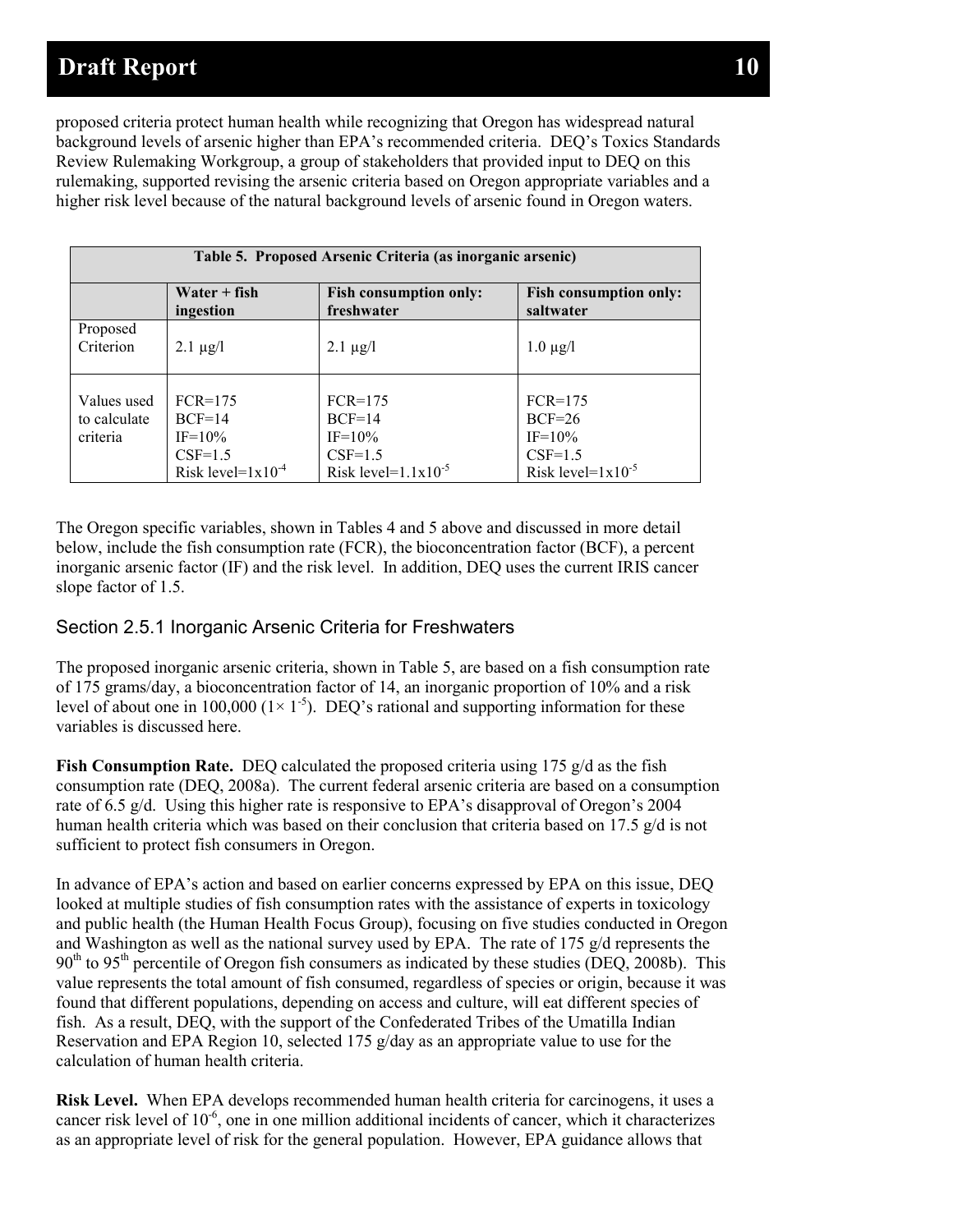risk levels of  $10^{-6}$  or  $10^{-5}$  are acceptable for the general population and that highly exposed populations should not exceed  $10^{-4}$ . Within this range, the risk level is a policy decision for States to make when they establish water quality criteria. To date, DEQ has used the  $10^{-6}$  risk factor for water quality human health criteria and in other environmental protection programs that are based on human health risk, such as the clean-up of contaminated sites. DEQ is not re-evaluating the risk level used for Oregon's human health criteria generally. However, because of the particular fact set associated with arsenic as described throughout this issue paper, DEQ is recommending criteria based on alternate risk levels as shown in Tables 4 and 5 above. The primary reason is because naturally occurring arsenic concentrations in many Oregon waters exceed values based lower risk levels. The risk associated with natural levels of arsenic has been present since people have been drinking water and eating fish from Oregon streams and lakes. Criteria that are exceeded due to natural conditions on a widespread basis around the state may lead to the expenditure of public and private resources to implement Clean Water Act programs that will not result in reduced water concentrations of arsenic. Communities that obtain their water supply from groundwater are likely to be exposed to higher arsenic levels. Groundwater is not regulated by the Clean Water Act and not subject to water quality criteria.

DEQ concludes that using the higher risk levels for the arsenic criteria is supported and consistent with EPA guidance (EPA, 2000) because Oregon used a fish consumption rate and, subsequently, derived criteria which protect highly exposed populations. The Oregon consumption rate of 175  $g/d$  represents the 95<sup>th</sup> percentile of consumers within the state and protects people who eat fish on a regular basis. This is more inclusive that the rate used in EPA's criteria, which is based on the general per capita population and includes people that do not eat fish, or eat it only occasionally. Moreover, DEQ's consumption rate includes anadromous and marine fish.

As with the freshwater criteria, DEQ used a risk level of  $10^{-5}$  rather than  $10^{-6}$  to calculate the saltwater criterion for two reasons: 1) the criterion is also based on a fish consumption rate of 175  $g/d$ , a high exposure rate, and 2) the presence of naturally occurring arsenic in marine waters (Tanaka, 1995; National Academy of Sciences, 1972; EPA, 2003). See additional discussion of the saltwater criterion and natural arsenic concentrations in seawater in Section 2.5.2 below.

DEQ's proposed criteria balance the objectives of minimizing human health risk and accounting for natural sources of arsenic. Some waterbodies will have natural background levels above the proposed statewide criteria. In these cases, DEQ may pursue site specific water quality standards at a later date.

**Bioconcentration**. Bioconcentration refers to the uptake and retention of a chemical by an aquatic organism from water. A bioconcentration factor (BCF) is the ratio of the concentration of a substance in the tissue of an aquatic organism to its concentration in the ambient water in situations where the organism is exposed through the water only and the ratio does not change substantially over time.

EPA's current BCF of 44 for arsenic is described in *Ambient Water Quality Criteria for Arsenic*  (USEPA, 1980). EPA calculated the BCF using data from two species, the eastern oyster (BCF=350) and bluegill (BCF=4). Because it was based on only two species and one of those is the eastern oyster, which has a much greater BCF (350 versus 4), the BCF of 44 most likely overestimates the health risks associated with freshwater finfish consumption (USEPA Region 6, mid-1990s). In addition, the data sets used to establish the BCFs were relatively small (USEPA, 1980).

A more recent analysis by EPA (EPA Headquarters, personal communication, November 2010) incorporated more recent BCF data for rainbow trout with the prior data for bluegill and oysters to provide Oregon several scientifically defensible BCF options, shown in Table 6 below, for use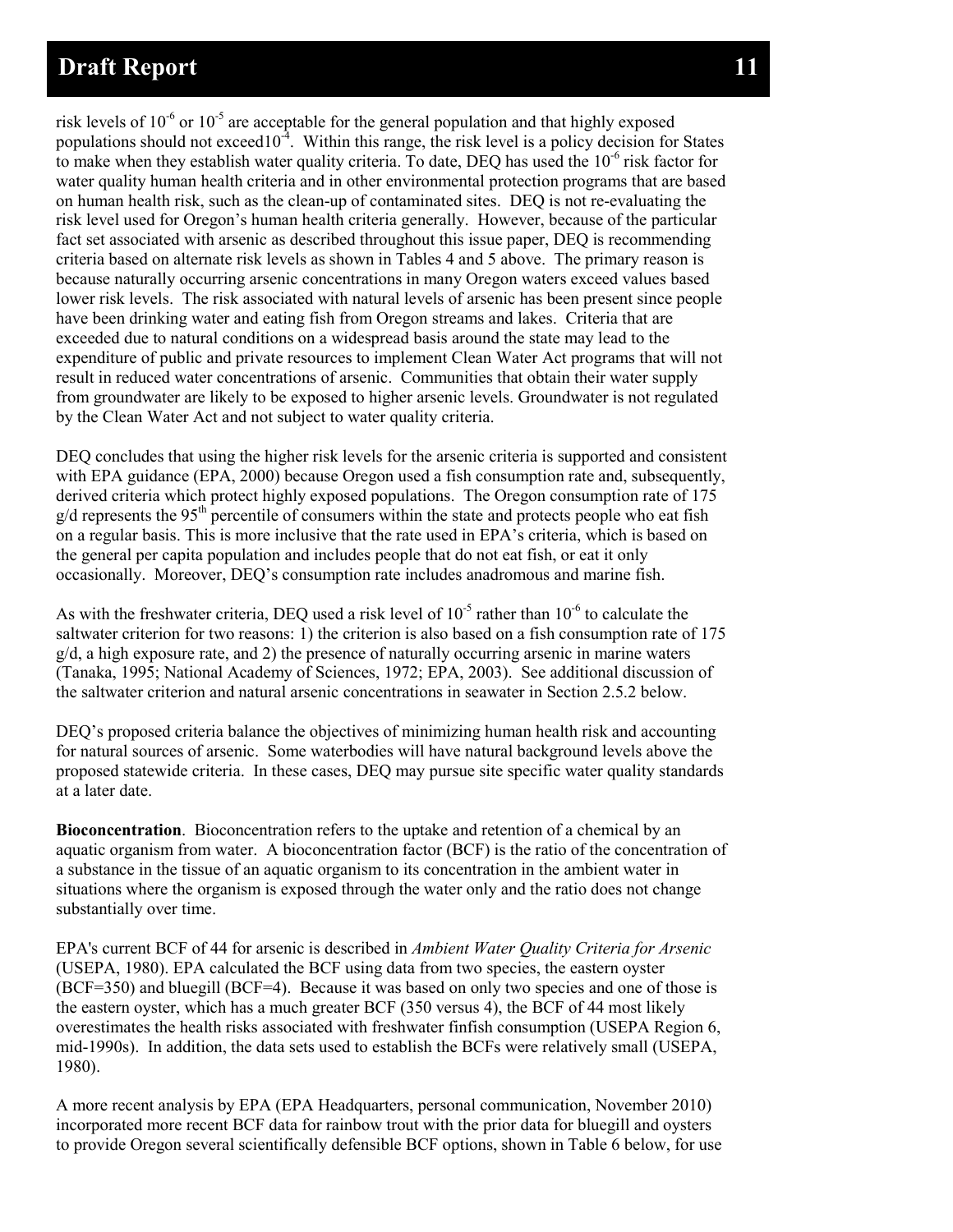in setting Oregon's criteria. The BCF options are based on geometric means of data from the following four studies, which include five BCF test values reported. EPA used the first two studies listed to derive the BCF of 44 in the early 1980s; the second two studies are more recent. (see Appendix A for more detail on the results of these studies.

- Ambient Water Quality Criteria for Arsenic (EPA, 1985), which refers to Barrows et al., 1980, Ann Arbor Science Pub., Inc., Ann Arbor MI. pp. 379-392. Whole-body measurement of total arsenic in immature bluegill.
- Ambient Water Quality Criteria for Arsenic (EPA, 1985), which refers to Zaroogian and Hoffman, 1982, Environmental Monitoring and Assessment 1:345-358. BCF value for arsenic eastern oysters.
- McGeachy and Dixon, 1990. Canadian Journal of Fisheries and Aquatic Sciences. 47:2228-2223. Two studies of whole body total arsenic in immature rainbow trout.
- Rankin and Dixon, 1994. Canadian Journal of Fisheries and Aquatic Sciences. 51: 372-380. Whole-body measurement of total arsenic in immature rainbow trout.

| Table 6. Bioconcentration Factor (L/kg total arsenic) Options |            |              |                 |
|---------------------------------------------------------------|------------|--------------|-----------------|
| <b>Species</b>                                                | <b>BCF</b> | # of Studies | Range of values |
| All freshwater finfish                                        | 14         |              | $4 - 27$        |
| Coldwater fish (trout)                                        |            |              | 17-27           |
| Saltwater (eastern oyster)                                    | 350        |              | 350             |
| All freshwater and                                            | 26         |              | 4-350           |
| saltwater species                                             |            |              |                 |

The above studies were selected because they tested species consumed by humans and were conducted with water concentrations below 50µg/l inorganic arsenic. Studies done at higher concentrations (i.e. 100 to 1000  $\mu$ g/l) were not included. This segregation is appropriate because natural surface waters in Oregon are in the range of less than 0.5 to 16 ug/l. Studies conducted at higher background concentrations would be more appropriate for evaluating contaminated sites. BCFs from studies conducted at lower arsenic water concentrations tend to be higher and vice versa. Fish can bio-regulate arsenic as they do other metals, which are trace nutrients (DeForest et al, 2007). Organisms are able to take in less and eliminate excess when an abundant supply of the metal is available.

All of the values in Table 6 are the result of measuring total arsenic in the whole body rather than fillet or muscle tissue tests. EPA notes that BCFs for muscle tissue, the portion of the fish typically eaten, should be lower than those for the whole body (Stephan, 1993). Azcue and Dixon (1994; IN USEPA, mid 1990s) conducted a study that exemplifies this. The study measured arsenic in rock bass and found the highest concentrations in bone and scales, followed (in decreasing concentration) by intestines and contents, muscle and liver. A BCF of 0.71 was calculated for muscle tissue whereas the BCF based on whole body concentration was 2.3, three times greater than the muscle tissue BCF. Because the data being used by DEQ to derive a BCF value is based on whole-body testing, DEQ's value may be conservative. It is likely that most of the fish consumption captured by Oregon's rate of 175  $g/d$  is muscle tissue rather than whole body. According to EPA's 2000 Human Health Methodology, data for arsenic in edible tissue of fish and shellfish are preferred over whole body data since that is the portion typically ingested.

One approach to deriving a criterion is to follow EPA's past practice when they derived the BCF of 44. Given the limited data, EPA combined the two data points and developed one recommended criterion to apply to all waters. DEQ pursued an alternative approach and developed separate criteria for fresh and salt waters. EPA stated in a 2003 review of arsenic bioaccumulation in aquatic organisms that estuarine and marine data indicate a possible need for deriving separate BAFs for saltwater systems (EPA 2003, p.7). Given that additional freshwater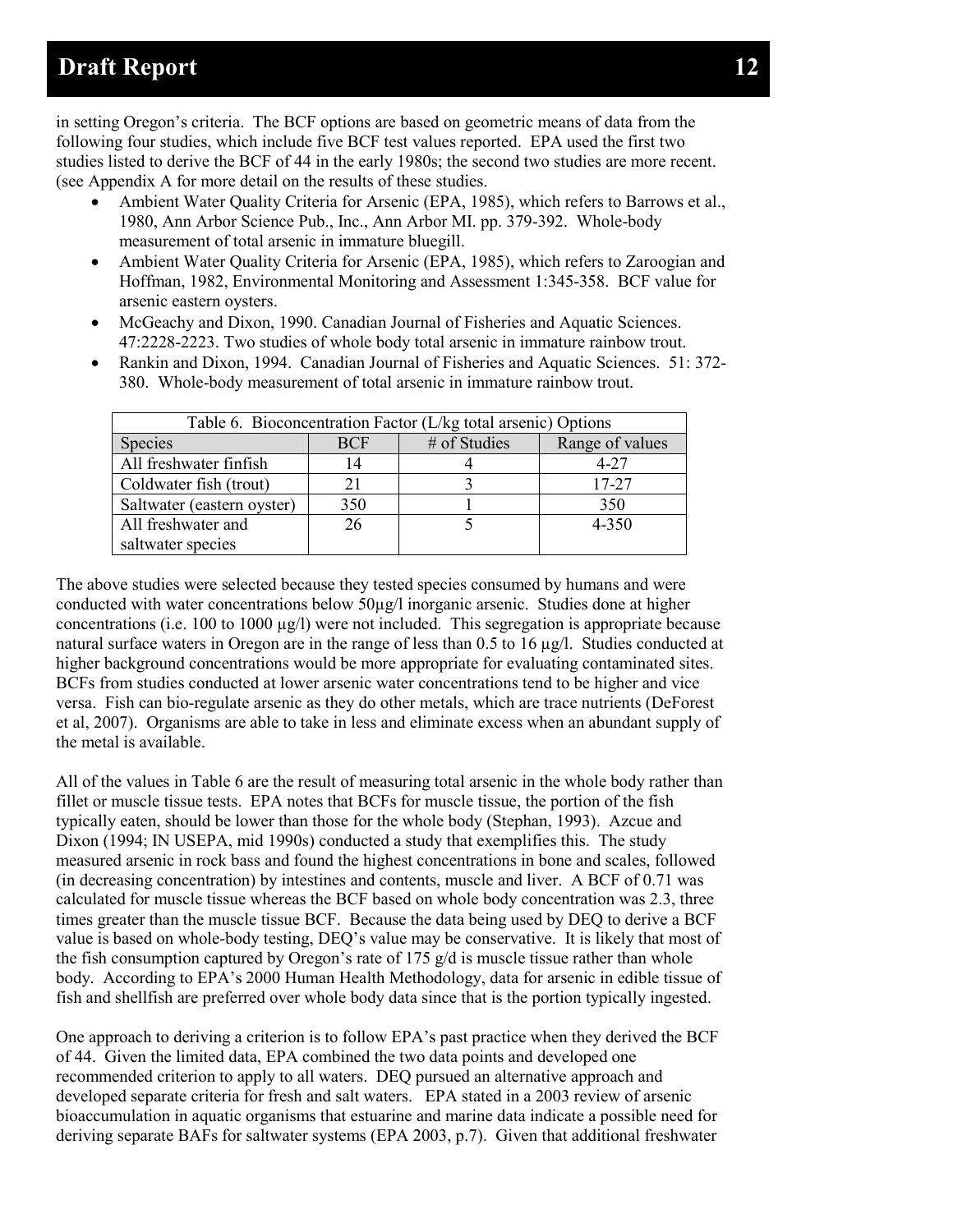fish BCF data are now available, with values much lower than the BCF for the oyster, and given the presence of naturally occurring arsenic in Oregon waters, DEQ is recommending the adoption of separate arsenic 'fish consumption only' criteria for freshwater and saltwater.

DEQ proposes using a BCF of 14 for arsenic human health criteria that apply to freshwaters of the state. This BCF is the geometric mean of the data from four finfish studies, which tested rainbow trout (three studies in two publications) and bluegill (one study), as shown in Table 6. A summary of the data from these studies is provided in Appendix A. DEQ's proposed criteria are calculated using a fish consumption rate of 175  $g/d$ , which represents a mixture of fish species. Nearly all of the fish consumed from freshwater, will consist of the muscle tissue of finfish. Therefore, DEQ concludes that a BCF of 14 is a reasonable and protective value to use in calculating arsenic criteria for Oregon's freshwaters. Further discussion of the BCF used for the saltwater criterion is provided in section 2.5.2 below.

**Inorganic Proportion.** Arsenic is present in the environment and in fish tissue in organic and inorganic species. Inorganic arsenic, specifically arsenite (trivalent or As III), is toxic to humans and EPA developed its toxicity data for cancer and other end points based on inorganic arsenic. EPA's recommended human health criteria are for inorganic arsenic, however, the BCF value (44 L/kg) that EPA used in deriving the human health criteria for arsenic are based on total arsenic, not inorganic arsenic. Therefore, some states have also elected to multiply the BCF value by what might be called an "inorganic proportion" factor. For example, the EPA Region 6 Interim Strategy and the State of Colorado use a 30% inorganic variable; Maryland used 4% inorganic in its criteria recalculation.

An EPA (2002) study on fish contaminants in the Columbia River reported the following findings from a TetraTech fish tissue study done in 1996 related to proportion of inorganic arsenic found in fish tissue: (p. 5-78)

- o Overall arithmetic average for all composite samples: 6.5%
- o Average % inorganic by species ranged from 0.5% in carp to 9.2% in sturgeon
- o Anadromous species: about 1.0% on average
- o Resident species: about 9% on average

The EPA study also reported that a study of fish tissue in the Willamette River (EVS, 2000) found that an average of 4.2% of the arsenic in carp (whole body) and 3.8 % of the arsenic in bass (fillet) was inorganic arsenic. A risk assessment performed as part of the EPA (2002) study assumed 10% of total arsenic was inorganic for all species.

EPA (2003) states that the consensus in the literature is that approximately 10% of the arsenic found in edible portions of marine fish and shellfish is inorganic arsenic. They also note that because each arsenic species exhibits different toxicities, it may be important to take into account the fraction of total arsenic present in the inorganic and organic forms when estimating the potential risk posed to human health through the consumption of arsenic-contaminated fish and shellfish.

Schoof and Yager (2007) looked at data from 20 studies and found that in freshwater finfish inorganic arsenic was 10% of total arsenic at the  $75<sup>th</sup>$  percentile of the data, with a mean of 7.2%.

DEQ proposes to use a 10% inorganic arsenic fraction to calculate freshwater criteria based on the Columbia River fish contaminant and health risk assessment study (EPA, 2002) and the other information noted above. Recent recommendations on arsenic bioconcentration from EPA also assumed that 10% of the accumulated arsenic was inorganic (arsenic III and V) (personal communications, EPA Headquarters, Nov. 2010). The criteria that result are shown in Table 5 (recommended criteria) above and Table 6 (options considered) below. DEQ observed that the calculation of the water  $+$  fish ingestion criterion is not very sensitive to the  $\%$  inorganic fraction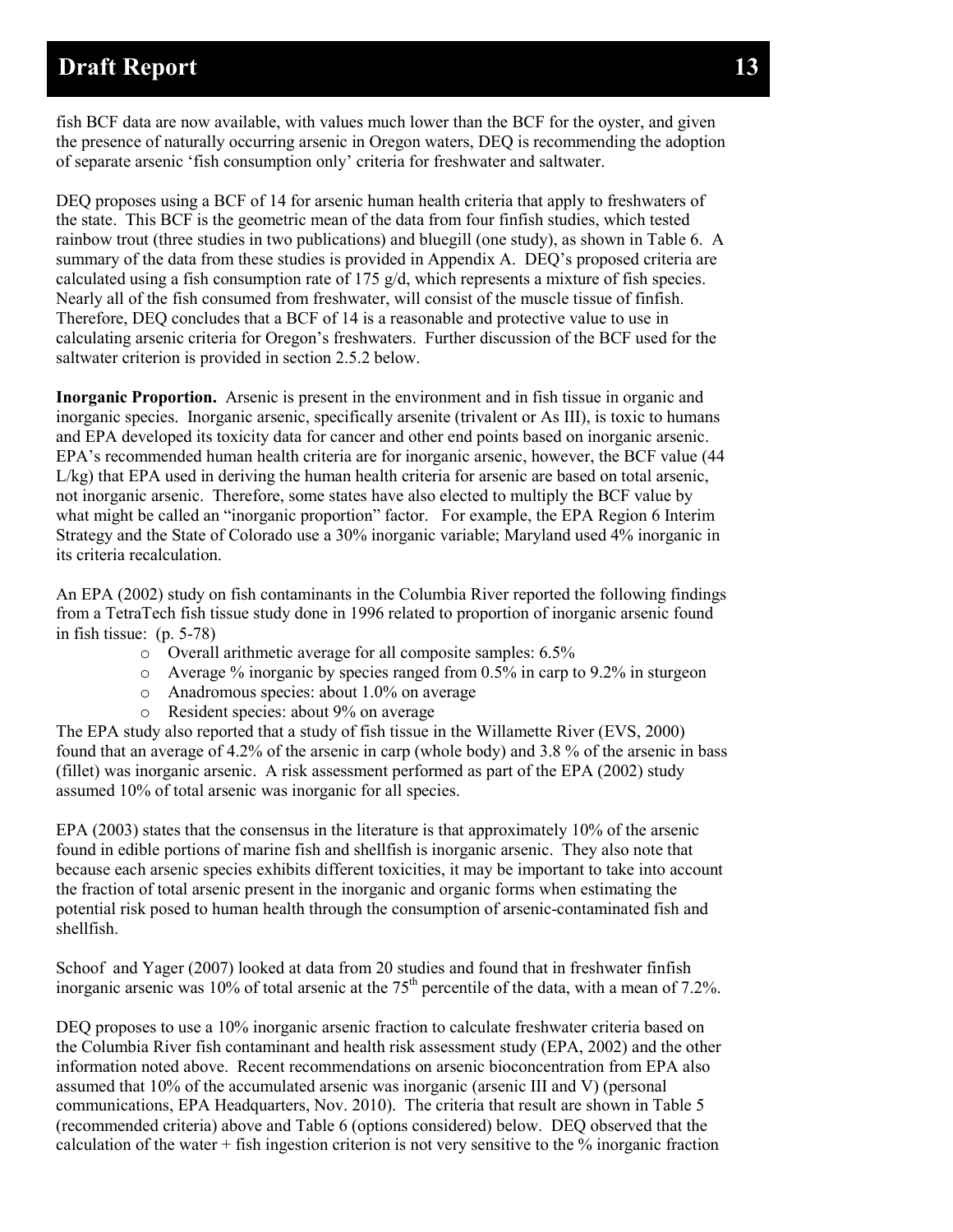value. Whether DEO uses a % inorganic fraction of 1, 10 or 30 does not change the water  $+$  fish ingestion criterion value. The % inorganic factor does significantly affect the calculated criterion for the fish consumption only criterion.

To incorporate the inorganic factor (IF) into the calculation, DEQ used the revised equations:

Water + fish ingestion Criterion ( $\mu$ g/L) = 1000 x RF x BW q1\*[DW + (BCF x FCR x **IF**)] Org Only Criterion ( $\mu$ g/L) = 1000 x RF x BW q1\*[BCF x FCR x **IF**]

**Toxicity Factors.** DEQ did not review the toxicity data or re-evaluate the cancer slope factor used to derive human health criteria for arsenic. DEQ relies on EPA research to provide toxicity information for its human health criteria. DEQ proposes to use the cancer slope factor in EPA's Integrated Risk Information System (IRIS) data base as of the date of this review, which is 1.5(mg/kg/day)-1 . EPA nationally recommended Clean Water Act criteria have not been updated and continue to be based on a cancer slope factor of  $1.75 \text{(mg/kg/day)}^{-1}$ .

#### <span id="page-16-0"></span>Section 2.5.2. Inorganic Arsenic Criteria for Saltwater

As with the freshwater criteria, the policy objective for DEQ's proposed arsenic water quality criterion for saltwater is to protect the ability of people to consume fish and shellfish and to reconcile criteria generated by a calculation method, given the limited data, with the presence of naturally occurring levels of arsenic in marine waters. There are uncertainties in the scientific community's current knowledge of the fate and transformation of various species of arsenic in the saltwater environment and in marine and estuarine species. In addition, some forms of arsenic are toxic to humans and others are not. DEQ evaluated the values resulting from two calculation scenarios against the scientific literature describing naturally occurring marine arsenic levels. DEQ concludes that there does not appear to be an unacceptable human health risk associated with eating fish from an unpolluted marine environment, and as a result, it is not desirable to establish an arsenic water quality criterion for saltwater that is below natural marine levels.

Because of the limited data available to calculate criteria for marine waters, DEQ analyzed potential arsenic criteria by considering natural arsenic levels and arsenic cycling in the marine environment and by using EPA's calculation method to estimate potential arsenic risk in 2 ways. In calculating an arsenic criterion for saltwater, the variables used for fish consumption, risk level and toxicity are the same as discussed above for the freshwater criteria. In the two scenarios, DEQ used different bioconcentration and inorganic portion factors for marine waters as summarize here and discussed further below.

| Summary of analyses for inorganic arsenic criterion for saltwater: |               |
|--------------------------------------------------------------------|---------------|
| Estimate of natural inorganic arsenic in saltwater                 | $1.0 \mu$ g/l |
| Calculated based on BCF 26, inorganic portion 10%                  | $1.0 \mu$ g/l |
| Calculated based on BCF 350, inorganic portion 1%                  | $0.8 \mu g/l$ |

Using EPA's calculation method with a BCF of 26 and an inorganic factor of 10% yields an inorganic arsenic criterion of 1.0  $\mu$ g/l. Using the same calculation method with a BCF of 350 and  $1\%$  inorganic factor yields an inorganic arsenic criterion of 0.76 at  $10^{-5}$  risk level. Because the BCF of 350 for the eastern oyster is based on whole body and people generally eat the muscle tissue of marine fish, which accumulated less arsenite, it is a conservative value. A criterion of 1.0 µg/l based on a BCF of 350, an inorganic proportion of 1% and a fish consumption rate of 175 g/d, represents a risk level of  $1.3 \times 10^{-5}$ .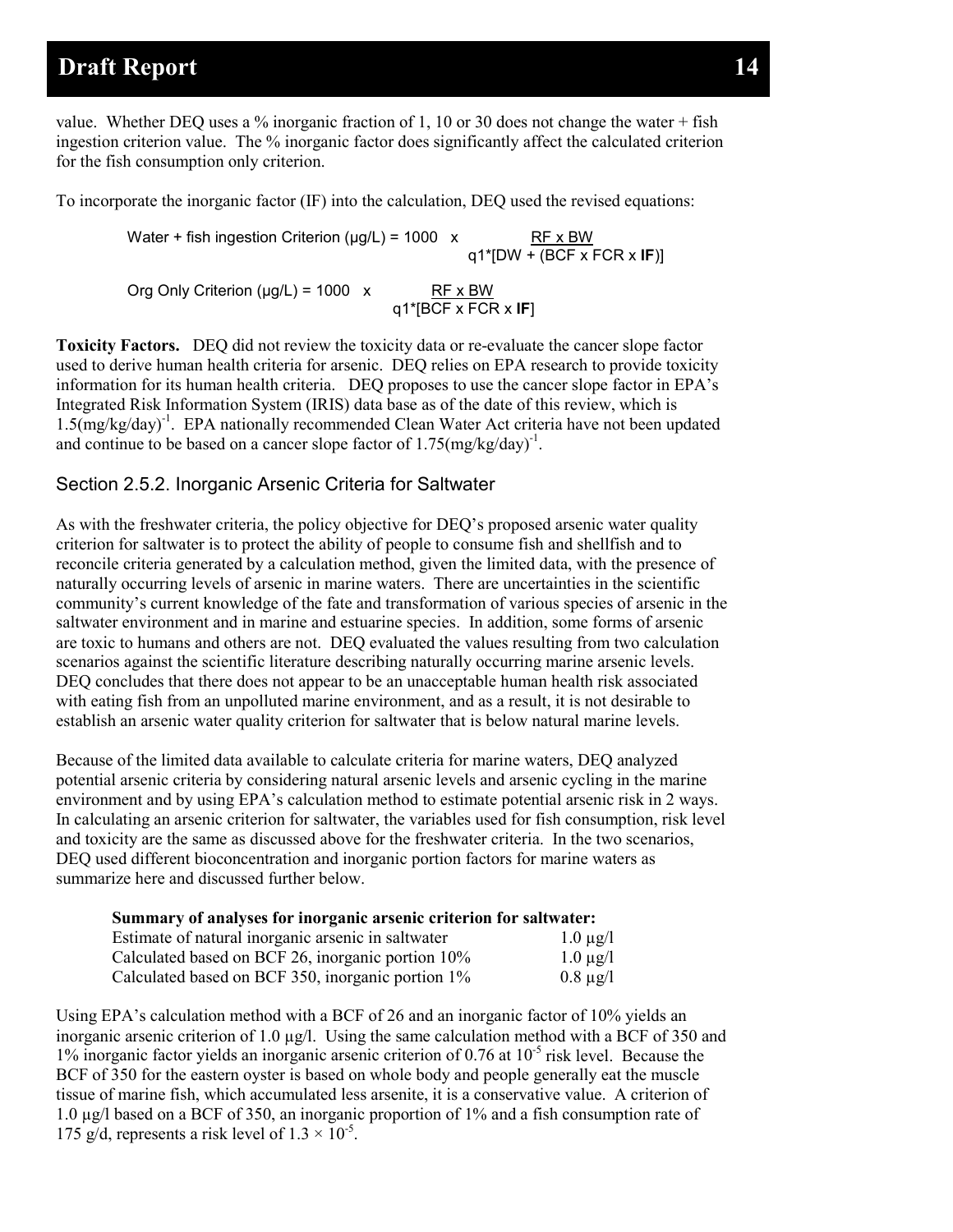**Natural ocean levels and complexities in the marine environment.** The scientific literature consistently reports natural total arsenic levels of the oceans in the range of 1 to 3  $\mu$ g/l. (Borak and Hosgood, 2007; EPA, 1976; EPA, 2003; Neff 1997; Tanaka and Santosa, 1995) In a review of arsenic in the marine environment by Neff (1997), the author notes that the concentration of total arsenic in clean coastal and ocean waters is 1 to 3  $\mu$ g/l with a mean of about 1.7  $\mu$ g/l. The dominant form of arsenic in oxygenated marine waters is inorganic arsenic, predominantly arsenate (AsV). The more toxic and potentially carcinogenic arsenite (AsIII) rarely accounts for more than 20% total arsenic in seawater. "In most oxygenated, productive marine ecosystems, arsenite usually represents less than one to no more than about 10-20% of the total arsenic." (Neff, 1997, p. 923)

Tanaka and Santosa provided coastal sea and ocean data for several species of arsenic, including As(V), As(III), total inorganic and total organic. They conclude that in general As(V) is more abundant than As(III), that as much as 50% of the total arsenic in the near shore environment is organic arsenic and that less than 20% of total arsenic is organic in the open ocean. In the northwest Pacific Ocean, average concentrations were 1.1 µg/l inorganic arsenic and 0.1 µg/l organic arsenic. In the southwest Pacific, the concentrations were  $1.2 \mu g/l$  inorganic and  $0.04$ µg/l organic arsenic.

Neff (1997) and Tanaka and Santosa (1995) noted that in near shore waters, the concentration of dissolved inorganic arsenic varied seasonally due to biological processes (uptake by phytoplankton). The transformation of arsenic between the metal species also varies based on biological and physical processes.

In a review of seafood arsenic and the implications for human risk, Borak and Hosgood (2007) summarized:

Based on consideration of anticipated dose and anticipated metabolism, it is likely that seafood arsenic does not contribute significantly to arsenic-associated carcinogenicity. The vast majority of arsenic in finfish and crustaceans is in the forms of arsenobetaine, a compound that is essentially inert, non-toxic and excreted without transformation. (p.209)

DEQ has not measured arsenic in Oregon marine waters. From the information available, it would be reasonable to conclude that inorganic arsenic concentrations in Oregon salt waters are likely to be 1.0  $\mu$ g/l inorganic arsenic and at 1.5 to 2.0  $\mu$ g/l total arsenic or higher. Therefore, the proposed inorganic arsenic criterion for saltwater of 1.0 µg/l meets the objective that the water quality criterion not be significantly below naturally present inorganic arsenic concentrations.

**Bioconcentration.** DEQ proposed for public comment a fish consumption criterion of 1.0 µg/l inorganic arsenic for saltwater that was calculated using a BCF of 26 and an inorganic proportion factor of 10%. This BCF value incorporates the BCF data for the eastern oyster, the only saltwater species data available, and BCF data for freshwater finfish. DEQ's intent was to represent the fact that people eat a mixture of finfish and shellfish from saltwater. However, there is no BCF data available for saltwater finfish. In the absence of this data, DEQ analyzed two scenarios to represent bioconcentration for all marine finfish and shellfish; one uses a combination of all the BCF data available ( $BCF = 26$ ) and the second uses only the eastern oyster data (1 study BCF value  $=$  350; see Table 6 above). DEO concluded that it is reasonable to use the combined freshwater finfish (vertebrate) and marine oyster (invertebrate) data to represent the variety of species consumed from saltwater systems in Oregon. Because the BCF values are for whole body tests, they are a conservative representation of consumption of inorganic arsenic from primarily muscle tissue consumption of saltwater finfish. In addition, because the BCF values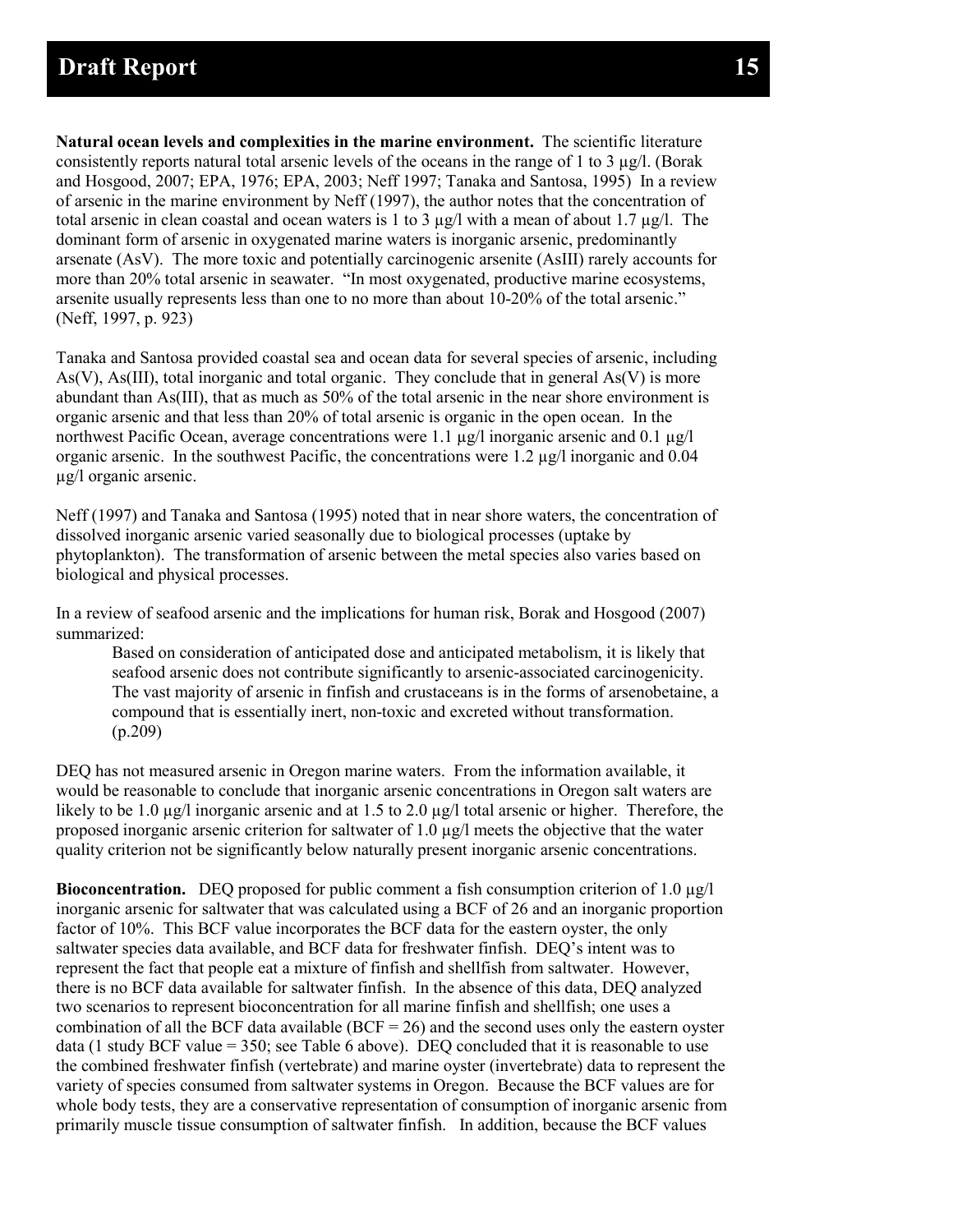are for total arsenic, DEQ also applied an inorganic proportion factor. The inorganic portion used for the saltwater criterion is discussed in the next sub-section.

Part of DEQ's hesitation to rely solely on the oyster data to represent the bioconcentration in marine finfish is that the oyster is an invertebrate. In freshwater, scientific literature indicates an apparent difference in bioconcentration between invertebrates and vertebrates. Mean BCFs for freshwater invertebrates (trophic level 2 species) ranged from 2 to 22 L/kg, while for freshwater fish, mean BCFs ranged from 0.048 to 14 L/kg (EPA, 2003). Also, EPA (2003) notes that one BAF study done for a marine fish species (mullet) showed a BAF of 3.3 wet weight for total arsenic (Lin et al. 2001). This study may have been done at a high water arsenic concentration.

Data from Neff (1997) also indicates a potential difference in total arsenic between bivalves and finfish, but also shows a high degree of variability. Table 1 from the Neff (1997) paper summarizes total arsenic concentrations ( $\mu$ g/g dry weight) in the whole body or muscle tissues of marine organisms, including the following:

|                 | No. Samples | Geometric mean | <u>Range</u>  |
|-----------------|-------------|----------------|---------------|
| <b>Bivalves</b> | 151         | 10.44          | $< 0.6 - 214$ |
| Fish            | 156         | 5.59           | 0.05-449.5    |

The highest concentrations of arsenic appear to be present in tissues of marine animals that feed primarily on phytoplankton or macroalgae, including planktonic crustaceans, bivalve mollusks, herbivorous snails and some polychaete worms. (Neff, 1997)

Because there may be a difference in bioconcentration between mollusks (invertebrates) and finfish, and because mollusks represent a small portion of total seafood consumption, relying solely on the oyster BCF data is likely to be overly conservative. Schoof and Yager (2007) provide a summary of seafood consumption in the U.S. population (data from the USEPA, 2002 relying on the 1994-96 and 1998 USDA surveys of food intake) showing that estuarine mollusks (oyster, clam and scallop) comprised about 3 percent and all estuarine and marine mollusks together (oyster, clam, scallop, mussels, squid and octopus) represent about 13 percent of total fish and shellfish consumption.

In a review of information on bioaccumulation of arsenic in aquatic organisms, EPA recognizes that the hypothesis that BAFs based on total arsenic may not represent all freshwater ecosystems, *and especially saltwater ecosystems.* Due to variations in the species of arsenic present in the water and tissues of organisms, this remains an issue requiring further consideration. (EPA, 2003, p. 34)

Schoof and Yager (2007) looked at 20 studies that provided data on total and inorganic arsenic in seafood. They found that mean concentrations of inorganic arsenic were approximately 10 to 20 ng/g wet weight for freshwater, anadromous and marine fish, whereas crustaceans and mollusks had mean inorganic arsenic concentrations of 40 to 50 ng/g. This data indicates that crustaceans and mollusks tend to accumulate more inorganic arsenic than anadromous or marine fish.

Marine animals take up very little inorganic arsenic from seawater but can bioaccumulate organic arsenic from their food. (Neff 1997; Borak 2007). While marine invertebrates and fish may contain high concentrations of arsenic, nearly all the arsenic in the tissues of marine animals is organic, particularly arsenobetaine. (Neff 1977, p.923; Borak and Hosgood 2007) Arsenobetaine, the most abundant organoarsenic compound in seafoods, is not toxic or carcinogenic to mammals. Little of the organoarsenic accumulated by humans from seafood is converted to toxic inorganic arsenite. In addition, arsenobetaine and other organoarsenic compounds are excreted rapidly by mammals, and are not toxic to human consumers of fishery products. Therefore, marine arsenic represents a low risk to human consumers of fishery products.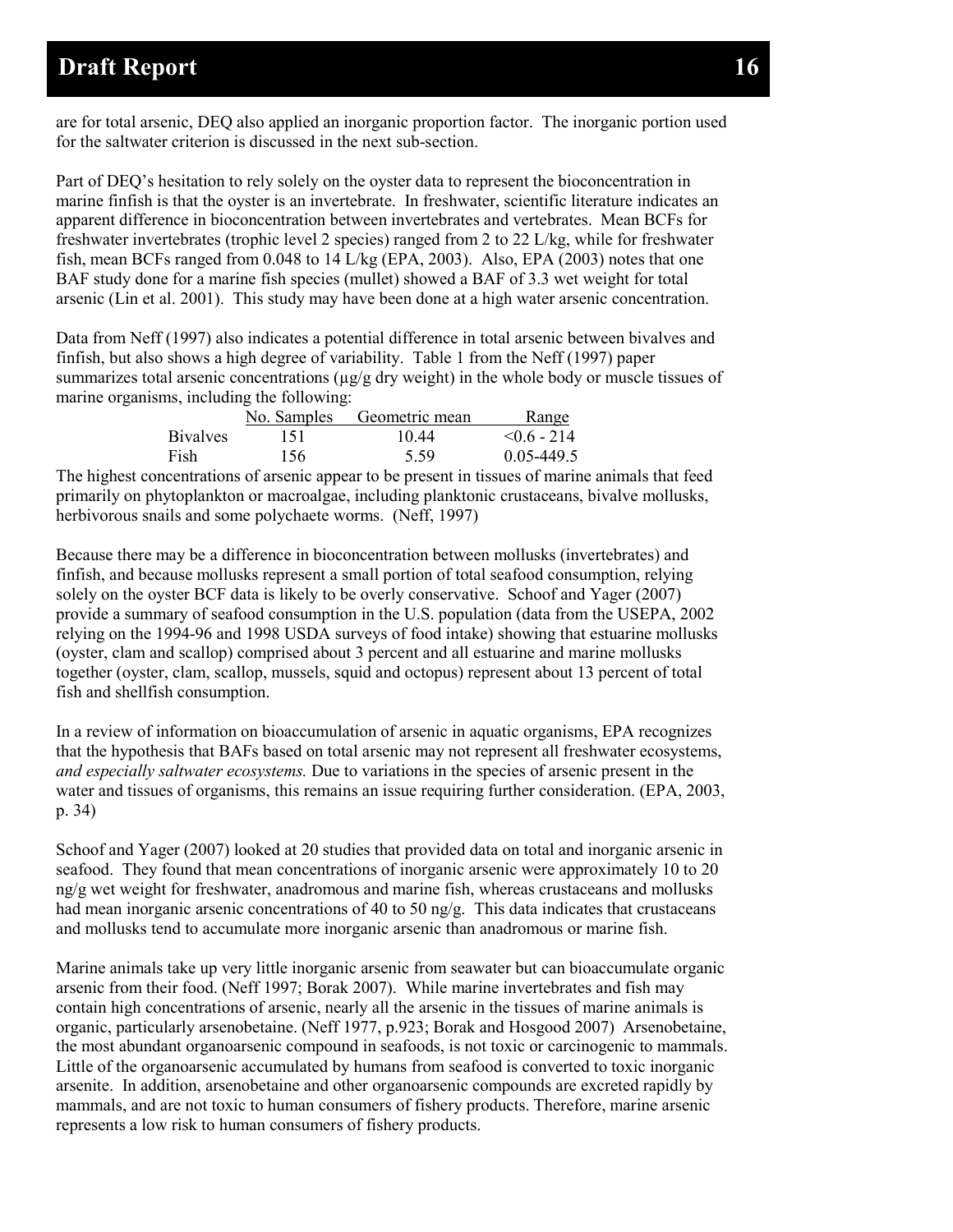Neff (1997) suggested that the USEPA "…criterion should be revised to reflect the actual concentrations of total and arsenite arsenic in the ocean and in the tissues of marine organisms consumed by humans." While EPA did revise their recommended arsenic criteria for human health to inorganic arsenic, the BCF data is still for total arsenic.

**Inorganic proportion.** There is a growing body of literature indicating that while saltwater organisms may contain more total arsenic than freshwater fish, the dominant form in marine species is organic arsenic as opposed to inorganic arsenic. (EPA 2003; Neff 1997; Schoof and Yager 2007; Tanaka and Santosa 1995; TetraTech 1996, IN EPA 2002; Williams et.al. 2006). Tissues of marine invertebrates and fish contain high concentrations of arsenic, usually in the range of about 1 to 100  $\mu$ g/g dry weight, most of it in the form of organoarsenic compounds, particularly arsenobetaine. (Neff, 1997)

Inorganic arsenic, found mainly as arsenate and to a much lesser extent as arsenite, is the predominant form of arsenic in seawater but inorganic compounds comprise only a small proportion of the total arsenic in seafood. An analysis of five types of ocean finfish and shrimp found that inorganic arsenic was less than 0.1% of the total arsenic (Schoof et. al., 1999 in Borak and Hosgood, 2007). Other literature has reported values less than 3% and more recently surveys report values less than 1%. (Borak and Hosgood, 2007)

An EPA (2002) study on fish contaminants in the Columbia River summarized the findings of a TetraTech fish tissue study (1996) that found the following related to proportion of inorganic arsenic found in fish tissue: (p. 5-78)

- o Overall arithmetic average for all composite samples: 6.5%
- o Average % inorganic by species ranged from 0.5% in carp to 9.2% in sturgeon
- o Anadromous species: about 1.0% on average
- o Resident species: about 9% on average

DEQ notes that the inorganic portion for the anadromous fish (salmon), which spend most of their life and gain most of their growth in marine waters, was lower than the portion in resident, freshwater species. EPA noted that these findings were consistent with the literature, which shows low percentages of inorganic arsenic levels for most saltwater fish species.

EPA (2003) recognized that because each arsenic species exhibits different toxicities, it may be important to take into account the fraction of total arsenic present in the inorganic and organic forms when estimating the potential risk posed to human health through the consumption of arsenic-contaminated fish and shellfish. The document states, "Clearly only a very small percentage of inorganic arsenic exists in the soft tissues of these organisms [marine bivalve mollusks]…," most often less than 1%; the bulk of the arsenic being arsenobetaine. EPA cites several studies. EPA also states that it is increasingly evident that methylation is critical in controlling biological fate and effects of arsenic.

#### Neff (1997) states,

*"Inorganic arsenic represents between about 0.5 and 1% of the total arsenic in the edible portions of most marine invertebrates and fish examined to date (Francesconi and Edmonds, 1993). The fraction of total arsenic that is inorganic tends to decrease as the concentration of total arsenic in the tissues increases. Concentrations of inorganic arsenic in the edible portions of marine invertebrates and fish from uncontaminated marine environments generally range from less than 0.001 to about 0.5 µg/g wet weight (Francesconi and Edmonds, 1993). These concentrations are below the MPCs for total arsenic in seafoods set by most countries."* (p. 922)

In marine waters, portions of organic and inorganic arsenic may be influenced by biological activity temperature and other variables. (Neff; Tanaka, 1995). Tanaka shows seasonal variation in the inorganic and organic proportions of total arsenic.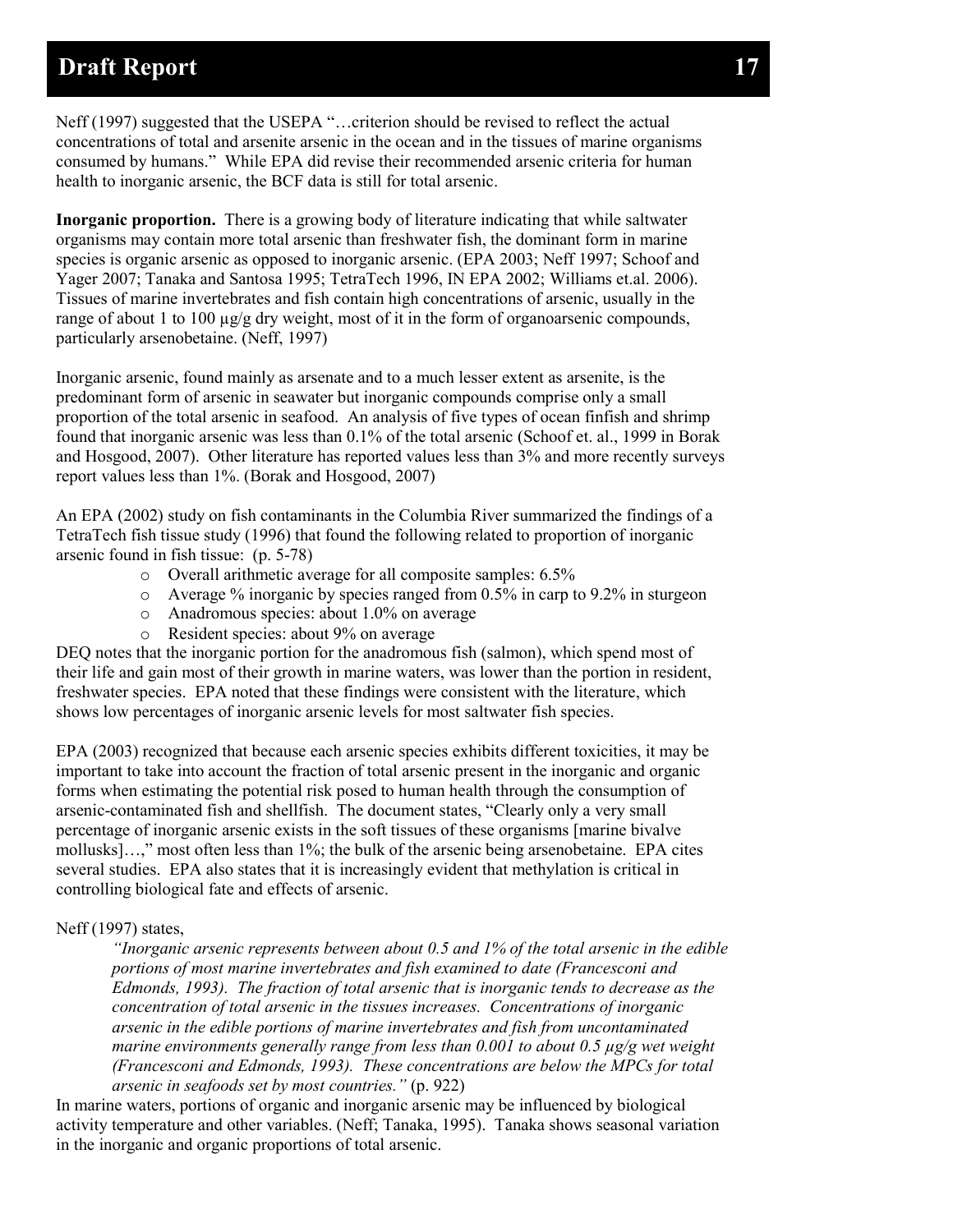Schoof & Yager, 2007. Authors looked at 20 studies that provided data on total and inorganic arsenic in seafood, noting that a number of recent had become available. Their findings are summarized in the following table.

| Inorganic arsenic as a % of total arsenic in seafood measured as ng/g wet weight |      |               |  |
|----------------------------------------------------------------------------------|------|---------------|--|
|                                                                                  | Mean | Range         |  |
| Freshwater                                                                       | 7.2  | $0.5 - 26.6$  |  |
| Anadromous fish                                                                  | 11   | $0.03 - 3.04$ |  |
| Marine fish                                                                      | 10   | $0.001 - 6.9$ |  |
| Crustaceans                                                                      | 13   | $0.001 - 7.3$ |  |
| <b>Mollusks</b>                                                                  | 1.8  | $0.04 - 6.5$  |  |

DEQ concludes that the above information supports using an inorganic proportion of 1% to calculate an inorganic criterion for saltwater based on the oyster BCF of 350. The results of this calculation are shown at the beginning of this section.

#### <span id="page-20-0"></span>**Section 2.6. Options Considered for Revising the Arsenic Criteria**

DEQ initially considered three primary alternatives for deriving arsenic criteria as an alternative to EPA's current recommended criteria:

- 1. Re-calculation of the federal criteria using Oregon appropriate variables,
- 2. Use of the MCL value for drinking water in some manner, and a
- 3. Natural background based approach.

Table 7 shows the possible criteria values under these three approaches.

| <b>Table 7. Arsenic Criteria Options Considered</b><br>$(\mu g/l,$ inorganic arsenic)     |                                                                   |                                                  |  |
|-------------------------------------------------------------------------------------------|-------------------------------------------------------------------|--------------------------------------------------|--|
| Approach                                                                                  | <b>Estimated</b><br>Water $+$ fish ingestion<br>(freshwater only) | <b>Estimated</b><br><b>Fish consumption only</b> |  |
| OR recalculation: BCF=14, FCR=175,<br>% inorganic=10, CSF=1.5, risk= $1x10^{-6}$          | 0.021                                                             | 0.19 for freshwater                              |  |
| OR recalculation: BCF=14, FCR=175,<br>% inorganic=10, CSF=1.5, risk= $1x10^{-4}$          | 2.1                                                               | 19 for freshwater                                |  |
| OR recalculation: BCF=26, FCR=175,<br>% inorganic=10, CSF=1.5, risk= $1x10^{-5}$          | Not applicable                                                    | 1.0 for saltwater                                |  |
| OR recalculation: BCF=350, FCR=175,<br>% inorganic=1, CSF=1.5, risk= $1x10^{-5}$          | Not applicable                                                    | 0.8 for saltwater                                |  |
| OR recalculation: BCF=350, FCR=175,<br>% inorganic=1, CSF=1.5, risk= $1.3 \times 10^{-5}$ | Not applicable                                                    | 1.0 for saltwater                                |  |
| Use the water $+$ fish value for both freshwater<br>criteria                              | 2.1                                                               | 2.1                                              |  |
| MCL fraction: $MCL \times 0.25$                                                           | 2.5                                                               | 2.5                                              |  |
| Statewide default natural background for<br>freshwater                                    | 1-3 total arsenic                                                 | 1-3 total arsenic                                |  |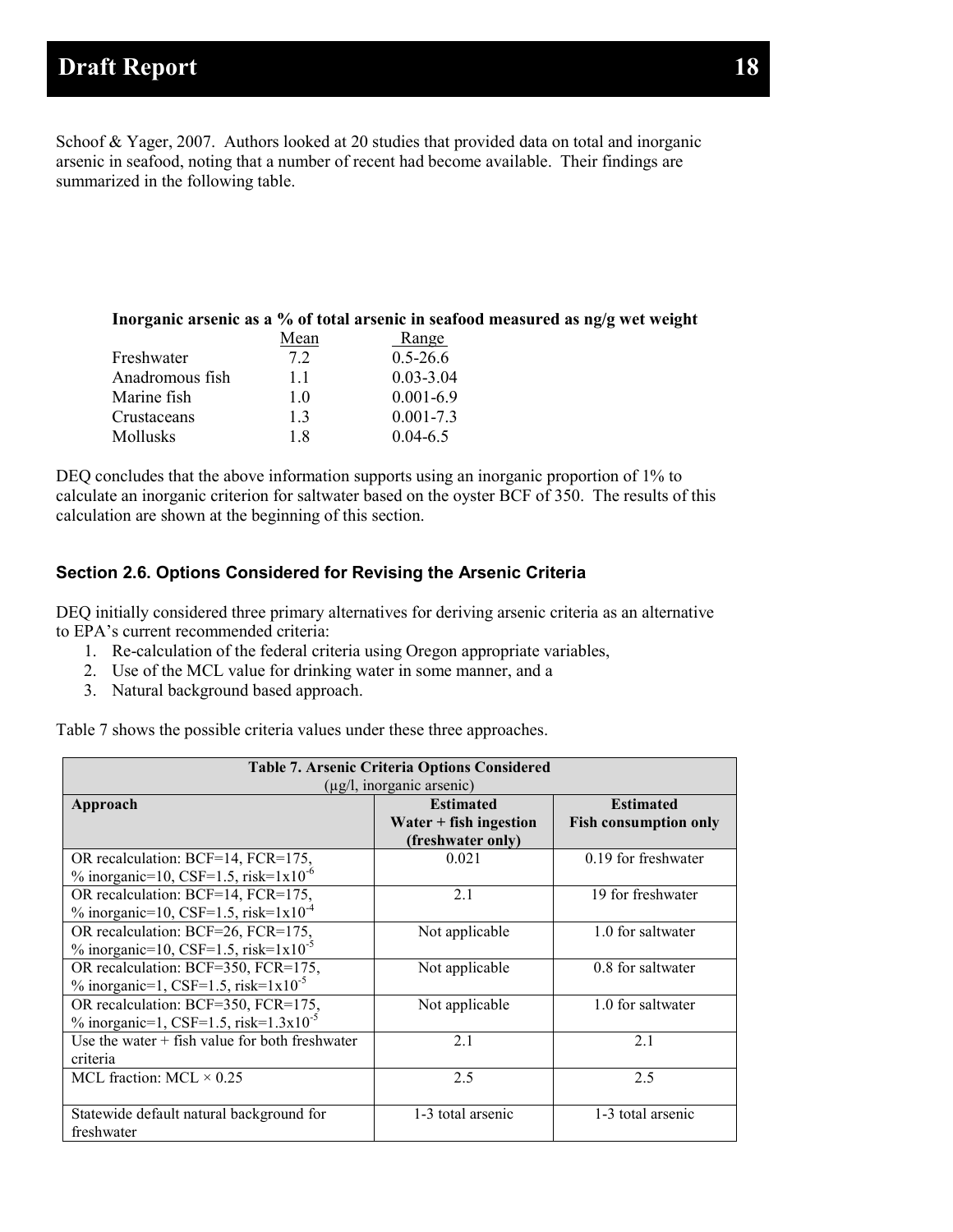| Natural background for saltwater | Not applicable | 2 total arsenic   |
|----------------------------------|----------------|-------------------|
|                                  |                | inorganic arsenic |

Notes: 1. MCL = 10  $\mu$ g/l total arsenic. 2. HHC will be for inorganic arsenic. 3. The current IRIS CSF is  $1.5 \text{(mg/kg/day)}^{-1}$ .

**Option 1: Re-calculated Criteria using Oregon Appropriate Variables.** Option 1 is Oregon's proposed approach, as discussed in the preceding sections and shown in Table 5. DEQ concludes that by using EPA's calculation formulas with locally appropriate values, this option provides a rationale for deriving criteria that is scientifically defensible and can be clearly explained to the public.

DEQ's initial proposal was based on limited data and followed a recalculation method that had been used by other states and described by one EPA Regional office. DEQ received comment that the bioconcentration factor (1) used in that recalculation was not supportable for Oregon. In considering the comment and relooking at the information, DEQ decided that the BCF of 1 was indeed too low for Oregon and not supported by the currently available literature.

DEQ is proposing separate fish consumption only criterion for saltwater, as discussed in the preceding section. Bioconcentration is much greater in marine mollusks than freshwater finfish and therefore a different BCF is appropriate. As with the freshwater criteria, DEQ used a higher risk level  $(10^{-5}$  rather than  $10^{-6}$ ) to calculate the fish consumption only saltwater criterion because 1) the fish consumption rate represents high exposure, and 2) arsenic occurs in marine waters due to natural sources (Tanaka, 1995; National Academy of Sciences, 1972; EPA, 2003).

#### **Option 2: Use a Fraction of the Maximum Contaminant Level from the Safe Drinking Water Act to Derive Oregon's Arsenic Criteria.**

The second approach DEQ considered was to use a combination of the maximum contaminant level (MCL) for drinking water and the EPA criteria calculation method to represent exposure through fish tissue. Nearly half of the states have utilized the MCL value of 10 for their arsenic criterion in place of EPA's national criteria recommendations. DEQ believes that using a fraction of the MCL (10) as the water quality criteria is preferable over adoption of the MCL due to the additional exposure to arsenic through consumption of fish tissue.

An MCL is the maximum level of a contaminant allowed in drinking water delivered to the tap (post treatment). MCLs are enforceable standards developed by EPA under the Safe Drinking Water Act. MCLs are set as close to maximum contaminant level goals (MCLGs) as feasible using the best available treatment technology and taking cost into consideration. MCLGs are non-enforceable public health goals that describe the level of a contaminant in drinking water below which there is no known or expected risk to health and allow for a margin of safety. For all carcinogens, MCLGs are set to zero. On January 22, 2001, EPA revised its maximum contaminant level (MCL) for arsenic from 50 to 10 µg/L, and established a date of January 23, 2006, for all public water supply systems to achieve compliance with the revised MCL.

#### **Option 3: Natural Background**

Under this approach based, DEQ would establish a "default" statewide natural background level using the best currently available information on natural background levels of arsenic in the State. The human health criteria for arsenic would then be set at that level. This would prevent widespread identification of waters as "impaired" due to natural sources. This approach could reasonably lead to a water + fish ingestion criterion of 1to 3µg/l. This criterion would be well below the drinking water MCL of 10 µg/l, and is near the 2.1 µg/l value calculated to protect fish consumption at a consumption rate of 175 g/d and a risk level of  $1 \times 10^{-4}$ .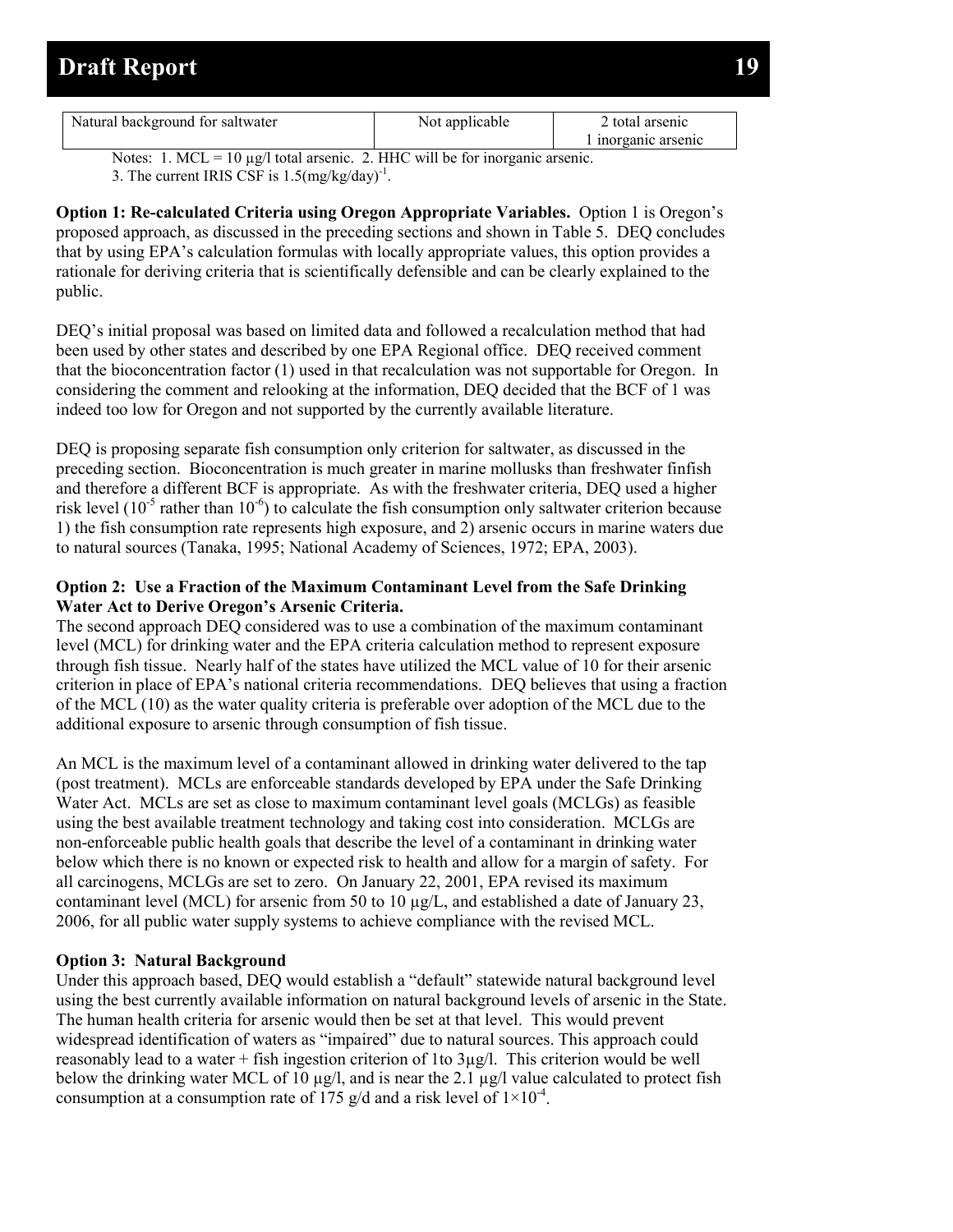A variation on this approach would be to add to the default natural background level, a *de minimis* or insignificant increment for assimilative capacity, making the criterion slightly higher (for example, 1.5 to 2.5). The purpose of setting the criteria slightly above natural background would be to provide some assimilative capacity for mixing in localized areas. This would allow some discharge of arsenic at concentrations that have been increased due to evaporative cooling, for example, which can occur even if there has been no addition of mass. The discharge would be required to meet the criteria at the edge of an assigned mixing zone.

A natural background option for saltwater would lead to a criterion of approximately 2µg/l total arsenic or 1µg/l inorganic arsenic. Natural background levels for saltwater are discussed in section 2.5.2 above.

While DEQ did not base its criteria on natural background levels, it was part of our policy objective to account for natural arsenic levels as we selected arsenic criteria, particularly for the organism only criteria established to protect the consumption of fish from Oregon waters. We cannot control natural sources of arsenic and the health risks are not sufficiently high to suggest that people should not eat fish from Oregon streams or coastal waters.

#### **Additional Considerations**

The following additional alternatives could be used for specific water bodies or regions and combined with the three statewide options discussed above. These options are available regardless of what statewide criteria are adopted.

- 1. Where natural conditions exceed the revised arsenic criteria, DEQ may find it appropriate to develop site specific criteria.
- 2. Apply the fish consumption only criterion where public domestic water supply is not a designated use and revise beneficial uses in a follow up rulemaking to more narrowly designate water bodies considered suitable for drinking water supply.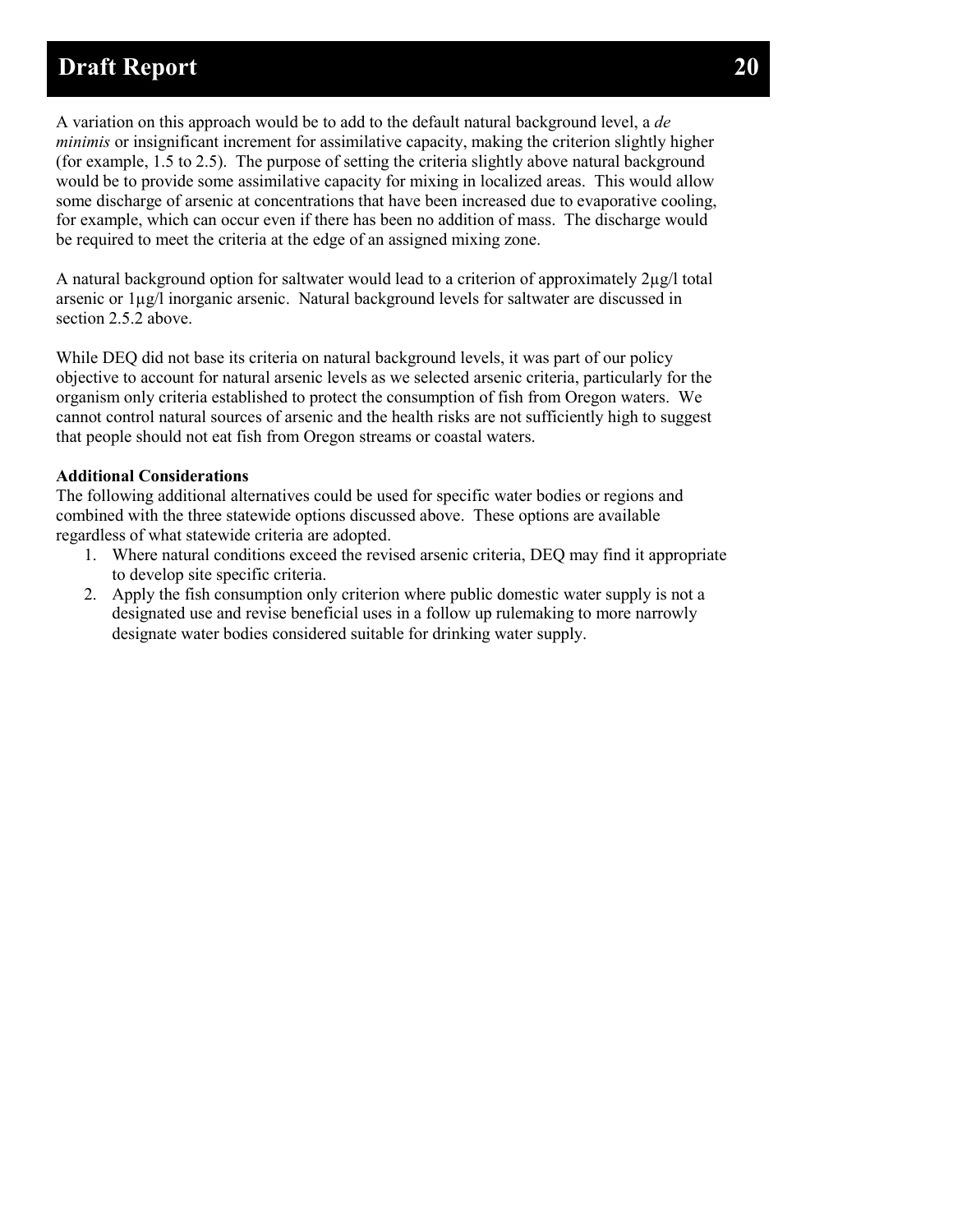# <span id="page-23-0"></span>**Chapter 3. DEQ's Proposed Arsenic Reduction Policy**

DEQ proposes to adopt the following arsenic reduction policy into its water quality standards in addition to the numeric criteria discussed in Chapter 2 above. The goal of this provision is to ensure that Oregon's proposed numeric water + fish ingestion criterion for arsenic, which is intended to account for natural conditions, does not unintentionally allow preventable human health risk due to anthropogenic loading of arsenic from existing or new sources.

DEQ is proposing revised numeric arsenic criteria of 2.1  $\mu$ g/l for both the fish + water ingestion and fish consumption only criteria for freshwater and a fish ingestion criterion of 1.0 for saltwater. While these proposed numeric criteria protect human health at an acceptable level given the presence of natural sources of arsenic in the state, it is the state's policy to maintain the lowest added human health risk from anthropogenic sources of inorganic arsenic practicable, even when ambient inorganic arsenic concentrations are below the numeric criteria. This policy is targeted to dischargers that add inorganic arsenic to Oregon waters and have the potential, due to their location, to impact a public drinking water supply.

The proposed criteria are based on a fish consumption rate of 175  $g$ /day, which is protective of Oregon fish consumers and risk levels that are considered acceptable and protective. However, the criteria and especially the fish + water criterion are based on a higher risk level than Oregon uses for the rest of its human health criteria  $(10<sup>-6</sup>)$ . Due to concerns about drinking water exposure, the approach proposed below is targeted to address sources that impact drinking water supplies.

### <span id="page-23-1"></span>**Section 3.1. Proposed Rule Language:**

(4) Arsenic Reduction Policy: The inorganic arsenic criterion for the protection of human health from the combined consumption of organisms and drinking water is 2.1 micrograms per liter. While this criterion is protective of human health and more stringent than the federal maximum contaminant level (MCL) for arsenic in drinking water, which is 10 micrograms per liter, it nonetheless is based on a higher risk level than the Commission has used to establish other human health criteria. This higher risk level recognizes that much of the risk is due to naturally high levels of inorganic arsenic in Oregon's waterbodies. In order to maintain the lowest human health risk from inorganic arsenic in drinking water, the Commission has determined that it is appropriate to adopt the following policy to limit the human contribution to that risk.

(a) The arsenic reduction policy established by this rule section does not become applicable for purposes of ORS chapter 468B or the federal Clean Water Act unless and until the numeric arsenic criteria established by this rule are approved by EPA pursuant to 40 CFR 131.21  $(4/27/2000)$ .

(b) It is the policy of the Commission that the addition of inorganic arsenic from new or existing anthropogenic sources to waters of the state within a surface water drinking water protection area be reduced the maximum amount feasible. The requirements of this rule section [OAR 340-041- 0033(4)] apply to sources that discharge to surface waters of the state with an ambient inorganic arsenic concentration equal to or lower than the applicable numeric inorganic arsenic criteria for the protection of human health.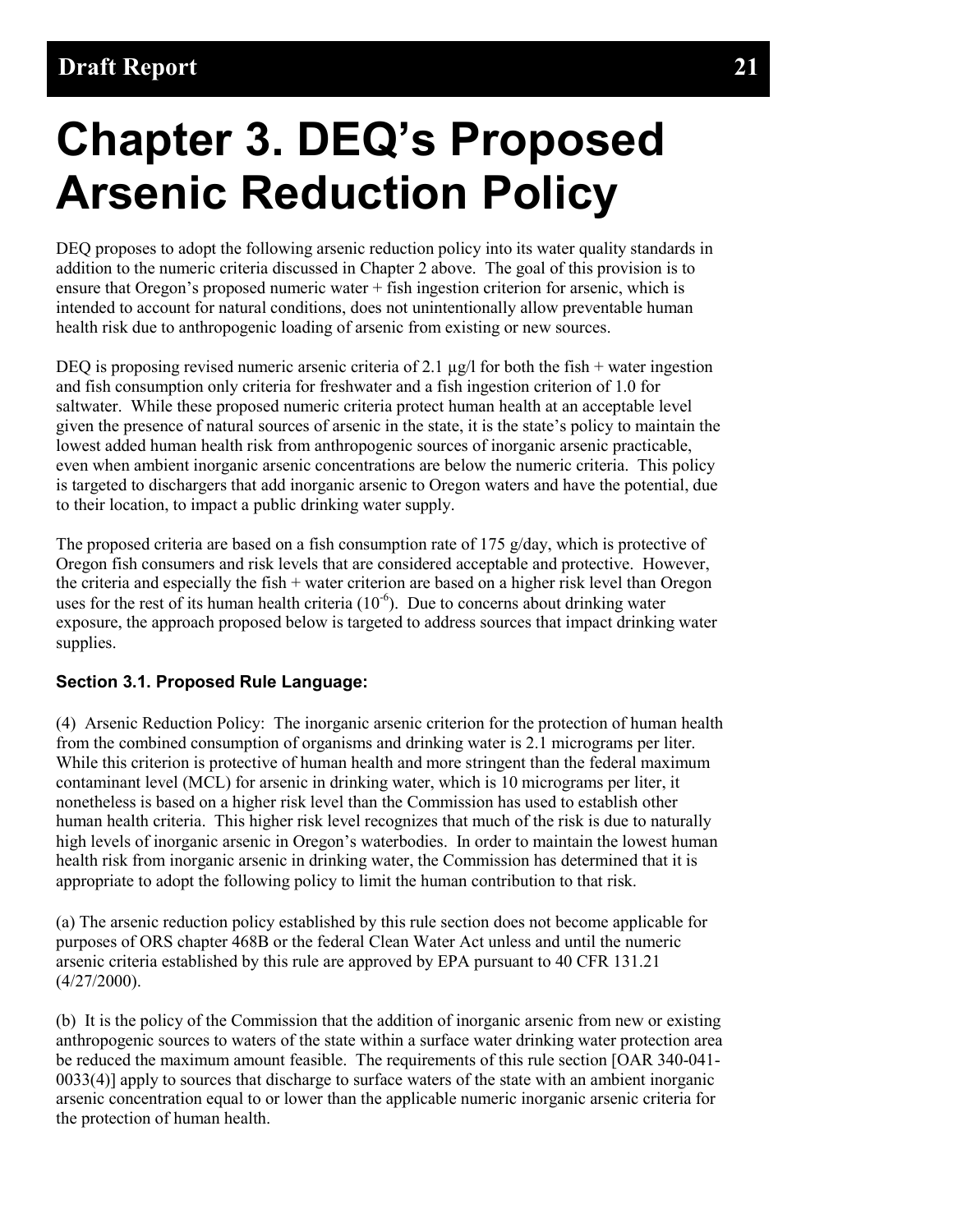(c) The following definitions apply to this section [OAR 340-041-0033(4)]:

(A) "Add inorganic arsenic" means to discharge a net mass of inorganic arsenic from a point source (the mass of inorganic arsenic discharged minus the mass of inorganic arsenic taken into the facility from a surface water source).

(B) A "surface water drinking water protection area," for the purpose of this section, means an area delineated as such by DEQ under the source water assessment program of the federal Safe Drinking Water Act, 42 U.S.C. § 300j-13. The areas are delineated for the purpose of protecting public or community drinking water supplies that use surface water sources. These delineations can be found at DEQ's drinking water program website.

(C) "Potential to significantly increase inorganic arsenic concentrations in the public drinking water supply source water" means:

(i) to increase the concentration of inorganic arsenic in the receiving water for a discharge by 10 percent or more after mixing with the harmonic mean flow of the receiving water; or

(ii) as an alternative, if sufficient data are available, the discharge will increase the concentration of inorganic arsenic in the surface water intake water of a public water system by 0.021 micrograms per liter or more based on a mass balance calculation.

(d) Following the effective date of this rule, applications for an individual NPDES permit or permit renewal received from industrial dischargers located in a surface water drinking water protection area and identified by DEQ as likely to add inorganic arsenic to the receiving water must include sufficient data to enable DEQ to determine whether:

(A) The discharge in fact adds inorganic arsenic; and

(B) The discharge has the potential to significantly increase inorganic arsenic concentrations in the public drinking water supply source water.

(e) Where DEQ determines that both conditions in subsection (d) of this section (4) are true, the industrial discharger must develop an inorganic arsenic reduction plan and propose all feasible measures to reduce its inorganic arsenic loading to the receiving water. The proposed plan, including proposed measures, monitoring and reporting requirements, and a schedule for those actions, will be described in the fact sheet and incorporated into the source's NPDES permit after public comment and DEQ review and approval. In developing the plan, the source must:

(A) Identify how much it can minimize its inorganic arsenic discharge through pollution prevention measures, process changes, wastewater treatment, alternative water supply (for groundwater users) or other possible pollution prevention and/or control measures;

(B) Evaluate the costs, feasibility and environmental impacts of the potential inorganic arsenic reduction and control measures;

(C) Estimate the predicted reduction in inorganic arsenic and the reduced human health risk expected to result from the control measures;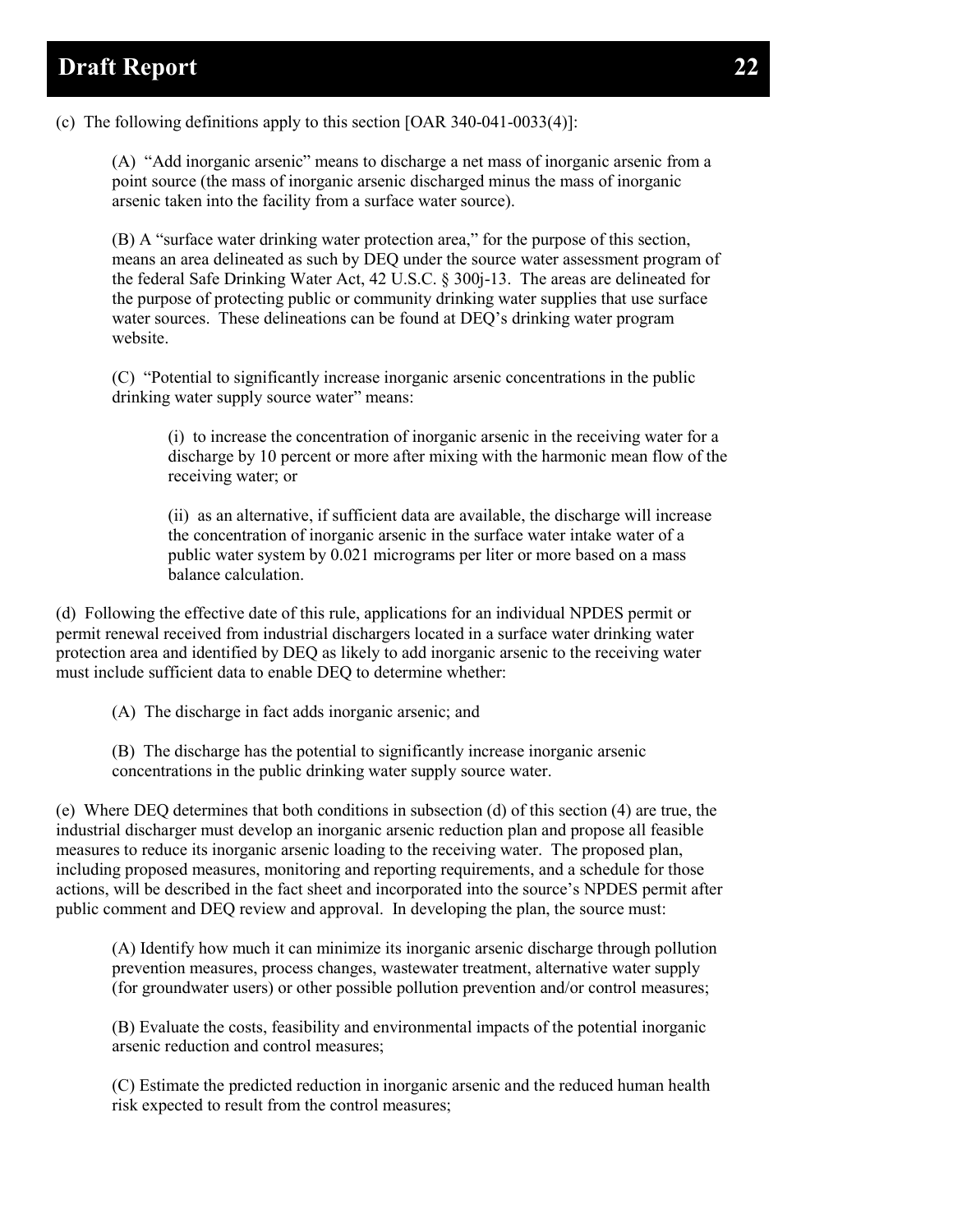(D) Propose specific inorganic arsenic reduction or control measures, if feasible, and an implementation schedule; and

(E) Propose monitoring and reporting requirements to document progress in plan implementation and the inorganic arsenic load reductions.

(f) In order to implement this section, DEQ will develop the following information and guidance within 120 days of the effective date of this rule and periodically update it as warranted by new information:

(A) A list of industrial sources or source categories, including industrial stormwater and sources covered by general permits, that are likely to add inorganic arsenic to surface waters of the State.

(i) For industrial sources or source categories permitted under a general permit that have been identified by DEQ as likely sources of inorganic arsenic, DEQ will evaluate options for reducing inorganic arsenic during permit renewal or evaluation of Stormwater Pollution Control Plans.

(B) Quantitation limits for monitoring inorganic arsenic concentrations.

(C) Information and guidance to assist sources in estimating, pursuant to paragraph (d) (C) of this section, the reduced human health risk expected to result from inorganic arsenic control measures based on the most current EPA risk assessment.

(g) It is the policy of the Commission that landowners engaged in agricultural or development practices on land where pesticides, fertilizers, or soil amendments containing arsenic are currently being or have previously been applied, implement conservation practices to minimize the erosion and runoff of inorganic arsenic to waters of the State or to a location where such material could readily migrate into waters of the State.

### <span id="page-25-0"></span>**Section 3.2. Implementation of the Arsenic Reduction Policy**

This section describes how DEQ intends to implement the above proposed rule. Nothing in this arsenic reduction policy replaces or supersedes technology-based permit requirements, permit limits based on numeric arsenic criteria or antidegradation requirements. All of these otherwise applicable criteria and policies continue to apply.

DEQ recognizes that we have not specified an analytical method for inorganic arsenic or the quantitation limit (QL) that will be required for permittee monitoring. Because the proposed numeric criteria for arsenic are for the inorganic form, this information will need to be developed regardless of whether or not this reduction policy is adopted.

#### Point Sources – Industrial Sources:

1. Applications for new or renewed individual NPDES permits submitted to DEQ after the effective date of this rule by industrial dischargers that are required to submit arsenic data with their permit application, or are otherwise identified by DEQ as likely to add inorganic arsenic to their wastewater, **and** that discharge to a water body within a drinking water protection area delineated by DEQ for a surface water intake, shall submit with their permit application sufficient data to allow DEQ to make the determinations described in #3 below.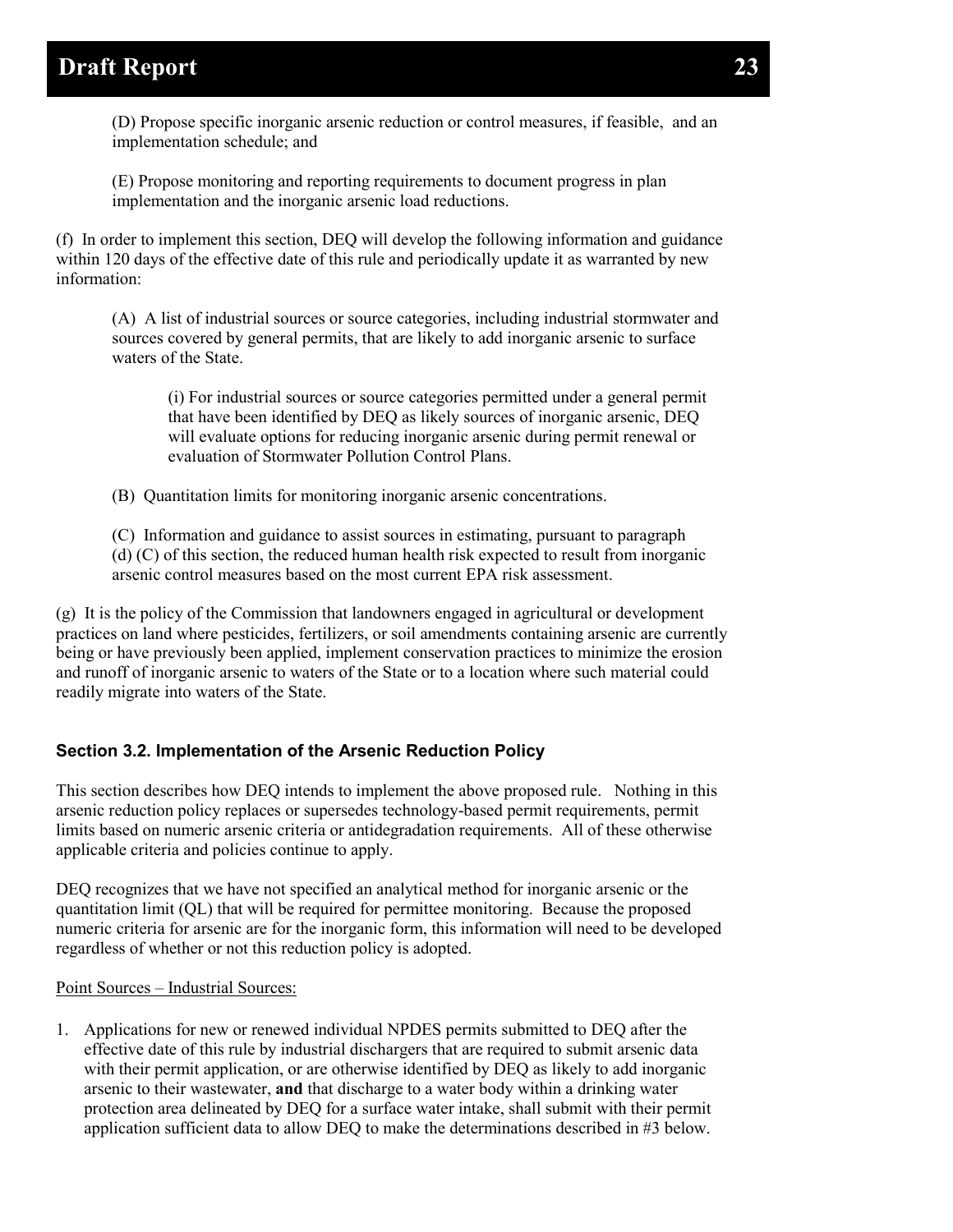This will include source water and effluent inorganic arsenic concentration and flow data and may also include ambient river data.

- a. A discharger that has sufficient effluent data to demonstrate that its effluent concentration of inorganic arsenic is below DEQ's quantitation limit or below the ambient river concentration immediately upstream of the discharge may use that information to demonstrate that the discharge does not have the potential to impact the arsenic concentration in a downstream public water supply.
- 2. DEQ will use the data to determine:
	- a. whether the discharger is adding a quantifiable load of inorganic arsenic to their wastewater (i.e. a quantifiable concentration of inorganic arsenic in the discharge is greater that the inorganic arsenic load taken in from a surface water intake source); **and**
	- b. whether the added load has the potential to increase the concentration of inorganic arsenic in a downstream public drinking water supply. DEQ will determine that a discharge has the potential to increase the concentration of inorganic arsenic in a downstream drinking water supply intake if the source increases the concentration of inorganic arsenic in the river after dilution (near field/point of discharge mixing analysis) by 3% or more, unless the source can demonstrate that their arsenic contribution will not increase the arsenic concentration in the downstream water supply by more than  $0.023 \mu g/l$ .
- 3. If the Department finds that the facility is adding inorganic arsenic and that the added load is impacting a public drinking water supply, the permittee shall develop an arsenic reduction plan, which will be incorporated into its NPDES permit subject to DEQ review and public comment. The source shall include the following in their plan:
	- a. Identify how much it can minimize its arsenic discharge through pollution prevention measures, process changes, wastewater treatment, alternative water supply sources or other possible pollution prevention and/or control measures.
	- b. Evaluate the costs, technical and economic feasibility and environmental impacts of the identified arsenic reduction and control measures. Note 1: It is important to evaluate whether a potential arsenic reduction measure, such as a chemical substitution, represents an equal or worse environmental risk or other environmental impact.

Note 2: DEQ recognizes that evaluating water supply options and the environmental impacts of those is complex and there are many issues to consider other than the arsenic loading. If the source of arsenic is groundwater, there may be few if any feasible options for reduction.

- c. Estimate the reduced arsenic load and human health risk expected to result from the control measures.
- d. Propose specific inorganic arsenic reduction or control measures, if feasible, and a schedule for implementing them.
- e. Specify monitoring and reporting requirements related to implementing the plan and the resulting effluent arsenic load reductions.
- 4. DEQ will identify factors that the permittee and the agency should consider in weighing the technical and economic feasibility of an inorganic arsenic reduction measure against the reduced human health risk that is expected to result and deciding which measures to implement.
- 5. If the timing of a permit renewal is such that the facility has not had sufficient time to collect the required data or develop an arsenic reduction plan prior to permit issuance, the permit will include the data collection and/or planning requirements and a reopener clause, which will allow DEQ to incorporate the proposed plan/measures into the permit prior to the next renewal.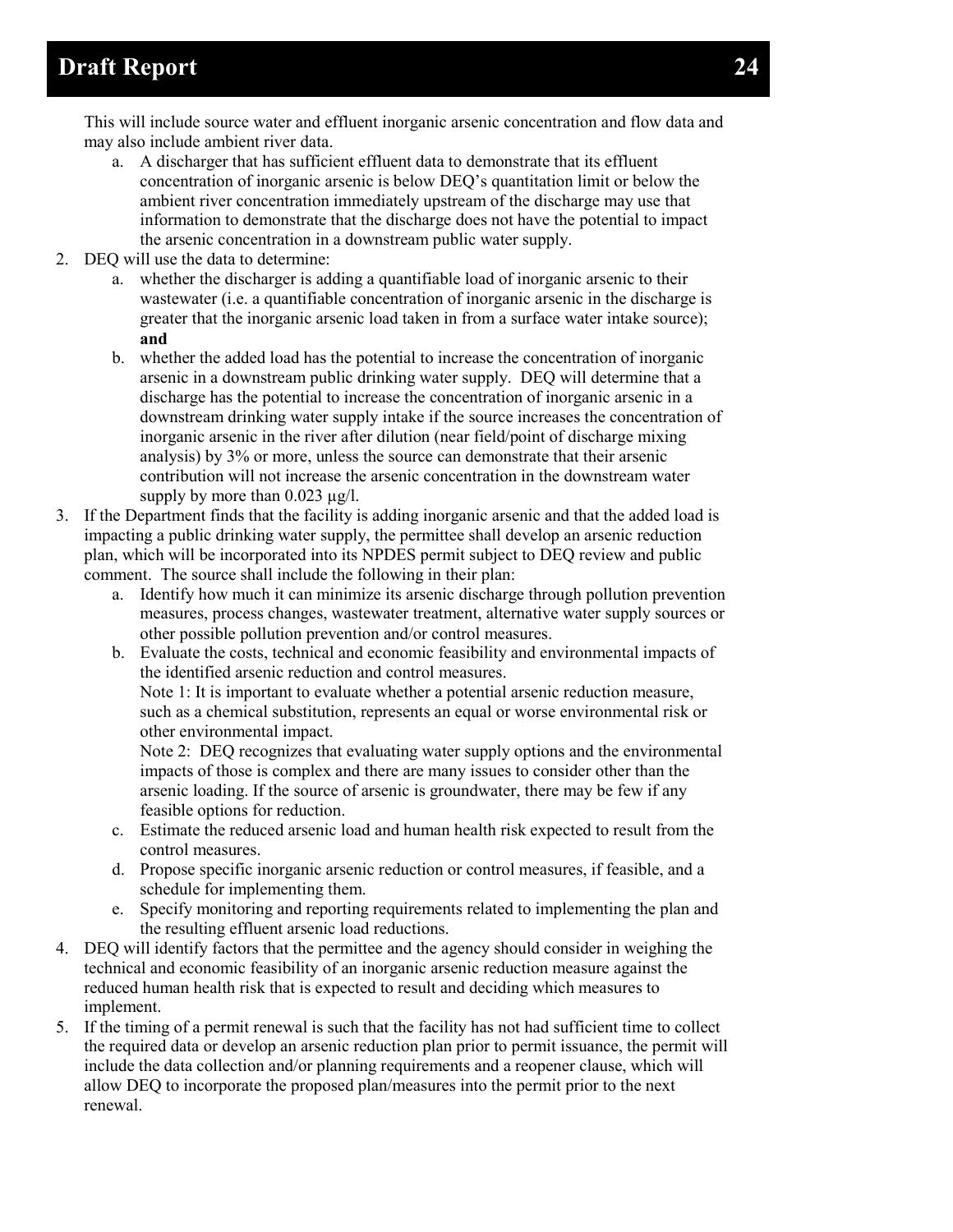- 6. Arsenic reduction plans and their implementation will be reviewed at each permit renewal to evaluate progress in implementation actions and inorganic arsenic reductions and determine whether and new measures are feasible and/or proposed.
- 7. There are existing procedures for requesting the re-consideration of a permit that can be used by persons who have grounds to believe that either the data and analysis or the reduction measures included in the permit are inadequate.

#### Point sources – Publicly Owned Treatment Works (POTWs)

- 1. All major POTWs are required to analyze their effluent for arsenic and submit that data to DEQ as part of their permit renewal application.
- 2. Arsenic III (the primary inorganic from) is included on Oregon's Priority Persistent Pollutant list developed under SB737. DEQ will rely on the water quality criteria and the "SB 737" requirements to address potential arsenic contributions from POTWs. Under "SB 737," the 52 largest POTWs, including all major municipal dischargers, will be required to test for arsenic III in their effluent. If the effluent concentration exceeds the initiation level specified in rule, the facility will be required to develop and implement a pollutant reduction plan for arsenic.

#### Point Sources – Other

- 1. Wood treating facilities DEQ will incorporate the following into our renewal of industrial stormwater permits for wood treating facilities:
	- Review data on arsenic levels in stormwater runoff
	- Determine the sources of the arsenic on the site
	- Require the facility to identify measures that could be taken to reduce arsenic loading, including chemical substitution, stormwater management and erosion control practices, stormwater treatment, soil testing and remediation, chemical storage and disposal practices, and others.
	- Evaluate the measures, considering: a) potential for reduction of arsenic discharge, b) cost and c) potential environmental impacts (particularly for chemical substitutions), and incorporate appropriate measures into the permit.
- 2. Municipal stormwater management DEQ will incorporate the following into our municipal stormwater permitting program:
	- DEQ will review data on inorganic arsenic levels in stormwater runoff and/or UIC wells to determine whether municipal stormwater is a significant source of inorganic arsenic.
	- If it is determined to be a significant source, DEQ will determine whether it is possible to identify the source(s) of the arsenic and whether additional measures or best management practices could be implemented that would reduce the arsenic loading.

#### Nonpoint Source Options:

- 1. Use the agency-wide Toxics Reduction Strategy to evaluate whether any of the following actions would be: a) likely to reduce inorganic arsenic concentrations in surface water drinking water protection areas, or in waters that exceed the water quality criteria for arsenic, and b) cost effective:
	- a limit on the amount of arsenic in fertilizers, pesticides and/or wood treating chemicals, or a ban on products containing arsenic if there are still such products in use;
	- treated wood and/or chemical collection/take back programs,
	- stormwater management in areas with large amounts of treated wood present, and/or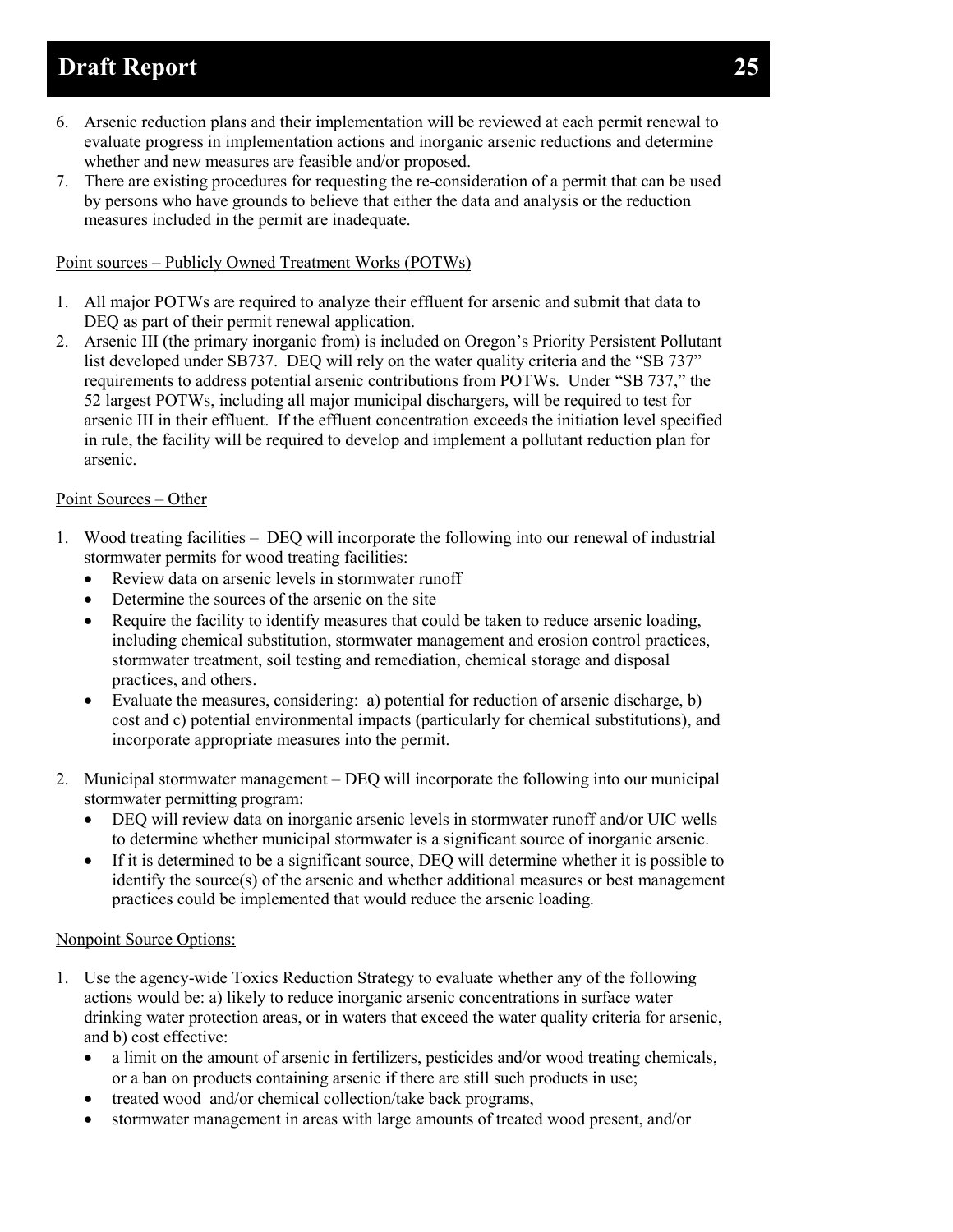- enhanced erosion control practices on lands where soil inorganic arsenic levels are elevated.
- 2. Recommend that adequate control of runoff and erosion from urban development and agricultural lands be implemented for multiple benefits. One benefit would be to prevent arsenic and other toxic pollutants that adhere to soil particles from entering waterways. Some contaminants, such as arsenic, are no longer widely used, but may have built up in soils in certain locations from past use. In addition, such controls would also reduce nutrient (i.e. phosphorus) and sediment loading from urban and agricultural lands and therefore provide multiple benefits to fish and aquatic life and the quality of Oregon waters.
- 3. Construction stormwater general permit. Erosion and stormwater control practices should be employed to reduce loading of sediment and chemicals attached to sediments to the stream.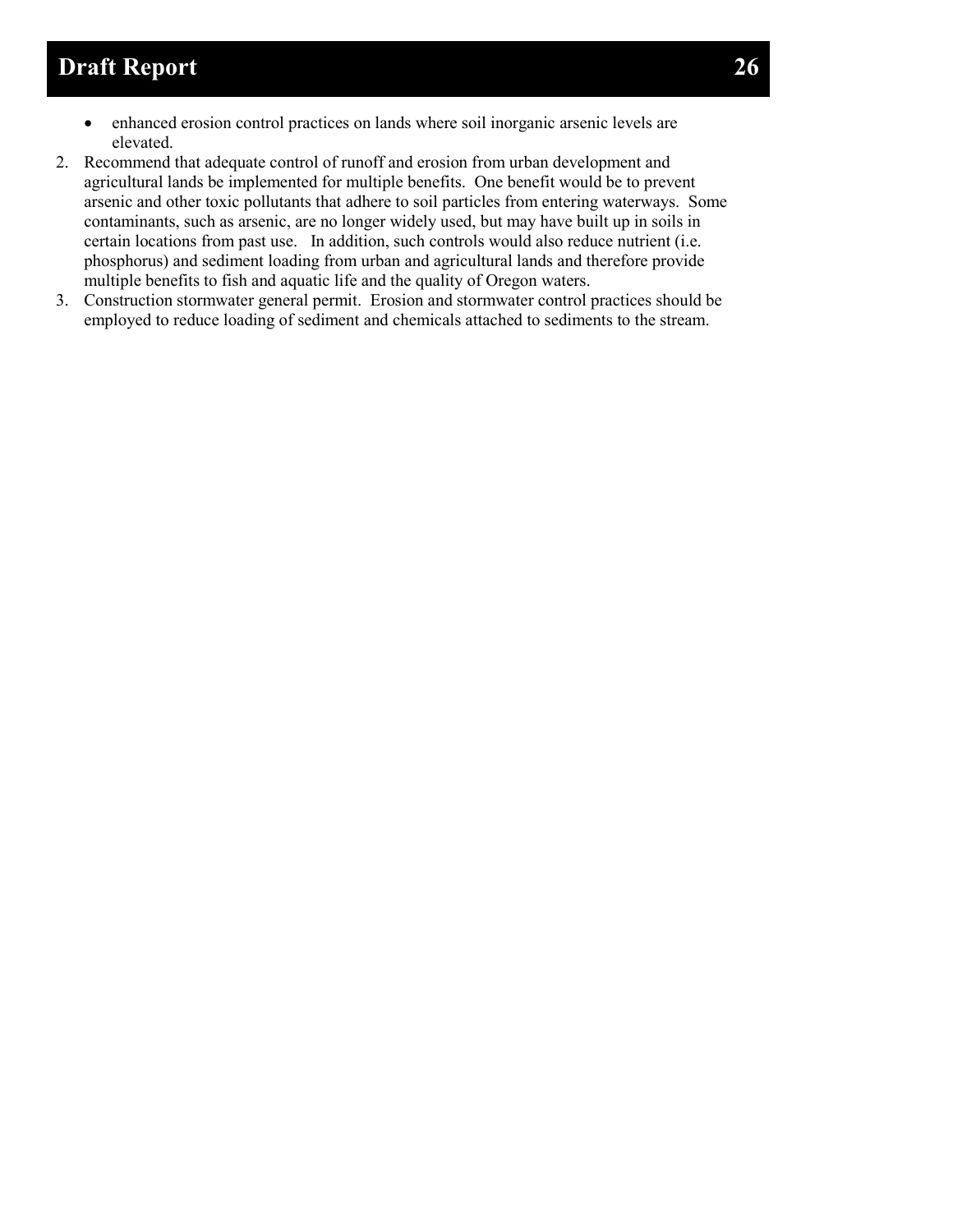#### **References**

ATSDR. 2007. *Toxicological Profile for Arsenic*. U.S. Department of Health and Human Services, Public Health Service Agency for Toxic Substances and Disease Registry, Atlanta, Georgia. Available at: [http://www.atsdr.cdc.gov/toxprofiles/tp2.html.](http://www.atsdr.cdc.gov/toxprofiles/tp2.html)

Barrows, et al. 1980. Ann Arbor Science Pub., Inc., Ann Arbor, MI. pp. 379-392.

Borak, Jonathan and H. Dean Hosgood. 2006. *Seafood arsenic: Implications for human risk assessment.* Regulatory Toxicology and Pharmacology 47: 204-212.

CRITFC. 1994. *A Fish consumption Survey of the Umatilla, Nez Perce, Yakima and Warm Springs Tribes of the Columbia River Basin.* Columbia River Intertribal Fish Commission. Portland, Oregon. CRITFC Technical Report No. 94-3. October, 1994.

DeForest, D.K., K.V. Brix and W.J. Adams. 2007. *Assessing metal bioaccumulation in aquatic environments: The inverse relationship between bioaccumulation factors, trophic transfer factors and exposure concentration*. Aquatic Toxicology 84 (2007) 236-246.

EPA. 1976. *Quality Criteria for Water* ("Red Book"). U.S. Environmental Protection Agency, Office of Water, Washington, D.C. PB-263 943. Available at: [http://www.epa.gov/waterscience/criteria/library/redbook.pdf.](http://www.epa.gov/waterscience/criteria/library/redbook.pdf)

EPA. 1980. *Ambient Water Quality Criteria for Arsenic*. U.S. Environmental Protection Agency, Office of Water, Washington, D.C. EPA 440/5-80-021. Available at: [http://www.epa.gov/waterscience/criteria/library/ambientwqc/arsenic80.pdf.](http://www.epa.gov/waterscience/criteria/library/ambientwqc/arsenic80.pdf)

EPA. 1985. *Ambient Water Quality Criteria for Arsenic – 1984*. U.S. Environmental Protection Agency, Office of Water, Washington, D.C. EPA 440/5-84-033.

EPA. 1986. *Quality Criteria for Water* ("Gold Book"). U.S. Environmental Protection Agency, Office of Water, Washington, D.C. EPA 440/5-86-001. Available at: [http://www.epa.gov/waterscience/criteria/library/goldbook.pdf.](http://www.epa.gov/waterscience/criteria/library/goldbook.pdf)

EPA. 1992. *Water Quality Standards; Establishment of Numeric Criteria for Priority Toxic Pollutants; States' Compliances* ("National Toxics Rule"). U.S. Environmental Protection Agency, Office of Water, Washington, D.C. *Federal Register*, Volume: 57, Issue: 246, Page: 60848 (57 FR 60848), Tuesday, December 22, 1992. Available at: [http://www.epa.gov/waterscience/standards/rules/ntr.html.](http://www.epa.gov/waterscience/standards/rules/ntr.html)

EPA. 1992b. *Secondary Drinking Water Regulations: Guidance for Nuisance Chemicals.* U.S. Environmental Protection Agency, Washington, D.C. EPA 810/K-92-001. Available at: [http://www.epa.gov/safewater/consumer/2ndstandards.html.](http://www.epa.gov/safewater/consumer/2ndstandards.html)

EPA. 1994. *Water Quality Standards Handbook, Second Edition*. U.S. Environmental Protection Agency, Washington, D.C. EPA 823-B-94-005. Page 3-23. Available at: [http://www.epa.gov/waterscience/standards/handbook/.](http://www.epa.gov/waterscience/standards/handbook/)

EPA. 1995. *Final Water Quality Guidance for the Great Lakes System; Final Rule.* U.S. Environmental Protection Agency, Office of Water, Washington, D.C. *Federal Register*, Volume: 60, Issue: 56, Page: 15366 (60 FR 15366), Thursday, March 23, 1995. Available at: [http://www.regulations.gov/fdmspublic/ContentViewer?objectId=09000064800bf4e4&disposition=attachm](http://www.regulations.gov/fdmspublic/ContentViewer?objectId=09000064800bf4e4&disposition=attachment&contentType=pdf) [ent&contentType=pdf.](http://www.regulations.gov/fdmspublic/ContentViewer?objectId=09000064800bf4e4&disposition=attachment&contentType=pdf)

EPA Region 6. Mid 1990s. *Region 6 Interim Strategy: Arsenic - Freshwater Human Health Criterion for Fish Consumption*. U.S. Environmental Protection Agency, Region 6, Dallas, Texas. Mid-1990s, last updated 2007. Available at: [http://www.epa.gov/region6/water/ecopro/watershd/standard/arsenic.htm.](http://www.epa.gov/region6/water/ecopro/watershd/standard/arsenic.htm)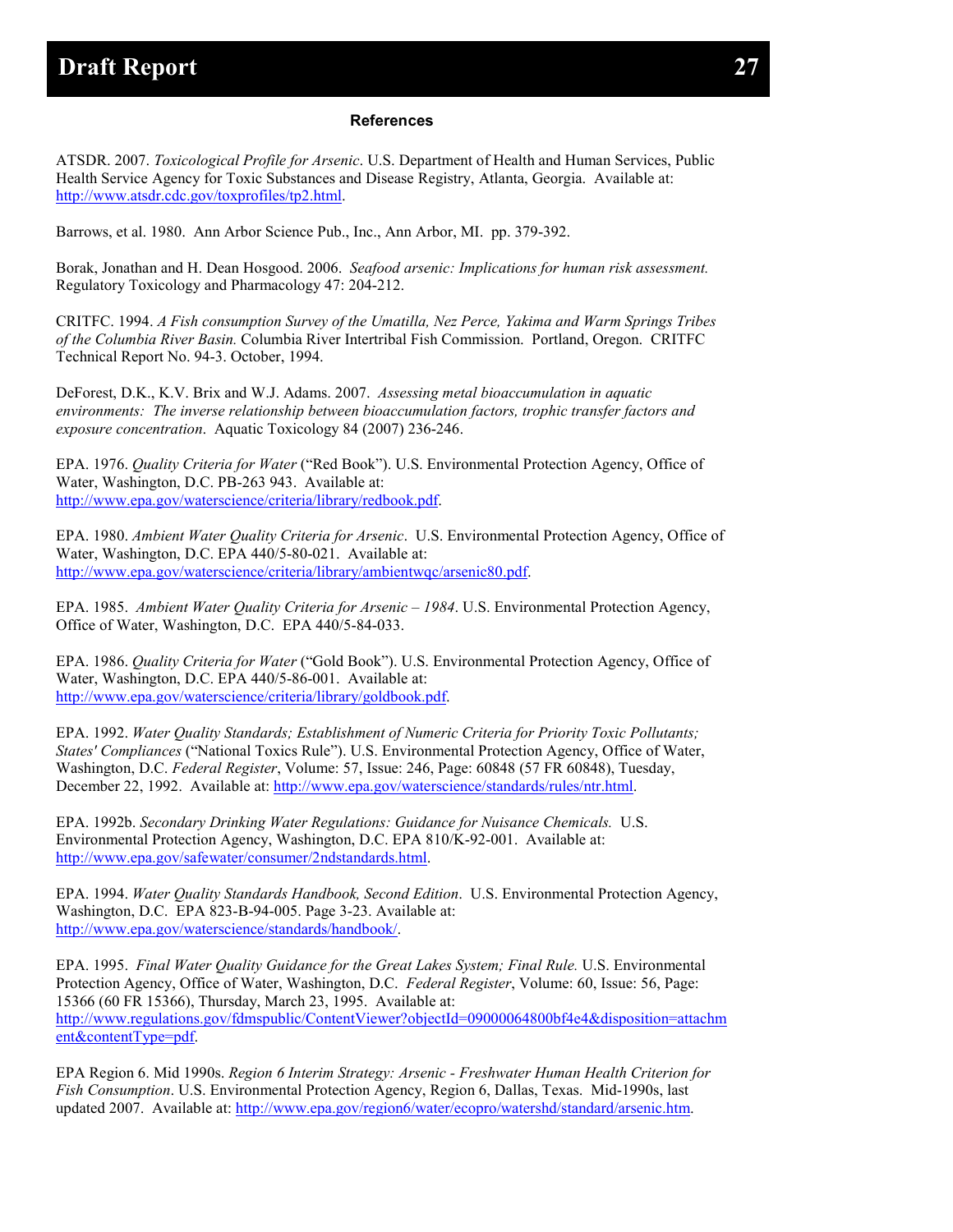EPA. 2000. "Health Affects of Inorganic Arsenic." *Integrated Risk Information System* (IRIS). U.S. Environmental Protection Agency, Washington, D.C. Available at: [www.epa.gov/iris.](http://www.epa.gov/iris)

EPA. 2000. *Methodology for Deriving Ambient Water Quality Criteria for the Protection of Human Health*. U.S. Environmental Protection Agency, Office of Water, Washington, D.C. EPA-822-B-00-004. Available at: [http://www.epa.gov/waterscience/criteria/humanhealth/method/complete.pdf.](http://www.epa.gov/waterscience/criteria/humanhealth/method/complete.pdf)

EPA. 2000. *Water Quality Standards; Establishment of Numeric Criteria for Priority Toxic Pollutants for the State of California; Rule* ("California Toxics Rule"). U.S. Environmental Protection Agency, Office of Water, Washington, D.C. *Federal Register*, Volume: 65, Issue: 97, Page: 31682 (65 FR 31682), Thursday, May 18, 2000. Available at: [http://www.epa.gov/waterscience/standards/rules/ctr/index.html.](http://www.epa.gov/waterscience/standards/rules/ctr/index.html)

EPA. 2000. *Issues Related to Health Risk of Arsenic*. Contained in the administrative record for the California Toxics Rule. (Melinda is tracking this down for us)

EPA. 2002. *Columbia River Basin Fish Contaminant Survey, 1996-1998*. U.S. Environmental Protection Agency, Region 10, Seattle, Washington. EPA 910-R-02-006. Available at: [http://yosemite.epa.gov/r10/oea.nsf/0703BC6B0C5525B088256BDC0076FC44/C3A9164ED26935378825](http://yosemite.epa.gov/r10/oea.nsf/0703BC6B0C5525B088256BDC0076FC44/C3A9164ED269353788256C09005D36B7?OpenDocument) [6C09005D36B7?OpenDocument.](http://yosemite.epa.gov/r10/oea.nsf/0703BC6B0C5525B088256BDC0076FC44/C3A9164ED269353788256C09005D36B7?OpenDocument)

EPA. 2003. *Technical Summary of Information Available on the Bioaccumulation of Arsenic in Aquatic Organisms*. EPA-822-R-03-032. USEPA, Washington, DC.

EVS Environmental Consultants. 2000. *Human Health Risk Assessment of Chemical Contaminants in Four Fish Species from the Middle Willamette River, Oregon*. Prepared for the Oregon Department of Environmental Quality, Portland, Oregon.

Lunde, G. 1977. *Occurrence and Transformation of Arsenic in the Marine Environment*. Environmental Health Perspectives, Vol. 19, pp. 47-52. August, 1977.

McGeachy and Dixon, 1990. Canadian Journal of Fisheries and Aquatic Sciences. 47:2228-2233.

National Academy of Sciences. 1972. *Water Quality Criteria 1972*. For EPA, Washington D.C., 1973.

Neff, Jerry M. 1997. *Ecotoxicology of Arsenic in the Marine Environment*. Environmental Toxicology and Chemistry, Vol. 16, No. 5: 917-927.

Newton Consultants Inc., for City of Klamath Falls. 2009. Arsenic data, September 2008-January 2009, Upper Klamath Lake subbasin, Oregon.

ODEQ. 2001. "*Appendix G: Toxics Discussion.*" Tualatin Subbasin TMDL. Oregon Department of Environmental Quality, Portland, Oregon.

ODEQ. 2008a. *DEQ Staff Report to the EQC, October, 2008*. Portland, Oregon.

ODEQ. 2008b. *Oregon Fish and Shellfish Consumption Rate Project. Human Health Focus Group for the Oregon Department of Environmental Quality*, Portland, Oregon. June, 2008.

ODEQ. 2008c. "*Chapter 6. Iron, Manganese and Arsenic*." Molalla-Pudding TMDL. Oregon Department of Environmental Quality, Portland, Oregon. Available at: [http://www.deq.state.or.us/wq/TMDLs/willamette.htm#mp.](http://www.deq.state.or.us/wq/TMDLs/willamette.htm#mp)

Rankin and Dixon. 1994. Canadian Journal of Fisheries and Aquatic Sciences. 51:372-380.

Salem, City of. 1995-98. *Metals data from the North Santiam River subbasin, Oregon*. Keith Chapman, Laboratory Program Manager, Willow Lake Treatment Plant. 5915 Windsor Island Rd. N., Salem, OR 97303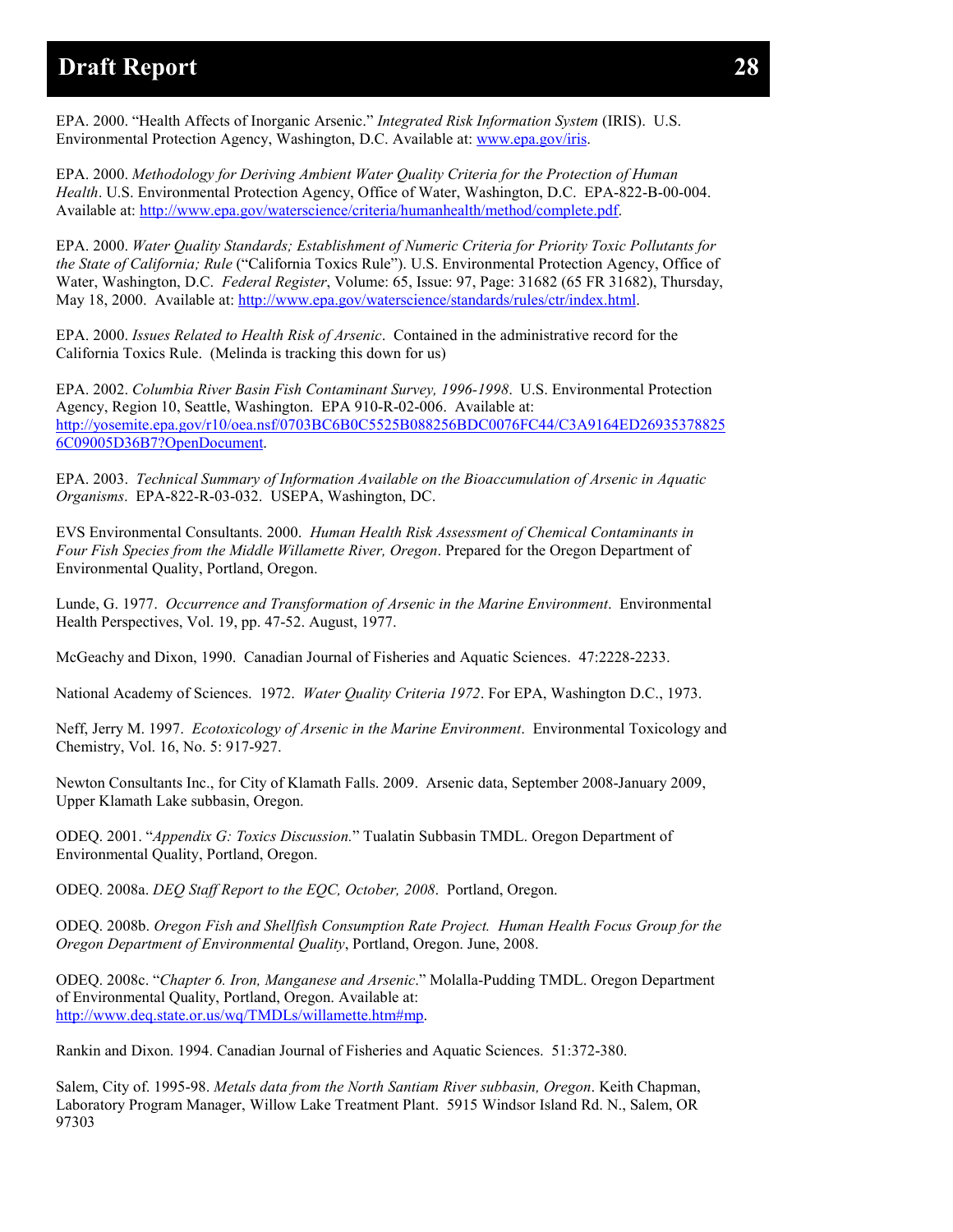Schoof, R.A. and J.W. Yager. 2007. *Variation of total and speciated arsenic in commonly consumed fish and seafood*. Human and Ecological Risk Assessment, 13:946-965.

Stephan, Charles E. 1993. *Derivation of Proposed Human Health and Wildlife Bioaccumulation Factors for the Great Lakes initiative.* U.S. Environmental Protection Agency, Environmental Research Laboratory, Duluth, MN. CAS # 7440-38-2.

Tanaka, Shigeru and Sri Juari Santosa. 1995. *The concentration distribution and chemical form of arsenic compounds in sea water*. Biogeochemical Processes and Ocean Flux in the Western Pacific, Eds. H. Sakai and Y. Nozaki, pp. 159-170. Terra Scientific Publishing Company, Tokyo.

USGS, 1999. "*Arsenic in Ground Water of the Willamette Basin, Oregon*." *By* Stephen R. Hinkle *and* Daniel J. Polette. USGS Water-Resources Investigations Report 98-4205, 28 pages, 6 figures, 4 tables, 1 appendix, 1 plate. U.S. Geological Survey, Portland, Oregon. Available at: [http://or.water.usgs.gov/pubs\\_dir/Online/Pdf/98-4205.pdf.](http://or.water.usgs.gov/pubs_dir/Online/Pdf/98-4205.pdf)

Washington Department of Ecology (WDOE), 2002. *Results and Recommendations from Monitoring Arsenic Levels in 303(d) Listed Rivers in Washington*. Lacey, WA.

Williams, L., R.A. Schoof, and J.W. Goodrich-Mahoney. 2006. *Arsenic bioaccumulation in freshwater fishes*. Hum. Ecol. Risk Assess. 12(5):904-923.

Zaroogian and Hoffman. 1982. *Arsenic uptake and loss in the American oyster, Crassostrea virginica.*  Environmental Monitoring and Assessment 1:345-358.

#### **Bibliography**

National Research Council (National Academy of Sciences) report on health effects of arsenic. March, 1999.

NRC. 1999. *Arsenic in Drinking Water*. Subcommittee on Arsenic in Drinking Water, Committee on Toxicology, Board of Environmental Studies and Toxicology, Commission on Life Science, National Research Council, National Academy Press. Washington, D.C. Available at: [http://books.nap.edu/catalog.php?record\\_id=6444#toc.](http://books.nap.edu/catalog.php?record_id=6444#toc)

Tanaka, Taku., P. Ciffroy, K. Stenberg and E. Capri. 2010. Regression approaches to derive generic and fish group-specific probability density functions of bioconcentration factors for metals. Environmental Toxicology and Chemistry, Vol. 28, No. 11: 2417-2425.

Tetra Tech. 1996. *Assessing Human Health Risks from Chemically Contaminated Fish in the Lower Columbia River*. Report prepared for the Lower Columbia River Bi-State Program. Redmond, WA. 61 pp. (TC 0 1 10-03). [http://www.lcrep.org/pdfs/42.%2001453.pdf.](http://www.lcrep.org/pdfs/42.%2001453.pdf)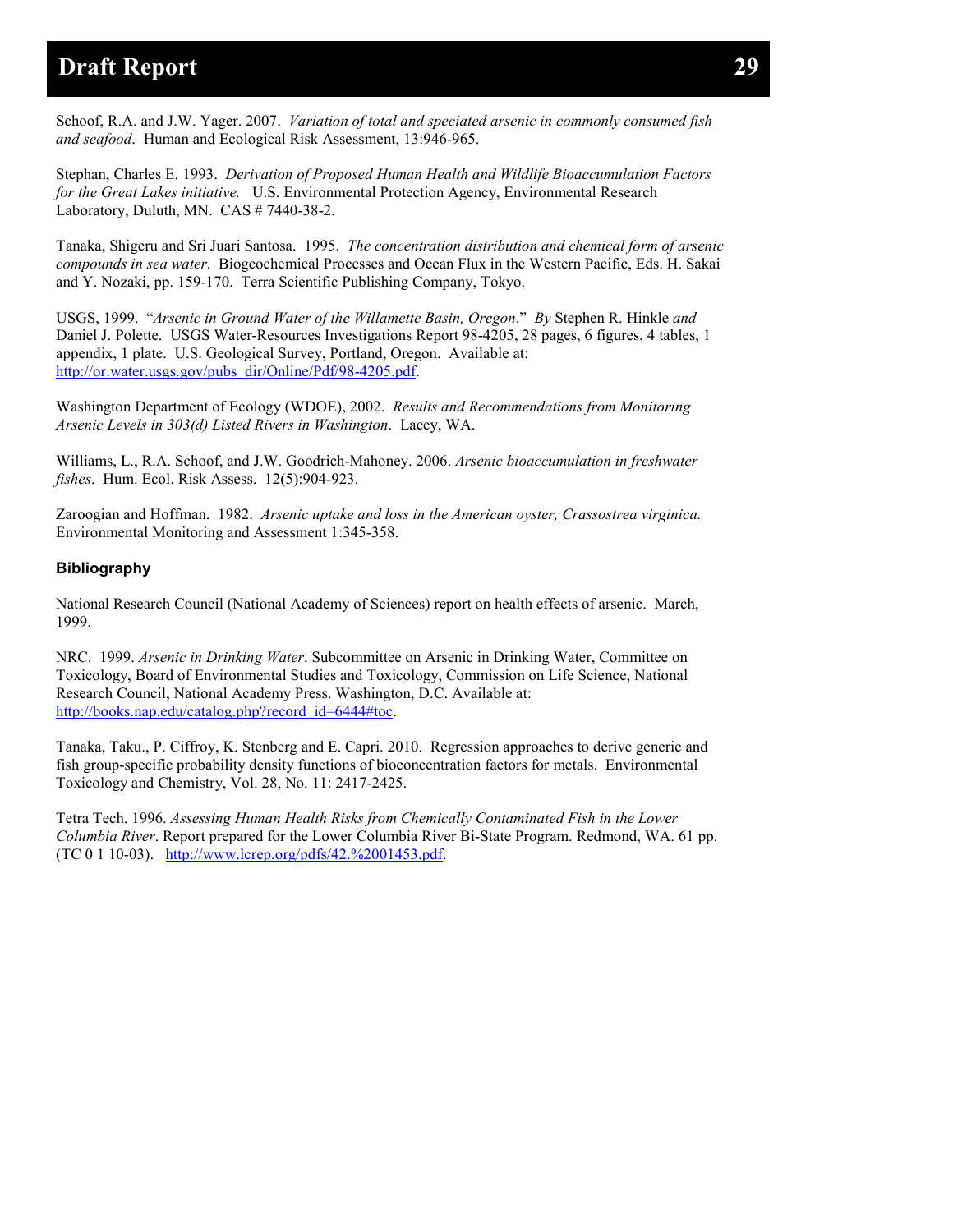#### **Appendix A. Bioconcentration Factor Data**

Bioconcentration data and bioconcentration factor (BCF) options used to derive water quality criteria for Oregon.

| Water type                            | Species                               | <b>BCF</b> |  |  |  |
|---------------------------------------|---------------------------------------|------------|--|--|--|
| All freshwater and saltwater BCFs     |                                       |            |  |  |  |
| Freshwater                            | Bluegill, lepomis macrochirus         | 4          |  |  |  |
| Freshwater                            | Trout, oncorhynchus mykiss            | 10         |  |  |  |
| Freshwater                            | Trout, oncorhynchus mykiss            | 17         |  |  |  |
| Freshwater                            | Trout, oncorhynchus mykiss            | 27         |  |  |  |
| Saltwater                             | Eastern oyster, crossostrea virginica | 350        |  |  |  |
|                                       | Geometric mean                        | 26         |  |  |  |
| <b>All freshwater fish BCFs</b>       |                                       |            |  |  |  |
| Freshwater                            | Bluegill, lepomis macrochirus         | 4          |  |  |  |
| Freshwater                            | Trout, oncorhynchus mykiss            | 10         |  |  |  |
| Freshwater                            | Trout, <i>oncorhynchus mykiss</i>     | 17         |  |  |  |
| Freshwater                            | Trout, <i>oncorhynchus mykiss</i>     | 27         |  |  |  |
|                                       | Geometric mean                        | 14         |  |  |  |
| <b>Saltwater (Eastern oyster) BCF</b> |                                       |            |  |  |  |
| Saltwater                             | Eastern oyster, crossostrea virginica | 350        |  |  |  |

From EPA, 2010. Personal communication, EPA Headquarters staff, November 2010.

Ambient Water Quality Criteria for Arsenic – EPA 440/5-80-021 and Ambient Water Quality Criteria for Arsenic – 1984, published 1985 refers to Barrows, et al. 1980, Ann Arbor, MI. pp. 379-392. Three different populations of immature bluegill; BCF of 4 reported.

Ambient Water Quality Criteria for Arsenic – EPA 440/5-80-021 and Ambient Water Quality Criteria for Arsenic – 1984, published 1985 refers to Zaroogian and Hoffman, 1982, Environmental Monitoring and Assessment 1:345-358. EPA document refers to BCF value for oyster of 350.

| <b>Rainbow Trout studies</b> |                            |                   |
|------------------------------|----------------------------|-------------------|
|                              | Total arsenic water        | Total arsenic BCF |
| McGeachy and Dixon, 1990     | concentration in $\mu$ g/l | (wet weight)      |
| At $5.3^{\circ}$ C           |                            |                   |
| At $15.3$ <sup>o</sup> C     |                            |                   |
| Rankin and Dixon, 1994.      |                            |                   |
| At $5.3^{\circ}$ C           |                            |                   |

From EPA, 2010. Personal communication, EPA Headquarters staff, November 2010.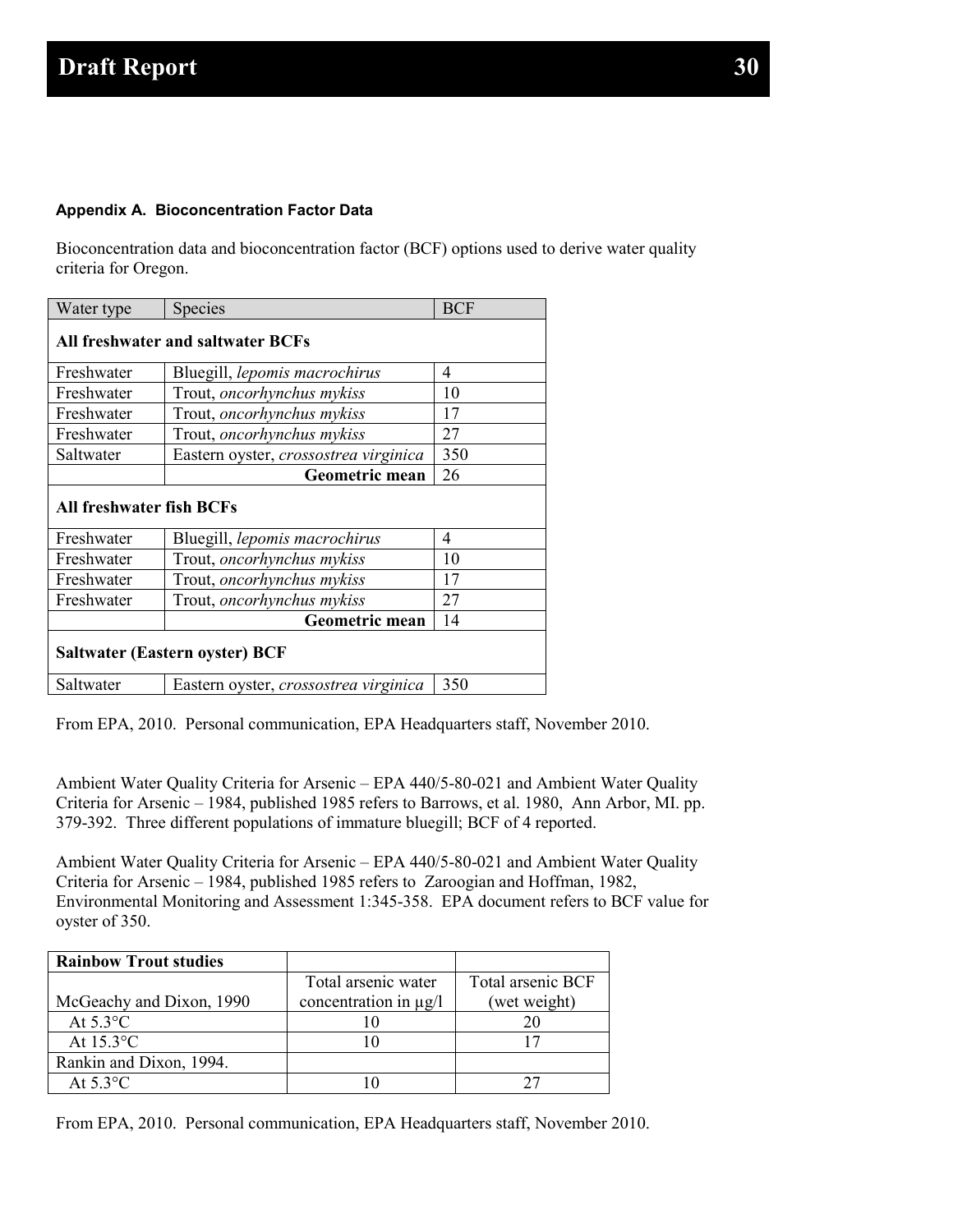#### **Appendix B. Supplemental Information on Arsenic**

From: *Impact of Land Disturbance on the Fate of Arsenical Pesticides*, Carl E. Renshawa,\*, Benjamin C. Bosticka, Xiahong Fenga, Christine K. Wonga, Elizabeth S. Winstona, Roxanne Karimib, Carol L. Foltb and Celia Y. Chenb. 2005.

#### *Fate and transport in the environment*

Inorganic arsenic (As) occurs in two dominant redox states, arsenate (As(V)) and arsenite (As(III)), both highly toxic and carcinogenic (Hopenhayn 2006; Vaughan 2006). The oxidized form, arsenate, behaves chemically similarly to phosphate  $(P(V))$  in the environment, as the two species display similar coordination chemistry and both readily bond with soil solids like iron oxides and clay particles (Stollenwerk 2003). Lab and field studies show that arsenate, like phosphate, sorbs to iron plaques that form on plant roots (Blute, Brabander et al. 2004; Liu, Zhu et al. 2006). Plants generate these plaques by pumping oxygen from the atmosphere to their roots, creating microoxic regimes in otherwise anoxic sediments (Taylor, Crowder et al. 1984).

However, a number of factors interfere with our ability to predict the mobility of As when plants are present. Arsenate, unlike phosphate, easily and commonly shifts redox states in the environment. The reduced form of As, arsenite, tends to be more mobile than arsenate and does not as strongly bond with iron oxides or natural organic matter at low and neutral pH (Stollenwerk 2003; Buschmann, Kappeler et al. 2006). In the root zone, dissolved organic carbon (DOC) exuded by plants will create high oxygen demand that result in anoxic conditions where DOC could then reduce arsenate to arsenite. Additionally, natural organic matter may compete with arsenate for sorption sites on iron oxides (Redman, Macalady et al. 2002). Both As reduction and competitive sorption may lead to greater As mobility. Conversely, both species of inorganic As sorb to natural organic matter, indicating that plants may enhance As retention up to some threshold (Buschmann, Kappeler et al. 2006).

#### *Potential nonpoint sources of arsenic*

Our observation of high As and Pb concentrations in the drainages down gradient of the tilled orchard is consistent with a recent regional analysis of stream sediment As and Pb concentrations that found a positive association between stream sediments that contain high As and Pb concentrations and areas inferred to have used arsenical pesticides extensively (Robinson and Ayuso, 2004). Our work extends this regional analysis by demonstrating that: (i) at least below the tilled field the As and Pb were transported to the drainage in two discrete events, with the later mobilization event occurring well after the application of the arsenical pesticides; and (ii) the masses of As and Pb apparently missing from the tilled field and present in the down gradient drainage are consistent with transport due to physical erosion associated with tilling. Most previous work investigating As mobilization due to physical erosion has focused on As contamination due to the erosion of As-rich ores (Black et al., 2004; Oyarzun et al., 2004; Savage et al., 2000). However, tilling-induced mobilization similar to postulated here has recently been documented for other strongly sorbing pesticides (Wu et al., 2004). In contrast, little horizontal redistribution of As has been observed in the untilled As-contaminated soils underlying cattle tick dip sites (Kimber et al., 2002)...

Finally, while this work only considers the effect of tilling on the mobilization of residual arsenical pesticides, our work shows that the Pb and As are bound to small and presumably highly mobile particles. It is therefore likely that other types of land disturbances will also mobilize significant amounts of Pb and As in lands where arsenical pesticides were used, particularly over longer timescales. In southern New Hampshire, for example, former orchard land is currently being rapidly developed and urbanized. Our results suggest that as this land is developed, attention should be given to the possibility of mobilizing previously immobile reservoirs of Pb and As.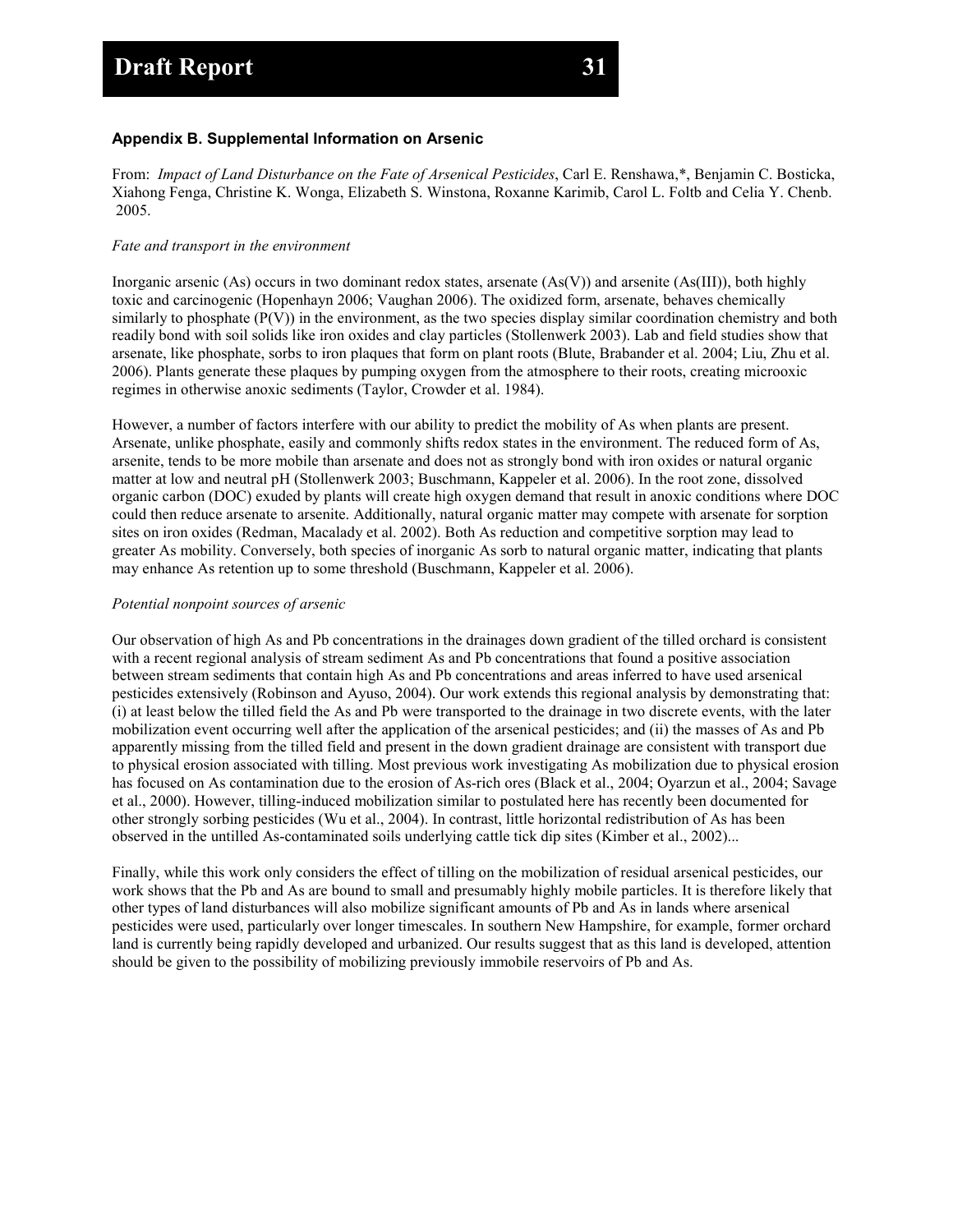#### **Total Arsenic in Drinking Water Supplies in Oregon (ug/l)**

|              | All "Surface<br>Water" | Selected<br>Surface Water* | Groundwater<br>under direct influence of<br><b>SW</b> | Groundwater (see<br>table below) |
|--------------|------------------------|----------------------------|-------------------------------------------------------|----------------------------------|
| Minimum      | 0.5                    | 0.5                        | 0.58                                                  |                                  |
| Maximum      | 9.0                    | 5.7                        | 14                                                    | 411                              |
| Average      | 3.0                    | 1.6                        | 4.87                                                  | 8.8                              |
| $\#$ samples | 45                     | 24                         |                                                       | 1642                             |

\* Sources that use only surface water and do not include well water as part of their supply.

Note 1: This data is for finish water, which means these are the levels after the raw water has been treated. Note 2: This data includes only sources with detectable levels of arsenic (0.5 ug/l or more). There are additional sources where arsenic was not detected. Therefore, the data above do not represent the average of arsenic levels in surface water supplies throughout Oregon, but simply represent commonly occurring levels. **From**: Drinking Water data base, Oregon, May 2009 query



**From**: Drinking Water data base, Oregon, May 2009 query.

Number of GW samples with arsenic values above previous value and up to value shown (i.e. 0.01–0.5; 0.51-1; 1.01-2, etc.).